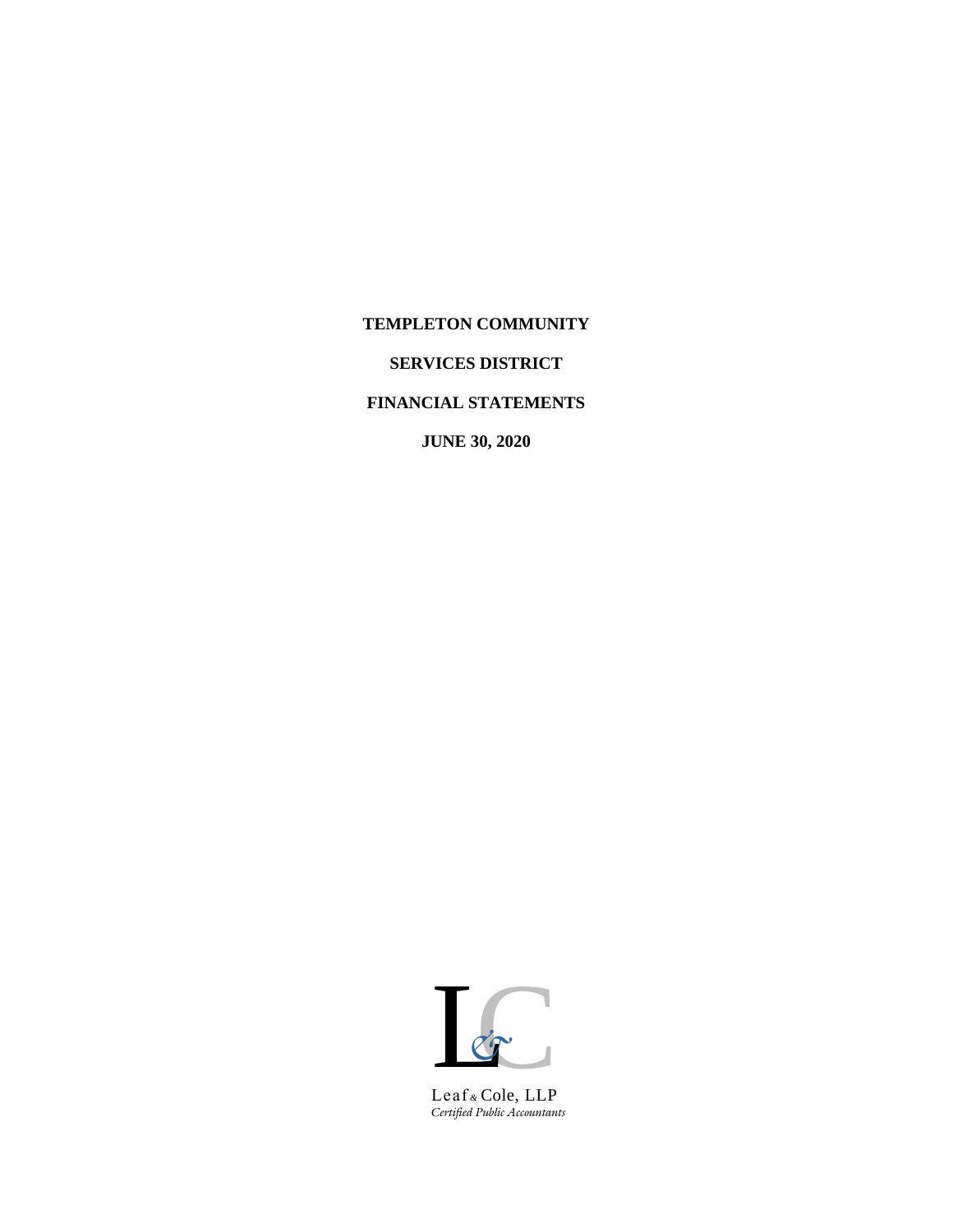# **TABLE OF CONTENTS**

|                                                                                                                                               | Page      |
|-----------------------------------------------------------------------------------------------------------------------------------------------|-----------|
| Independent Auditor's Report                                                                                                                  | $1 - 3$   |
| Management's Discussion and Analysis                                                                                                          | $4 - 8$   |
| Government-Wide Financial Statements:                                                                                                         |           |
| <b>Statement of Net Position</b>                                                                                                              | 9<br>10   |
| <b>Statement of Activities</b>                                                                                                                |           |
| <b>Fund Financial Statements:</b>                                                                                                             |           |
| <b>Governmental Funds:</b>                                                                                                                    |           |
| <b>Balance Sheet</b><br>Reconciliation of the Governmental Funds Balance Sheet to the                                                         | 11        |
| <b>Statement of Net Position</b>                                                                                                              | 12        |
| Statement of Revenues, Expenditures, and Changes in Fund Balances                                                                             | 13        |
| Reconciliation of the Statement of Revenues, Expenditures, and                                                                                |           |
| Changes in Fund Balances of the Governmental Funds to Statement                                                                               |           |
| of Activities                                                                                                                                 | 14        |
| <b>Proprietary Funds:</b>                                                                                                                     |           |
| <b>Statement of Net Position</b>                                                                                                              | 15        |
| Statement of Revenues, Expenses and Changes in Net Position                                                                                   | 16        |
| <b>Statement of Cash Flows</b>                                                                                                                | $17 - 18$ |
| <b>Notes to Financial Statements</b>                                                                                                          | $19 - 48$ |
| Required Supplementary Information:                                                                                                           |           |
| Budgetary Comparison Schedule - General Fund                                                                                                  | 49        |
| Schedules of Plan's Proportionate Share of the Net Pension Liability - Miscellaneous Risk Pool                                                | 50        |
| Schedules of Plan's Proportionate Share of the Net Pension Liability - Safety Risk Pool                                                       | 51        |
| Schedules of Contributions to the Pension Plan - Miscellaneous Risk Pool<br>Schedules of Contributions to the Pension Plan - Safety Risk Pool | 52<br>53  |
| Schedules of Changes in the District's Net OPEB Liability and Related Ratios                                                                  | 54        |
| Schedules of OPEB Contributions                                                                                                               | $55 - 56$ |
| Schedule of Expenditures of Federal Awards                                                                                                    | 57        |
| Independent Auditor's Report on Internal Control Over Financial                                                                               |           |
| Reporting and on Compliance and Compliance and Other                                                                                          |           |
| Matters Based on an Audit of Financial Statements Performed                                                                                   |           |
| in Accordance With Government Auditing Standards                                                                                              | $58 - 59$ |
| Independent Auditor's Report on Compliance for the Major                                                                                      |           |
| Program and on Internal Control Over Compliance Required by                                                                                   |           |
| the Uniform Guidance                                                                                                                          | $60 - 62$ |
| Schedule of Findings and Questioned Costs                                                                                                     | $63 - 65$ |
|                                                                                                                                               |           |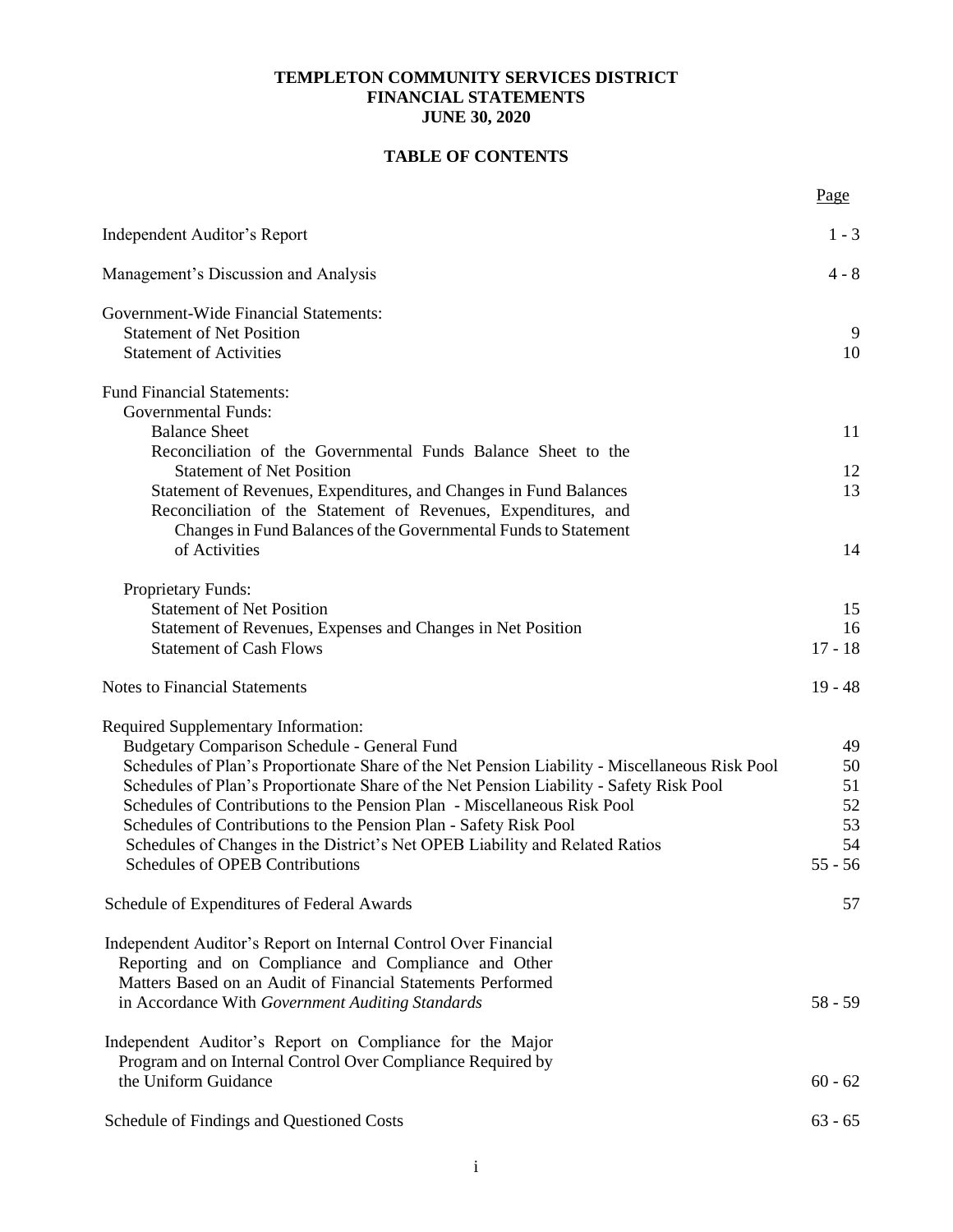

*Certified Public Accountants A Partnership of Professional Corporations* Leaf *&* Cole, LLP

## **Independent Auditor's Report**

To the Board of Directors Templeton Community Services District

We have audited the accompanying financial statements of the governmental activities, and the business-type activities of Templeton Community Services District, as of and for the year ended June 30, 2020, and the related notes to the financial statements, which collectively comprise the District's basic financial statements as listed in the table of contents.

## *Management's Responsibility for the Financial Statements*

Management is responsible for the preparation and fair presentation of these financial statements in accordance with accounting principles generally accepted in the United States of America; this includes the design, implementation, and maintenance of internal control relevant to the preparation and fair presentation of financial statements that are free from material misstatements, whether due to fraud or error.

### *Auditor's Responsibility*

Our responsibility is to express opinions on these financial statements based on our audit. We conducted our audit in accordance with auditing standards generally accepted in the United States of America and the standards applicable to financial audits contained in Government Auditing Standards, issued by the Comptroller General of the United Statement and the standards applicable to financial audits contained in Government Auditing Standards, issued by the Comptroller General of the United States and the State Controller's Minimum Audit Requirements for California Special Districts. Those standards require that we plan and perform the audit to obtain reasonable assurance about whether the financial statements are free from material misstatement.

An audit involves performing procedures to obtain audit evidence about the amounts and disclosures in the financial statements. The procedures selected depend on the auditor's judgment, including the assessment of the risks of material misstatement of the financial statements, whether due to fraud or error. In making those risk assessments, the auditor considers internal control relevant to the District's preparation and fair presentation of the financial statements in order to design audit procedures that are appropriate in the circumstances, but not for the purpose of expressing an opinion on the effectiveness of the District's internal control. Accordingly, we express no such opinion. An audit also includes evaluating the appropriateness of accounting policies used and the reasonableness of significant accounting estimates made by management, as well as evaluating the overall presentation of the financial statements.

We believe that that the audit evidence we have obtained is sufficient and appropriate to provide a basis for our audit opinions.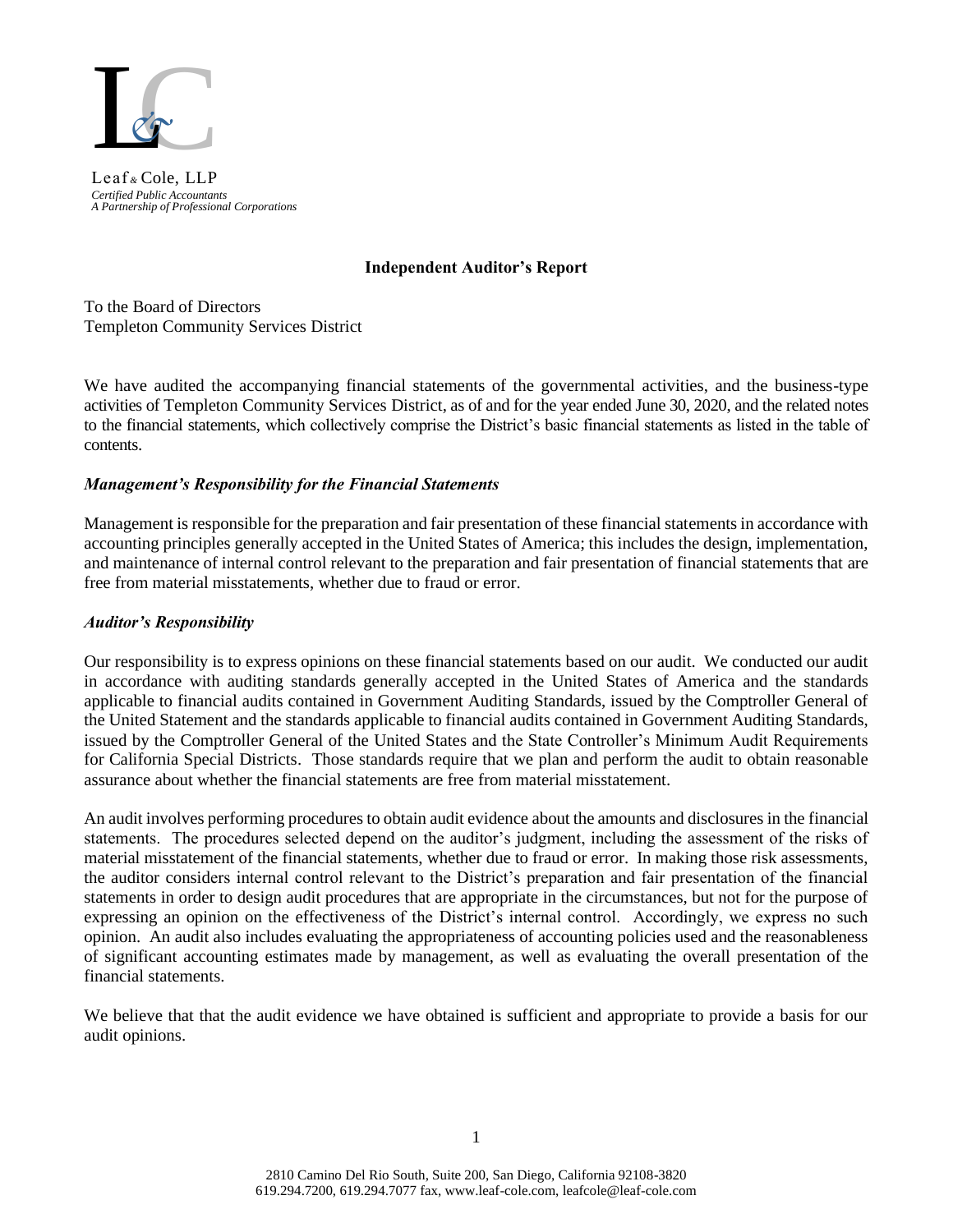## *Opinions*

In our opinion, the financial statements referred to above present fairly, in all material respects, the respective financial position of the governmental activities and the business-type activities of Templeton Community Services District, as of June 30, 2020, and the respective changes in financial position and, where applicable, cash flows thereof for the year then ended in accordance with accounting principles generally accepted in the United States of America.

## **Other Matters**

### *Required Supplementary Information*

Accounting principles generally accepted in the United States of America require that the management's discussion and analysis, and the required supplementary information on pages 49 - 56 as identified in the accompanying table of contents be presented to supplement the basic financial statements. Such information, although not a part of the basic financial statements, is required by the Governmental Accounting Standards Board, who considers it to be an essential part of financial reporting for placing the basic financial statements in an appropriate operational, economic, or historical context. We have applied certain limited procedures to the required supplementary information in accordance with auditing standards generally accepted in the United States of America, which consisted of inquiries of management about the methods of preparing the information and comparing the information for consistency with management's responses to our inquiries, the basic financial statements, and other knowledge we obtained during our audit of the basic financial statements. We do not express an opinion or provide any assurance on the information because the limited procedures do not provide us with sufficient evidence to express an opinion or provide any assurance.

## *Other Information*

Our audit was conducted for the purpose of forming opinions on the financial statements that collectively comprise the Templeton Community Services District's basic financial statements. The schedule of expenditures of federal awards is presented for purposes of additional analysis as required by Title 2 U.S. *Code of Federal Regulations Part 200, Uniform Administrative Requirements, Cost Principles, and Audit Requirements for Federal Awards*, and is also not a required part of the basic financial statements.

The schedule of expenditures of federal awards is the responsibility of management and was derived from and relates directly to the underlying accounting and other records used to prepare the basic financial statements. Such information has been subjected to the auditing procedures applied in the audit of the basic financial statements and certain additional procedures, including comparing and reconciling such information directly to the underlying accounting and other records used to prepare the basic financial statements or to the basic financial statements themselves, and other additional procedures in accordance with auditing standards generally accepted in the United States of America. In our opinion, the schedule of expenditures of federal awards is fairly stated in all material respects in relation to the basic financial statements as a whole.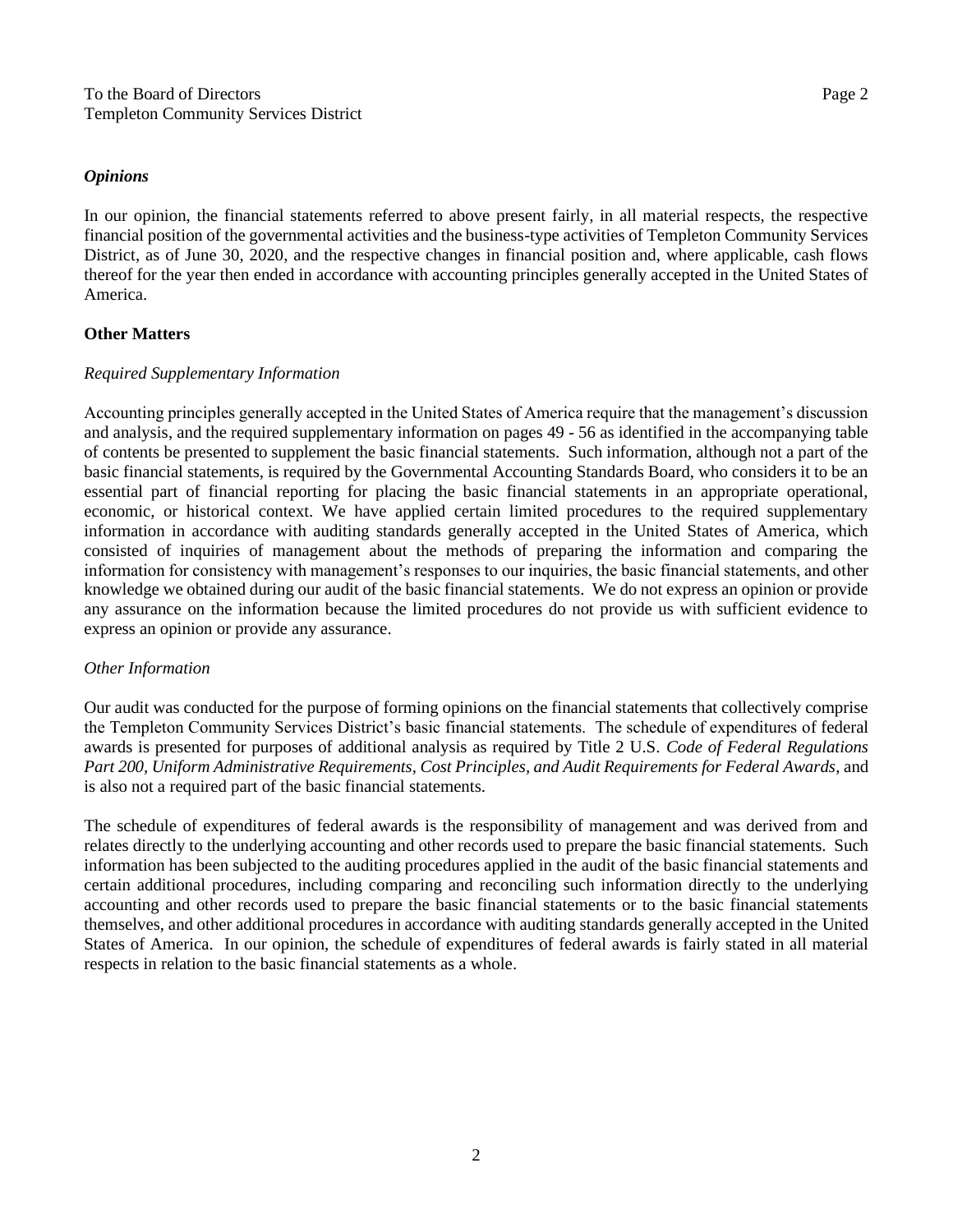To the Board of Directors Page 3 Templeton Community Services District

### **Other Reporting Required by Government Auditing Standards**

In accordance with *Government Auditing Standards*, we have also issued our report dated December 1, 2020, on our consideration of Templeton Community Services District's internal control over financial reporting and on our tests of its compliance with certain provisions of laws, regulations, contracts, and grant agreements and other matters. The purpose of that report is solely to describe the scope of our testing of internal control over financial reporting and compliance and the results of that testing, and not to provide an opinion on the effectiveness of Templeton Community Services District's internal control over financial reporting or on compliance. That report is an integral part of an audit performed in accordance with *Government Auditing Standards* in considering Templeton Community Services District's internal control over financial reporting and compliance.

Leaficole LLP

San Diego, California December 1, 2020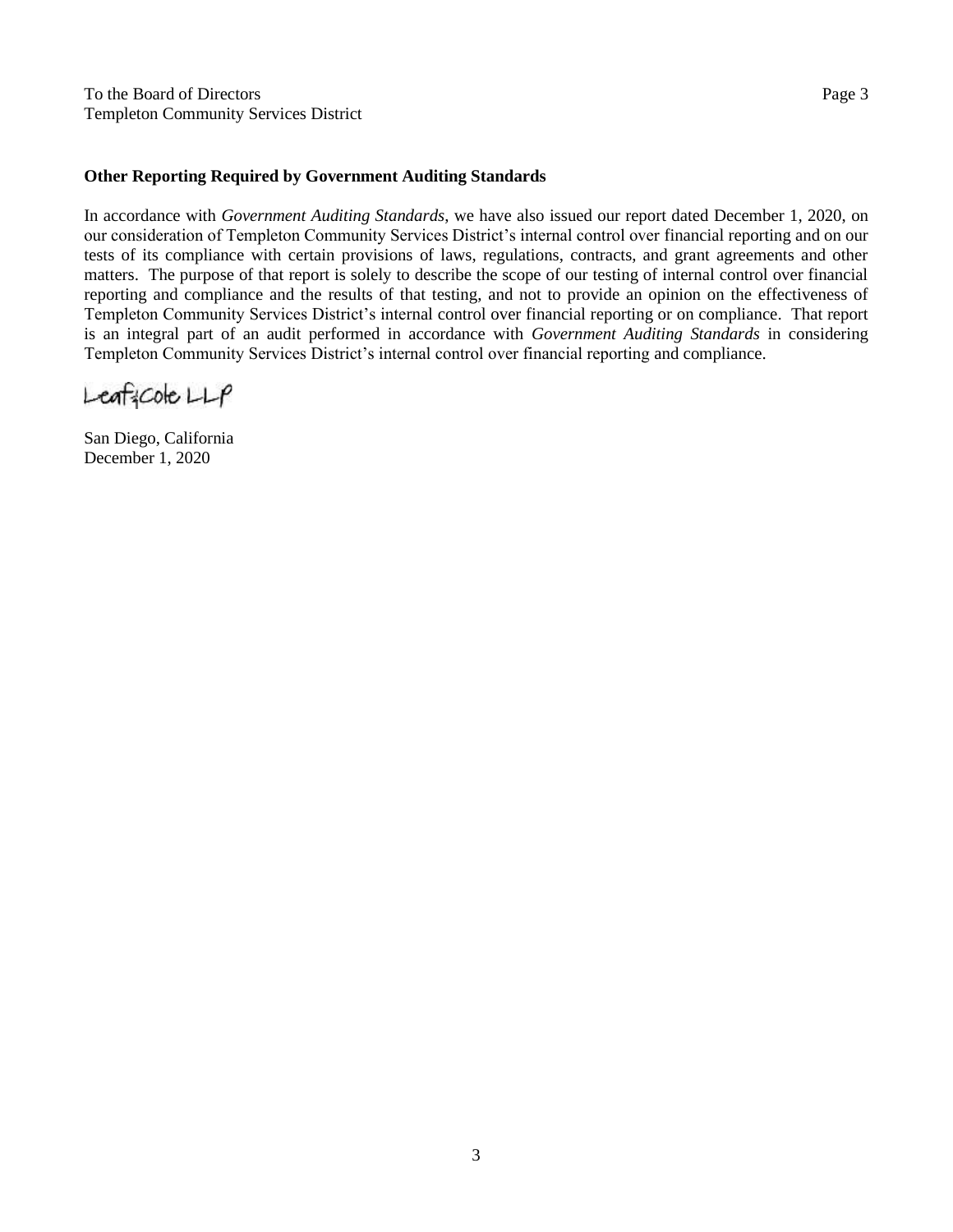Our discussion and analysis of the financial performance of the Templeton Community Services District ("District") provides an overview of the District's financial activities for the fiscal year ended June 30, 2020. Please read it in conjunction with the District's financial statements, which begin on page 9.

### **Financial Statements**

This discussion and analysis provides an introduction and brief description of the District's financial statements including the relationship of the statements to each other and the significant difference in the information they provide. The District currently provides water, sewer, drainage, solid waste disposal, fire protection, street lights, park and recreation services and a community center and maintains its accounting records in accordance with generally accepted accounting principles.

This annual report consists of a series of financial statements. The statement of net position and the statement of activities (on pages 9 and 10) provide information about the activities of the District as a whole and present a longerterm view of the District's finances. Fund financial statements start on page 11. For governmental activities, these statements tell how these services were financed in the short-term as well as what remains for future spending. Business-type activities are reported in the same manner as the statement of net position and the statement of activities. Fund financial statements also report the District's operations in more detail than the government-wide statements by providing information about the District's most significant funds.

## **Reporting the District as a Whole**

## **The Statement of Net Position and the Statement of Activities**

One of the most important questions asked about the District's finances is, "Is the District as a whole better off or worse off as a result of the year's activities?" The statement of net position and the statement of activities report information about the District as a whole and about its activities in a way that helps answer this question. These statements include all assets and liabilities using the accrual basis of accounting, which is similar to the accounting used by most private-sector companies. All of the current year's revenues and expenses are taken into account regardless of when cash is received or paid.

These two statements report the District's net position and changes in them. You can think of the District's net position--the difference between assets and liabilities--as one way to measure the District's financial health, or financial position. Over time, increases or decreases in the District's net position is one indicator of whether its financial health is improving or deteriorating. You will need to consider other nonfinancial factors, however, such as changes in the District's property tax base and the condition of the District's assets, to assess the overall health of the District.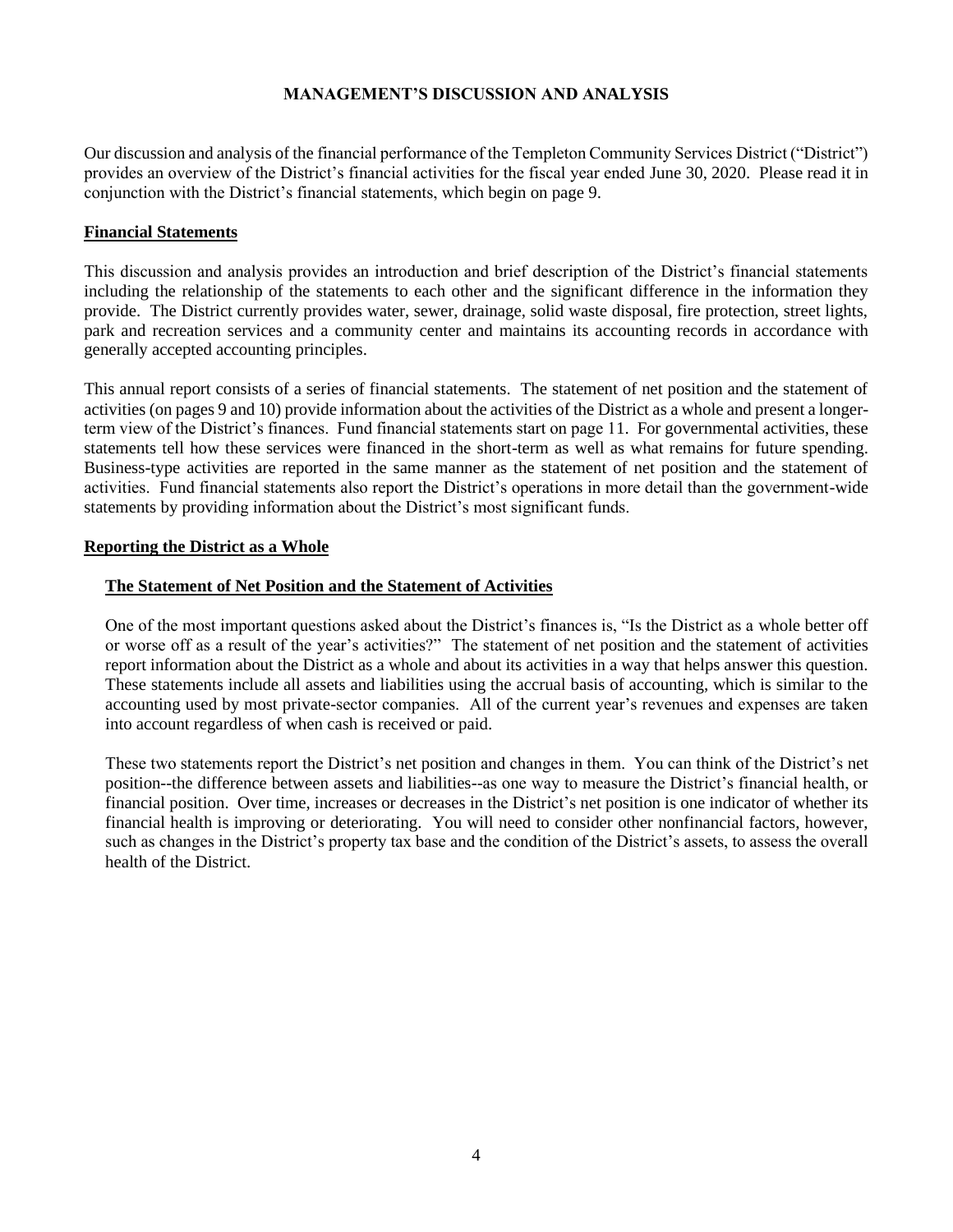In the statement of net position and the statement of activities, we divide the District into two kinds of activities:

- Governmental activities Several of the District's basic services are reported here, including the general fund, fire protection, parks and recreation, and street lights. Taxes and assessments, program fees, rental, grant and interest income finance most of these activities.
- Business-type activities The District charges a fee to customers to help cover all or most of the cost of certain services. The District's water, sewer, drainage and solid waste services are reported here.

### **Reporting the District's Most Significant Funds**

### **Fund Financial Statements**

The fund financial statements begin on page 10 and provide detailed information about the District's most significant funds.

- Governmental funds--Several of the District's basic services are reported in governmental funds, which focus on how money flows into and out of those funds and the balances left at year-end that are available for spending. These funds are reported using an accounting method called modified accrual accounting, which measures cash and all other financial assets that can readily be converted to cash. The governmental fund statements provide a detailed short-term view of the District's general governmental operations and the basic services provided. Governmental fund information helps you determine whether there are more or fewer financial resources that can be spent in the near future to finance the District's programs. We describe the relationship (or differences) between governmental activities (reported in the statement of net position and the statement of activities) and governmental funds in reconciliations on pages 11 and 13.
- Business-type funds--When the District charges customers for the services it provides--whether to outside customers or to other units of the District--these services are generally reported in businesstype funds. Business-type funds are reported in the same way that all activities are reported in the statement of net position and the statement of activities. In fact, the District's enterprise funds (a component of business-type funds) are the same as the business type activities we report in the government-wide statements but provide more detail and additional information, such as cash flows, for business-type funds.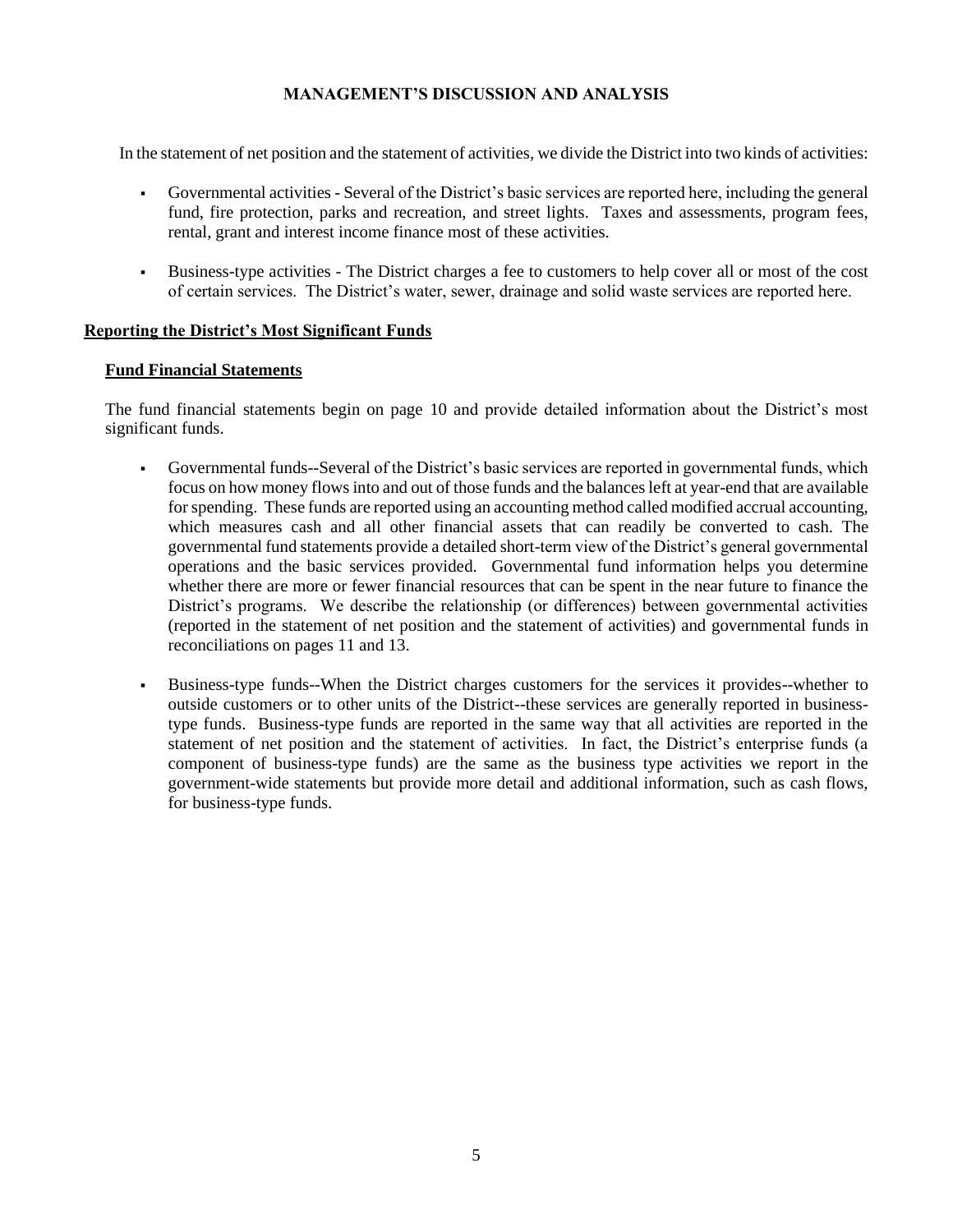## **The District as a Whole**

The District's combined net position increased from \$31,170,942 a year ago to \$35,625,126 at June 30, 2020. Our analysis below focuses on the net position and changes in net position of the District's governmental and businesstype activities.

#### **Net Position**

|                                                                     |    | <b>Governmental Activities</b> |     |           |                   | <b>Business-Type Activities</b> |            | <b>Total Government</b> |
|---------------------------------------------------------------------|----|--------------------------------|-----|-----------|-------------------|---------------------------------|------------|-------------------------|
|                                                                     |    | 2020                           |     | 2019      | 2020              | 2019                            | 2020       | 2019                    |
| Assets:                                                             |    |                                |     |           |                   |                                 |            |                         |
| Current and other assets                                            | \$ | 6,488,106                      | \$. | 5,303,443 | 14,812,119<br>\$. | 11,132,192<br>\$.               | 21,300,225 | 16,435,635              |
| Capital assets                                                      |    | 1,849,238                      |     | 2,638,792 | 30,059,154        | 30,407,824                      | 31,908,392 | 33,046,616              |
| <b>Total Assets</b>                                                 |    | 8,337,344                      |     | 7,942,235 | 44,871,273        | 41,540,016                      | 53,208,617 | 49,482,251              |
| <b>Deferred Outflows of Resources:</b>                              |    |                                |     |           |                   |                                 |            |                         |
| Actuarial deferred outflows                                         |    |                                |     |           |                   |                                 |            |                         |
| related to contributions                                            |    | 610,314                        |     | 582,206   | 387,298           | 383,143                         | 997,612    | 965,349                 |
| <b>Liabilities:</b>                                                 |    |                                |     |           |                   |                                 |            |                         |
| Noncurrent liabilities                                              |    | 2,431,373                      |     | 2,748,268 | 6,343,212         | 5,409,132                       | 8,774,585  | 8,157,400               |
| Other liabilities                                                   |    | 200,641                        |     | 149,828   | 9,392,816         | 10,849,704                      | 9,593,457  | 10,999,532              |
| <b>Total Liabilities</b>                                            |    | 2,632,014                      |     | 2,898,096 | 15,736,028        | 16,258,836                      | 18,368,042 | 19,156,932              |
| <b>Deferred Inflows of Resources:</b><br>Actuarial deferred inflows |    |                                |     |           |                   |                                 |            |                         |
| related to contributions                                            |    | 115,113                        |     | 64,275    | 68,817            | 55,451                          | 183,930    | 119,726                 |
| <b>Net Position:</b>                                                |    |                                |     |           |                   |                                 |            |                         |
| Net investment in capital assets                                    |    | 2,482,667                      |     | 2,638,792 | 24,956,716        | 26,436,662                      | 27,439,383 | 29,075,454              |
| Restricted                                                          |    | 3,415,998                      |     | 3,146,204 | 58,869            |                                 | 3,474,867  | 3,146,204               |
| Unrestricted                                                        |    | 301,866                        |     | (222.926) | 4,438,141         | (827,790)                       | 4,740,007  | (1,050,716)             |
| <b>Total Net Position</b>                                           | S  | 6,200,531                      |     | 5,562,070 | 29,453,726        | 25,608,872                      | 35,654,257 | 31,170,942              |

Net position of the District's governmental activities increased \$638,461. The net position of our business-type activities increased by \$3,844,854. Business-type revenues exceeded expenses by more than \$4.8 million dollars and transferred in excess of \$990,000 to governmental activities. Total liabilities decreased by nearly \$790,000 as the District continued to pay down long-term debt, and make contributions to fund other postemployment benefits. However, the District did borrow an additional \$1,375,436 from the State Water Resources Control Board to help fund the upper Salinas River Basin Conjunction Use Project. The funding of the other postemployment benefits also resulted in a significant change in the actuarial assumptions.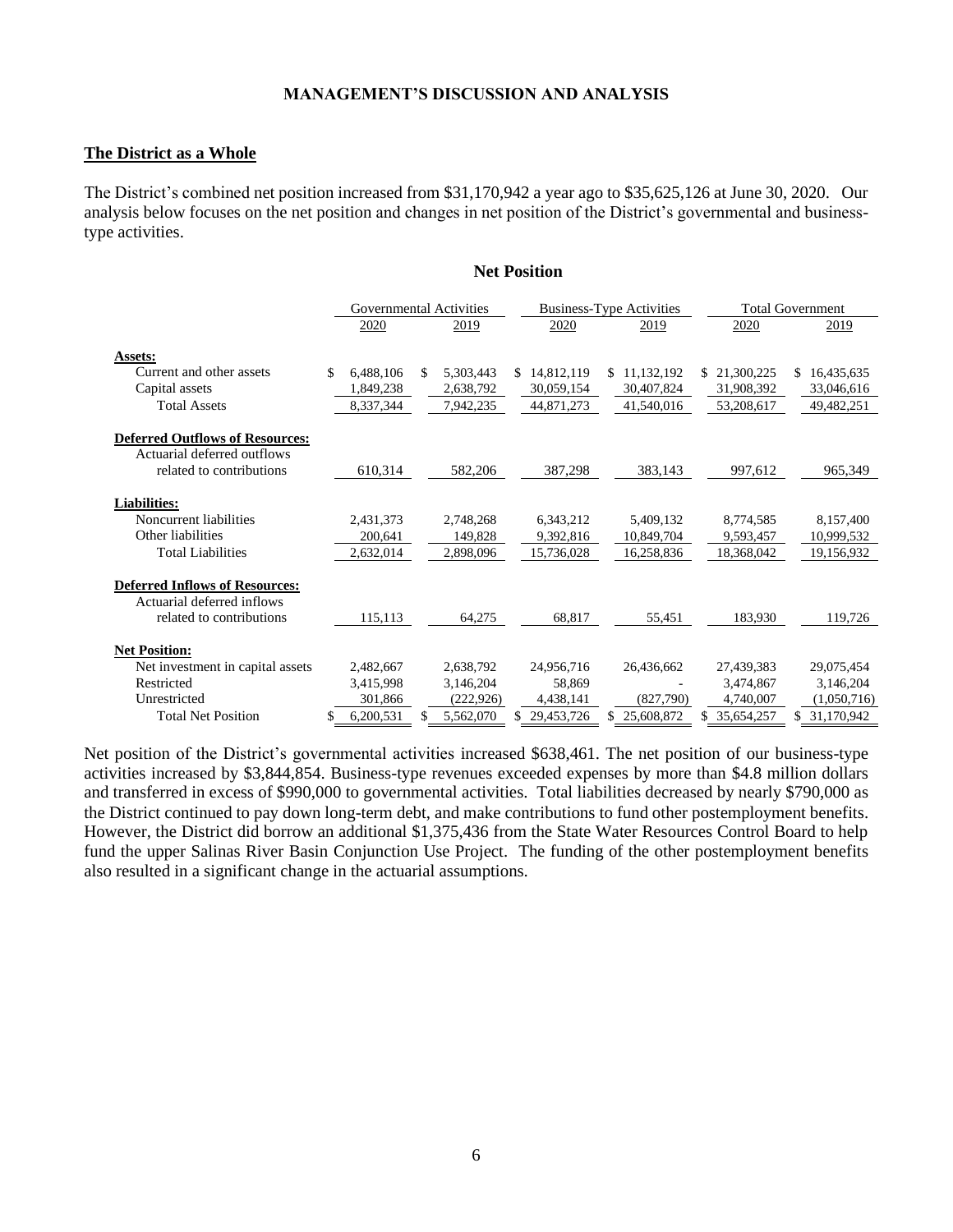### **Changes in Net Position**

|                                   | <b>Governmental Activities</b> |               |     | <b>Business-Type Activities</b> |     |            | <b>Total Government</b> |           |    |            |
|-----------------------------------|--------------------------------|---------------|-----|---------------------------------|-----|------------|-------------------------|-----------|----|------------|
|                                   | 2020                           | 2019          |     | 2020                            |     | 2019       |                         | 2020      |    | 2019       |
| Revenues:                         |                                |               |     |                                 |     |            |                         |           |    |            |
| <b>Program Revenues:</b>          |                                |               |     |                                 |     |            |                         |           |    |            |
| Fees and charges for services     | \$<br>301,589                  | \$<br>341,705 | \$. | 5,080,672                       | \$. | 4,272,768  | \$.                     | 5,382,261 | S. | 4,614,473  |
| Capital grants and contributions  | 223,548                        | 397,756       |     | 2,281,213                       |     | 4,724,490  |                         | 2,504,761 |    | 5,122,246  |
| <b>General Revenues:</b>          |                                |               |     |                                 |     |            |                         |           |    |            |
| Taxes and assessments             | 1,276,733                      | 1,183,413     |     |                                 |     |            |                         | 1,276,733 |    | 1,183,413  |
| Interest income                   | 119,197                        | 125,170       |     | 346,041                         |     | 307,891    |                         | 465,238   |    | 433,061    |
| Other income                      | 67,137                         | 97,553        |     | 179,151                         |     | 191,095    |                         | 246,288   |    | 288,648    |
| <b>Total Revenues</b>             | 1,988,204                      | 2,145,597     |     | 7,887,077                       |     | 9,496,244  |                         | 9,875,281 |    | 11,641,841 |
|                                   |                                |               |     |                                 |     |            |                         |           |    |            |
| <b>Expenses:</b>                  |                                |               |     |                                 |     |            |                         |           |    |            |
| General fund                      | 968,021                        | 588,377       |     |                                 |     |            |                         | 968.021   |    | 588,377    |
| Fire protection                   | 782.457                        | 555,736       |     |                                 |     |            |                         | 782,457   |    | 555,736    |
| Parks and recreation              | 562,840                        | 359,573       |     |                                 |     |            |                         | 562,840   |    | 359,573    |
| Street lights                     | 28,997                         | 31,301        |     |                                 |     |            |                         | 28,997    |    | 31,301     |
| Water                             |                                |               |     | 1,411,826                       |     | 1,302,558  |                         | 1,411,826 |    | 1,302,558  |
| Sewer                             |                                |               |     | 1,397,436                       |     | 1,433,106  |                         | 1,397,436 |    | 1,433,106  |
| Drainage                          |                                |               |     | 14,244                          |     | 12.499     |                         | 14.244    |    | 12,499     |
| Solid waste                       |                                |               |     | 23,490                          |     | 14,044     |                         | 23,490    |    | 14,044     |
| Interest on long-term liabilities |                                |               |     | 202,655                         |     | 170,625    |                         | 202,655   |    | 170,625    |
| <b>Total Expenses</b>             | 2,342,315                      | 1,534,987     |     | 3,049,651                       |     | 2,932,832  |                         | 5,391,966 |    | 4,467,819  |
| Change in Net Position Before     |                                |               |     |                                 |     |            |                         |           |    |            |
| <b>Transfers</b>                  | (354, 111)                     | 610,610       |     | 4,837,426                       |     | 6,563,412  |                         | 4,483,315 |    | 7,174,022  |
| Transfers                         | 992,572                        | 916,804       |     | (992, 572)                      |     | (916, 804) |                         |           |    |            |
| <b>Increase in Net Position</b>   | 638,461                        | 1,527,414     |     | 3,844,854                       | S.  | 5,646,608  |                         | 4,483,315 | S. | 7,174,022  |

### **Governmental Activities**

Revenues for the District's governmental activities decreased by \$(157,393) while total expenses increased \$807,328 between 2020 and 2019. Changes in actuarial assumptions result in a reduction in the net OPEB liability.

### **Business-Type Activities**

Revenues of the District's business-type activities decreased \$1,609,167 and expenses increased by \$116,819 between 2020 and 2019. The District recognized \$2.5 million in grant funding related to the Upper Salinas River Basin Conjunctive Use Project in 2019 and \$1.4 million in debt forgiveness in 2020.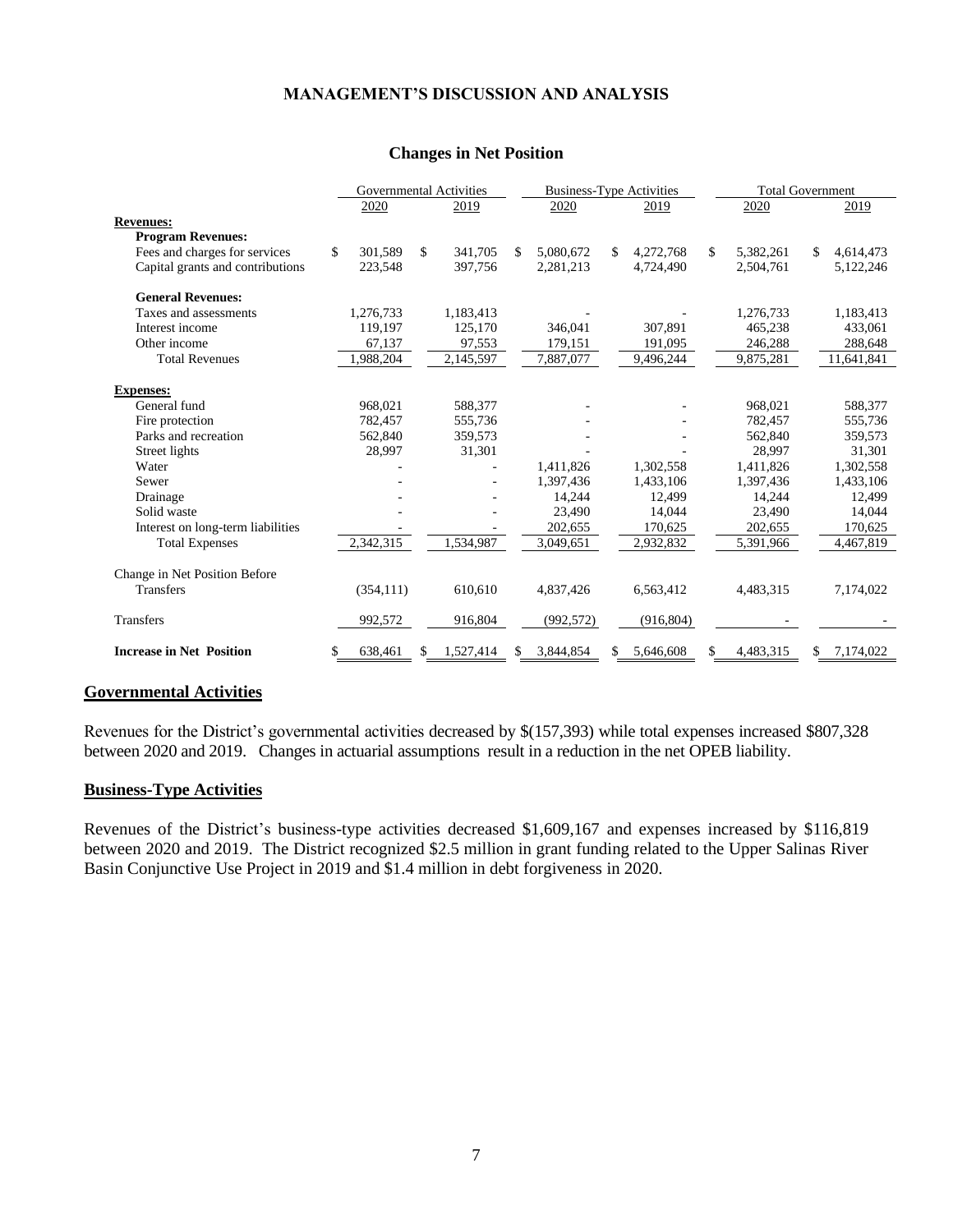### **Capital Asset and Debt Administration**

### **Capital Assets**

At June 30, 2020, the District had \$52,476,302 invested in a broad range of capital assets, including a water system, sanitation system, buildings, park facilities, and fire equipment. Additions included the Eastside Area Wastewater Force Main and the Meadowbrook Wastewater Treatment Plant headworks.

### **Capital Assets at Year-End**

|                            | Governmental Activities |      |           |      |            | <b>Business-Type Activities</b> |              | Totals |              |      |            |
|----------------------------|-------------------------|------|-----------|------|------------|---------------------------------|--------------|--------|--------------|------|------------|
|                            | 2020                    | 2019 |           | 2020 |            | 2019                            | 2020         |        |              | 2019 |            |
| Land                       | \$<br>633.429           | \$.  | 633,429   | S.   | 3.640.457  | S                               | 3,640,457    | S      | 4.273.886    |      | 4,273,886  |
| Water delivery entitlement |                         |      | -         |      | 6,734,312  |                                 | 6,734,312    |        | 6,734,312    |      | 6,734,312  |
| Construction-in-progress   |                         |      |           |      | 69.771     |                                 | 7.005.684    |        | 69.771       |      | 7,005,684  |
| Buildings and improvements | 3,366,732               |      | 3,358,389 |      | 34,043,049 |                                 | 26,954,424   |        | 37,409,781   |      | 30,312,813 |
| Equipment                  | 1,219,674               |      | 1,219,674 |      | 1,742,225  |                                 | 1,462,530    |        | 2,961,899    |      | 2,682,204  |
| Vehicles                   | 636,518                 |      | 812,441   |      | 390,135    |                                 | 344,160      |        | 1,026,653    |      | 1,156,601  |
|                            |                         |      |           |      |            |                                 |              |        |              |      |            |
| Totals                     | 5,856,353               | S.   | 6,023,933 | S    | 46.619.949 |                                 | \$46,141,567 |        | \$52,476,302 | S.   | 52,165,500 |

### **Debt**

At June 30, 2020, the District had loans payable to the State of California, Water Resources Control Board and the San Luis Obispo County Flood Control and Water Conservation District. During the current year, the District borrowed an additional \$1,375,436 from the Water Resources Control Board to help fund the Upper Salinas River Basin Conjunctive Use Project, and made principal payments of \$277,948 on the loans payable not including the debt forgiveness of \$1,440,134 from the Water Resources Control Board.

### **Outstanding Debt at Year-End**

|               | Governmental Activities  |        |           | <b>Business-Type Activities</b> | Totals    |           |  |  |
|---------------|--------------------------|--------|-----------|---------------------------------|-----------|-----------|--|--|
|               | 2020                     | 2019   | 2020      | 2019                            | 2020      | 2019      |  |  |
| Loans Payable | $\overline{\phantom{a}}$ | $\sim$ | 5,013,037 | 3.915.549                       | 5.013.037 | 1.915.549 |  |  |

### **Economic Factors and Next Year's Budget and Rates**

The District's management and Board of Directors considered many factors when setting the budget including the economy and employment growth. These indicators were taken into account when adopting the general fund budget for 2020. Amounts budgeted for general fund expenditures in 2021 are \$1,328,382, an increase of \$110,599 from the final 2020 budgeted expenditures of \$1,217,783.

### **Contacting the District's Financial Management**

This financial report is designed to provide our citizens, taxpayers, customers, investors and creditors with a general overview of the District's finances and to show the District's accountability for the money it receives. If you have questions about this report or need additional financial information contact the District offices at (805) 434 - 4900.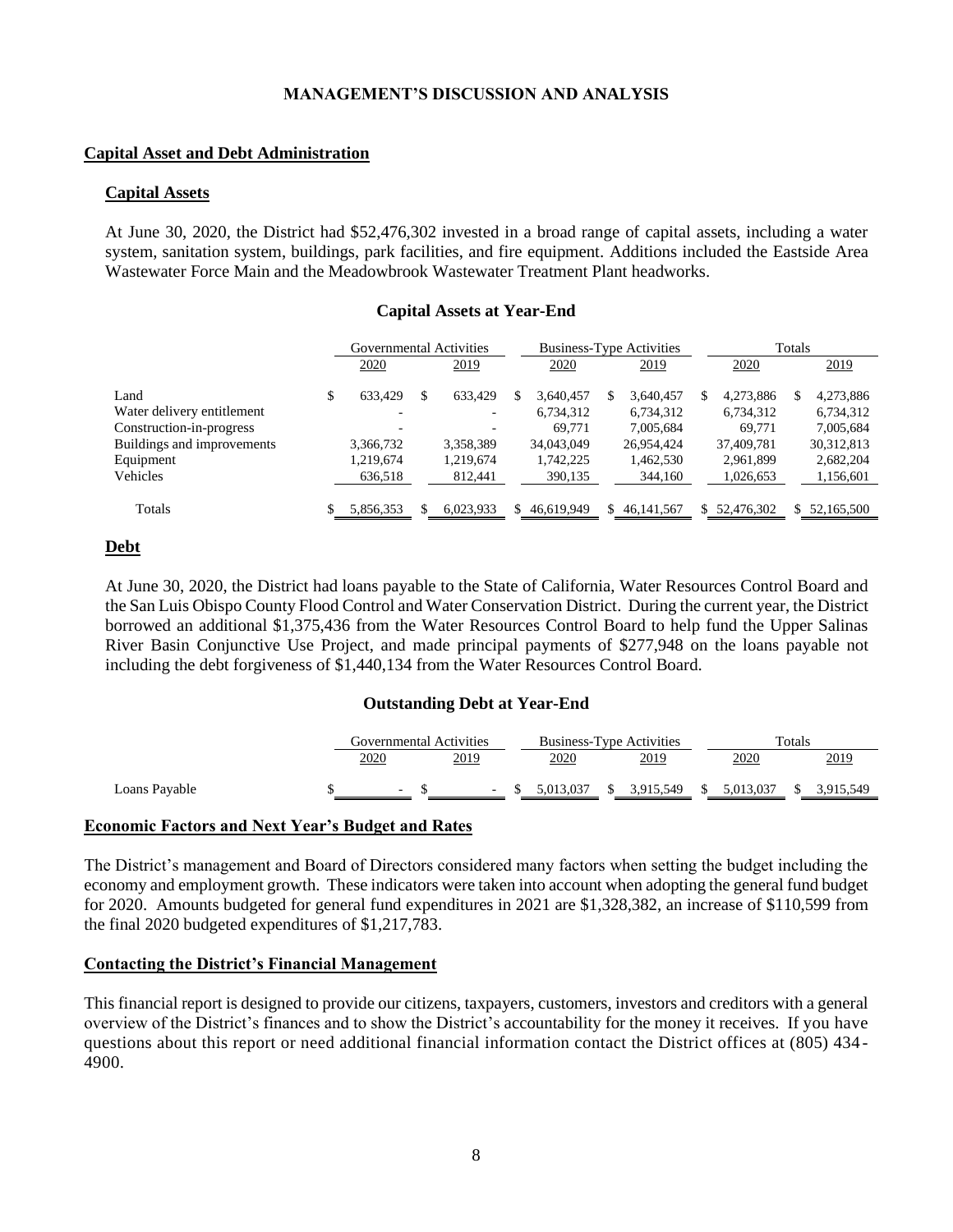# **TEMPLETON COMMUNITY SERVICES DISTRICT STATEMENT OF NET POSITION JUNE 30, 2020**

|                                                    | Governmental    | Business-Type    |                  |
|----------------------------------------------------|-----------------|------------------|------------------|
|                                                    | Activities      | Activities       | Total            |
| <b>ASSETS:</b>                                     |                 |                  |                  |
| Cash and cash equivalents                          | \$<br>2,383,618 | \$<br>13,954,678 | \$<br>16,338,296 |
| Accounts receivable                                | 42,223          | 663,571          | 705,794          |
| Accrued interest receivable                        | 12,838          | 67,067           | 79,905           |
| Inventory                                          |                 | 38,803           | 38,803           |
| Prepaid expenses                                   |                 | 29,131           | 29,131           |
| <b>Restricted Assets:</b>                          |                 |                  |                  |
| Restricted cash                                    | 3,415,998       | 58,869           | 3,474,867        |
| Capital Assets:                                    |                 |                  |                  |
| Land and other non-depreciable capital assets      | 633,429         | 10,444,540       | 11,077,969       |
| Plant and equipment,                               |                 |                  |                  |
| net of accumulated depreciation                    | 1,849,238       | 19,614,614       | 21,463,852       |
| <b>TOTAL ASSETS</b>                                | 8,337,344       | 44,871,273       | 53,208,617       |
| DEFERRED OUTFLOWS OF RESOURCES:                    |                 |                  |                  |
| Deferred outflows related to OPEB contributions    | 203,748         | 144,216          | 347,964          |
| Deferred outflows related to OPEB                  | 6,256           | 2,430            | 8,686            |
| Deferred outflows related to pension contributions | 181,793         | 106,401          | 288,194          |
| Deferred outflows related to pension               | 218,517         | 134,251          | 352,768          |
| TOTAL DEFERRED OUTFLOWS OF RESOURCES               | 610,314         | 387,298          | 997,612          |
| <b>LIABILITIES:</b>                                |                 |                  |                  |
| Accounts payable                                   | 134,704         | 205,010          | 339,714          |
| Accrued wages                                      | 47,066          | 24,242           | 71,308           |
| Customer deposits                                  | 18,871          | 28,828           | 47,699           |
| Prepaid capacity fees                              |                 | 9,134,736        | 9,134,736        |
| Noncurrent Liabilities:                            |                 |                  |                  |
| Due within one year                                | 28,774          | 371,161          | 399,935          |
| Due after one year                                 | 2,402,599       | 5,972,051        | 8,374,650        |
| <b>TOTAL LIABILITIES</b>                           | 2,632,014       | 15,736,028       | 18,368,042       |
| DEFERRED INFLOWS OF RESOURCES:                     |                 |                  |                  |
| Deferred inflows related to pensions               | 115,113         | 68,817           | 183.930          |
| <b>COMMITMENTS AND CONTINGENCIES</b>               |                 |                  |                  |
| <b>NET POSITION:</b>                               |                 |                  |                  |
| Net investment in capital assets                   | 2,482,667       | 24,956,716       | 27,439,383       |
| Restricted for capital improvements                | 3,415,998       |                  | 3,415,998        |
| Restricted for debt service                        |                 | 58,869           | 58,869           |
| Unrestricted                                       | 301,866         | 4,438,141        | 4,740,007        |
| <b>TOTAL NET POSITION</b>                          | \$<br>6,200,531 | \$<br>29,453,726 | \$<br>35,654,257 |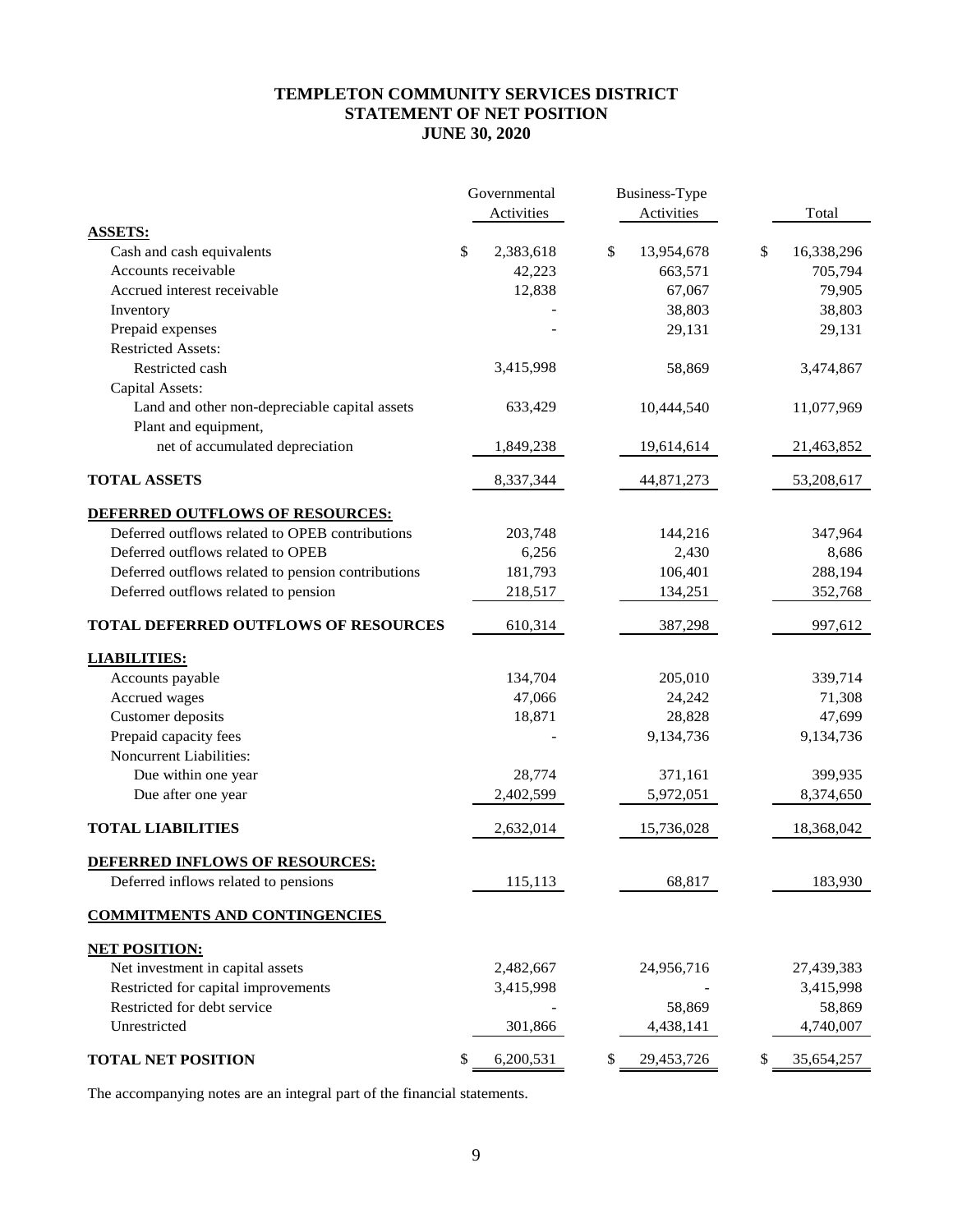## **TEMPLETON COMUNITY SERVICES DISTRICT STATEMENT OF ACTIVITIES FOR THE YEAR ENDED JUNE 30, 2020**

|                                       |                                             |             |           | Program Revenues      |                                                    |    |               |    |             |  |
|---------------------------------------|---------------------------------------------|-------------|-----------|-----------------------|----------------------------------------------------|----|---------------|----|-------------|--|
|                                       |                                             | Fees and    |           | <b>Capital Grants</b> | Net (Expense) Revenues and Changes in Net Position |    |               |    |             |  |
|                                       |                                             | Charges for |           | and                   | Governmental                                       |    | Business-Type |    |             |  |
| <b>Functions/Programs:</b>            | Expenses                                    | Services    |           | Contributions         | Activities                                         |    | Activities    |    | Total       |  |
| <b>Governmental Activities:</b>       |                                             |             |           |                       |                                                    |    |               |    |             |  |
| General fund                          | \$<br>968,021                               |             | 2,346     |                       | \$<br>(965, 675)                                   | \$ |               | \$ | (965, 675)  |  |
| Fire protection                       | 782,457                                     |             |           | 80,634                | (701, 823)                                         |    |               |    | (701, 823)  |  |
| Parks and recreation                  | 562,840                                     |             | 299,243   | 142,914               | (120, 683)                                         |    |               |    | (120, 683)  |  |
| Street lights                         | 28,997                                      |             |           |                       | (28,997)                                           |    |               |    | (28,997)    |  |
| <b>Total Governmental Activities</b>  | 2,342,315                                   |             | 301,589   | 223,548               | (1,817,178)                                        |    |               |    | (1,817,178) |  |
| <b>Business-Type Activities:</b>      |                                             |             |           |                       |                                                    |    |               |    |             |  |
| Water                                 | 1,411,826                                   |             | 2,682,037 | 599,043               |                                                    |    | 1,869,254     |    | 1,869,254   |  |
| Sewer                                 | 1,397,436                                   |             | 2,221,782 | 1,682,170             |                                                    |    | 2,506,516     |    | 2,506,516   |  |
| Drainage                              | 14,244                                      |             | 8,689     |                       |                                                    |    | (5, 555)      |    | (5,555)     |  |
| Solid waste                           | 23,490                                      |             | 168,164   |                       |                                                    |    | 144,674       |    | 144,674     |  |
| Interest on long-term liabilities     | 202,655                                     |             |           |                       |                                                    |    | (202, 655)    |    | (202, 655)  |  |
| <b>Total Business-Type Activities</b> | 3,049,651                                   |             | 5,080,672 | 2,281,213             |                                                    |    | 4,312,234     |    | 4,312,234   |  |
| <b>Total Activities</b>               | \$<br>5,391,966                             | \$          | 5,382,261 | 2,504,761<br>\$       | (1,817,178)                                        |    | 4,312,234     |    | 2,495,056   |  |
|                                       | <b>General Revenues:</b>                    |             |           |                       |                                                    |    |               |    |             |  |
|                                       | Taxes and assessments                       |             |           |                       | 1,276,733                                          |    |               |    | 1,276,733   |  |
|                                       | Interest income                             |             |           |                       | 119,197                                            |    | 346,041       |    | 465,238     |  |
|                                       | Other income                                |             |           |                       | 67,137                                             |    | 179,151       |    | 246,288     |  |
|                                       | <b>Total General Revenues</b>               |             |           |                       | 1,463,067                                          |    | 525,192       |    | 1,988,259   |  |
|                                       | <b>Transfers</b>                            |             |           |                       | 992,572                                            |    | (992, 572)    |    |             |  |
|                                       | <b>Total General Revenues and Transfers</b> |             |           |                       | 2,455,639                                          |    | (467, 380)    |    | 1,988,259   |  |
|                                       | Change in Net Position                      |             |           |                       | 638,461                                            |    | 3,844,854     |    | 4,483,315   |  |
|                                       | Net Position at Beginning of Year           |             |           |                       | 5,562,070                                          |    | 25,608,872    |    | 31,170,942  |  |
|                                       | NET POSITION AT END OF YEAR                 |             |           |                       | \$<br>6,200,531                                    | \$ | 29,453,726    | \$ | 35,654,257  |  |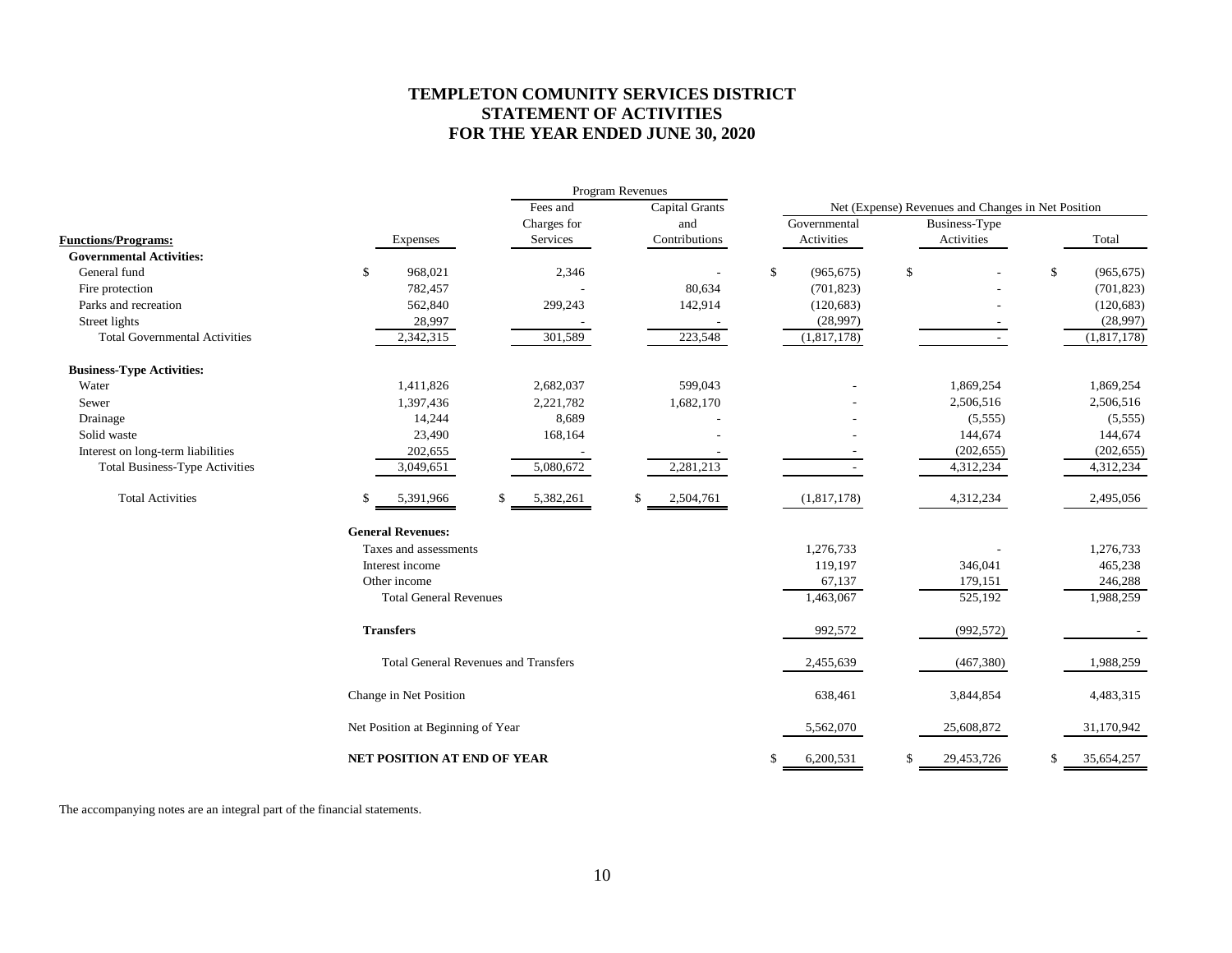# **TEMPLETON COMMUNITY SERVICES DISTRICT BALANCE SHEET GOVERNMENTAL FUNDS JUNE 30, 2020**

#### **ASSETS**

|                                                                                                                 |     | General<br>Fund                    |     | Fire<br>Protection                                | Parks and<br>Recreation                    | <b>Street</b><br>Lights   |    | Total<br>Governmental<br>Funds             |
|-----------------------------------------------------------------------------------------------------------------|-----|------------------------------------|-----|---------------------------------------------------|--------------------------------------------|---------------------------|----|--------------------------------------------|
| Assets:<br>Cash and cash equivalents<br>Accounts receivable<br>Accrued interest receivable<br>Cash - restricted | \$  | 360,355<br>315<br>315              | \$  | 1,326,734<br>31,791<br>8,923<br>2,490,063         | \$<br>657,232<br>9,453<br>3,508<br>925,935 | \$<br>39,297<br>664<br>92 | \$ | 2,383,618<br>42,223<br>12,838<br>3,415,998 |
| <b>Total Assets</b>                                                                                             | \$. | 360,985                            | \$. | 3,857,511<br><b>LIABILITIES AND FUND BALANCES</b> | .596,128                                   | \$<br>40,053              | S. | 5,854,677                                  |
| <b>Liabilities:</b>                                                                                             |     |                                    |     |                                                   |                                            |                           |    |                                            |
| Accounts payable<br>Accrued wages<br>Customer deposits<br><b>Total Liabilities</b>                              | \$  | 9,361<br>22,191<br>1,000<br>32,552 | \$  | 99,454<br>19,129<br>15,271<br>133,854             | \$<br>22,694<br>5,746<br>2,600<br>31,040   | \$<br>3,195<br>3,195      | \$ | 134,704<br>47,066<br>18,871<br>200,641     |
| <b>Fund Balances:</b><br>Restricted<br>Unassigned<br><b>Total Fund Balances</b>                                 |     | 328,433<br>328,433                 |     | 2,490,063<br>,233,594<br>3,723,657                | 925,935<br>639,153<br>1,565,088            | 36,858<br>36,858          |    | 3,415,998<br>2,238,038<br>5,654,036        |
| <b>TOTAL LIABILITIES AND</b><br><b>FUND BALANCES</b>                                                            | \$  | 360,985                            | \$  | 3,857,511                                         | \$<br>1,596,128                            | \$<br>40,053              | \$ | 5,854,677                                  |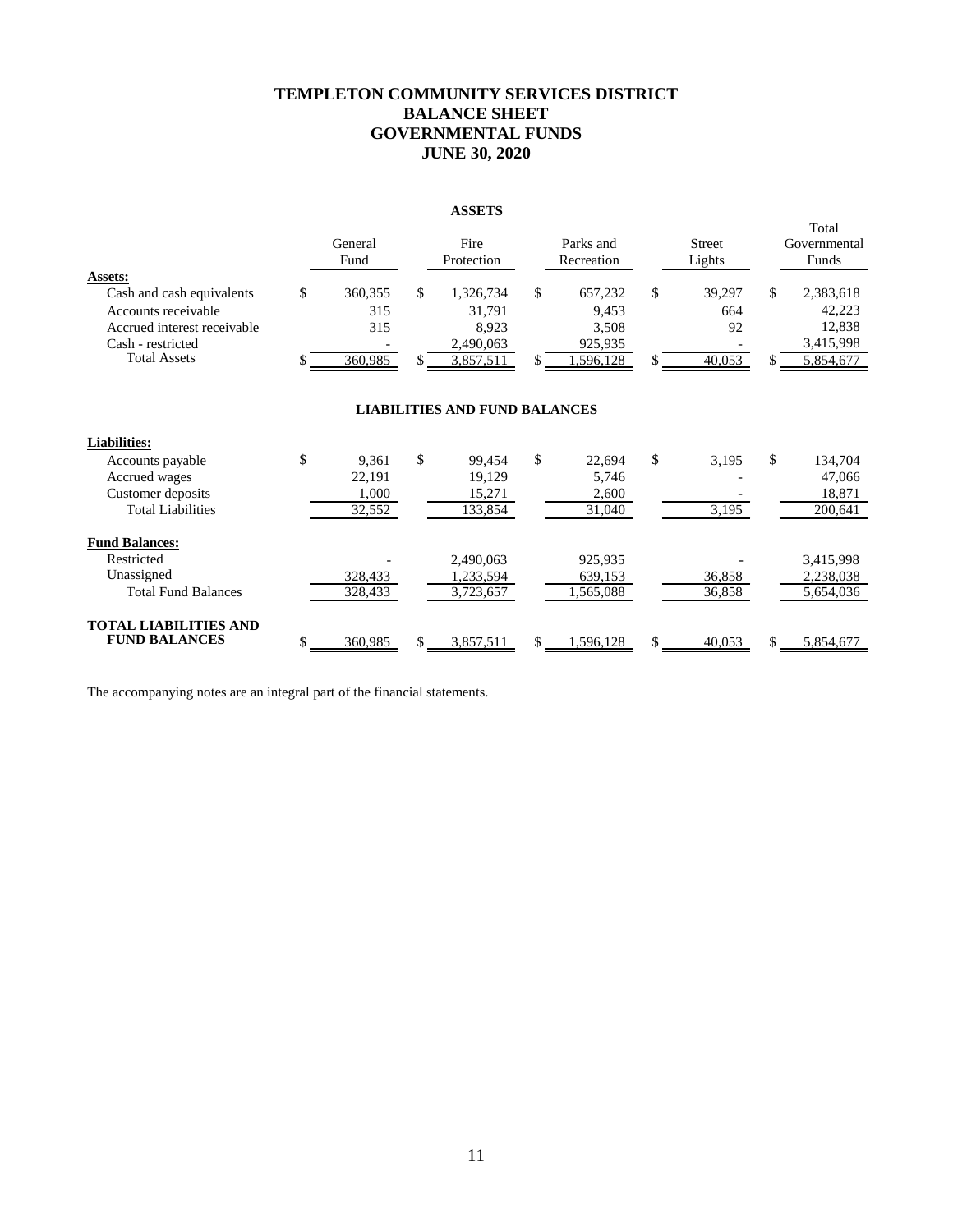# **TEMPLETON COMMUNITY SERVICES DISTRICT RECONCILIATION OF THE GOVERNMENTAL FUNDS BALANCE SHEET TO THE STATEMENT OF NET POSITION JUNE 30, 2020**

| Total fund balances - Governmental funds                                           | \$<br>5,654,036 |
|------------------------------------------------------------------------------------|-----------------|
| Total net position reported for governmental activities in the statement           |                 |
| of net position is different because:                                              |                 |
| Capital assets used in governmental activities are not financial                   |                 |
| resources and therefore are not reported in the funds. Those<br>assets consist of: |                 |
| $\mathbb{S}$<br>Land and other non-depreciable capital assets<br>633,429           |                 |
| Plant and equipment, net of accumulated depreciation<br>1,849,238                  |                 |
| <b>Total Capital Assets, Net</b>                                                   | 2,482,667       |
| In governmental funds, only current liabilities are reported. In the               |                 |
| statement of net position, all liabilities, including noncurrent liabilities,      |                 |
| are reported. Noncurrent liabilities relating to governmental activities           |                 |
| consist of:                                                                        |                 |
| Compensated absences<br>(53,269)                                                   |                 |
| Net OPEB Obligation<br>(991, 986)                                                  |                 |
| Net pension liability<br>(1,386,118)                                               |                 |
| <b>Total Long-Term Liabilities</b>                                                 | (2,431,373)     |
| In governmental funds, deferred outflows of resources and deferred                 |                 |
| inflows of resources are not reported. In the statement of net position,           |                 |
| the deferred outflows of resources and deferred inflows of resources               |                 |
| are reported and consist of:                                                       |                 |
| Deferred outflows - OPEB<br>6,256                                                  |                 |
| 203,748<br>Deferred contributions - OPEB                                           |                 |
| Deferred outflows - Pension<br>218,517                                             |                 |
| 181,793<br>Deferred contributions - Pension                                        |                 |
| (115, 113)<br>Deferred inflows of resources related to pensions                    | 495,201         |
| Total                                                                              |                 |
| <b>Total Net Position - Governmental Activities</b>                                | 6,200,531       |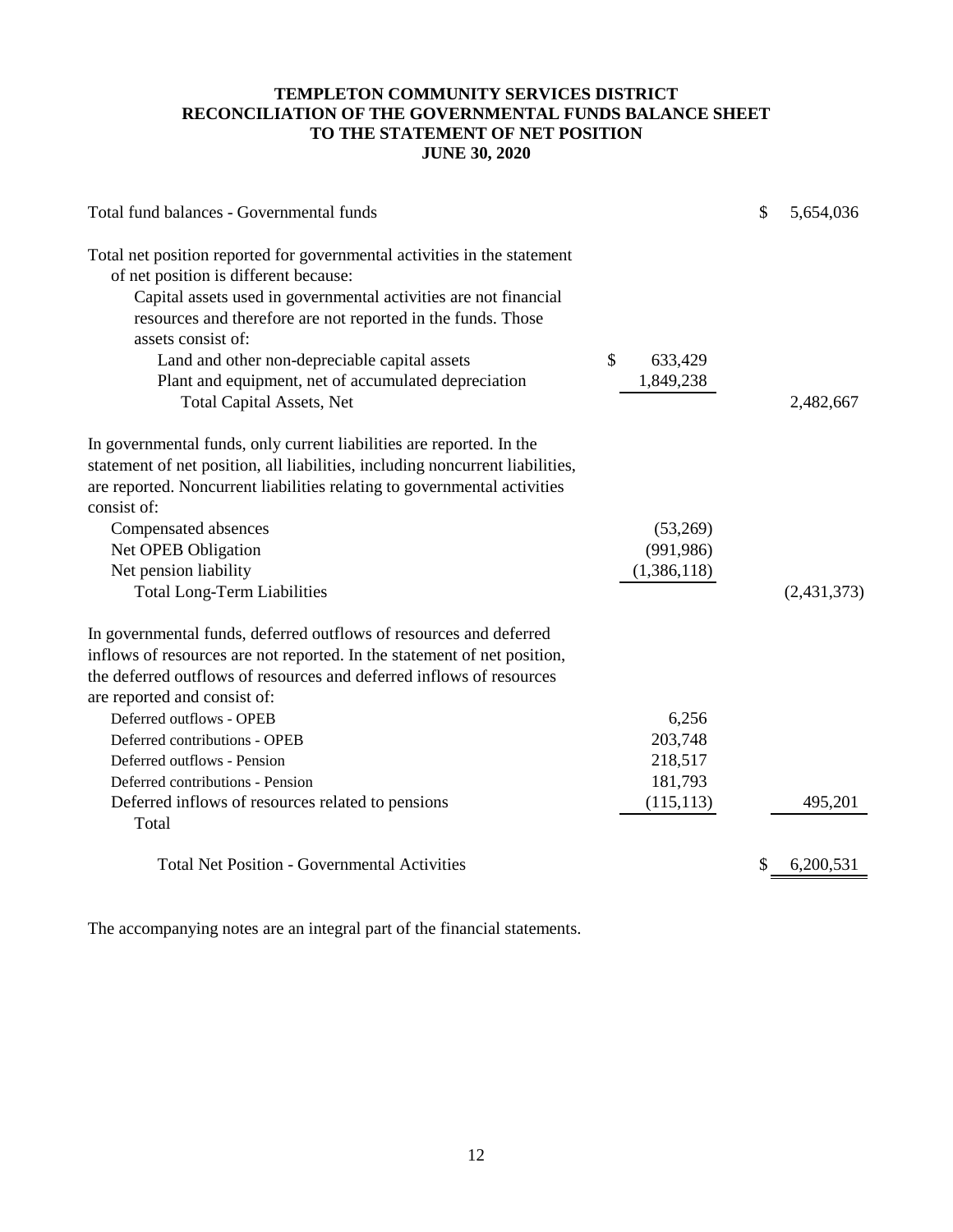## **TEMPLETON COMMUNITY SERVICES DISTRICT STATEMENT OF REVENUES, EXPENDITURES, AND CHANGES IN FUND BALANCES GOVERNMENTAL FUNDS FOR THE YEAR ENDED JUNE 30, 2020**

|                                               | General<br>Fund |    | Fire<br>Protection | Parks and<br>Recreation | <b>Street</b><br>Lights | Total<br>Governmental<br>Funds |
|-----------------------------------------------|-----------------|----|--------------------|-------------------------|-------------------------|--------------------------------|
| <b>Revenues:</b>                              |                 |    |                    |                         |                         |                                |
| Taxes and assessments                         | \$              | \$ | 916,476            | \$<br>329,792           | \$<br>30,465            | \$<br>1,276,733                |
| Contributions                                 |                 |    | 80,634             | 142,914                 |                         | 223,548                        |
| Other income                                  | 1,042           |    | 52,753             | 13,342                  |                         | 67,137                         |
| Program fees                                  |                 |    |                    | 270,309                 |                         | 270,309                        |
| Rental income                                 | 2,346           |    |                    | 28,934                  |                         | 31,280                         |
| Interest income                               | 2,946           |    | 82,810             | 32,591                  | 850                     | 119,197                        |
| <b>Total Revenues</b>                         | 6,334           |    | 1,132,673          | 817,882                 | 31,315                  | 1,988,204                      |
| <b>Expenditures:</b>                          |                 |    |                    |                         |                         |                                |
| Current:                                      |                 |    |                    |                         |                         |                                |
| Salaries and wages                            | 493,542         |    | 316,416            | 203,320                 |                         | 1,013,278                      |
| Employee benefits                             | 263,020         |    | 164,378            | 100,567                 |                         | 527,965                        |
| Professional fees                             | 129,467         |    | 1,854              |                         |                         | 131,321                        |
| Program expense                               |                 |    |                    | 107,315                 |                         | 107,315                        |
| Payroll taxes                                 | 40,117          |    | 26,651             | 18,070                  |                         | 84,838                         |
| Utilities                                     | 11,215          |    | 14,560             | 53,027                  | 28,997                  | 107,799                        |
| Other                                         | 28,089          |    | 50,559             | 5,121                   |                         | 83,769                         |
| Supplies                                      | 14,004          |    | 69,891             | 15,047                  |                         | 98,942                         |
| Insurance                                     | 67,441          |    |                    |                         |                         | 67,441                         |
| Dues and fees                                 | 38,420          |    | 3,451              | 1,112                   |                         | 42,983                         |
| Worker's compensation                         | 4,121           |    | 13,138             | 4,989                   |                         | 22,248                         |
| Purchased services                            | 18,939          |    | 34,546             | 3,494                   |                         | 56,979                         |
| Directors                                     | 24,000          |    |                    |                         |                         | 24,000                         |
| Vehicle operation                             | 348             |    | 19,448             | 5,374                   |                         | 25,170                         |
| Education                                     | 9,112           |    | 3,324              | 1,026                   |                         | 13,462                         |
| Legal fees                                    | 18,327          |    | 4,207              | 4,432                   |                         | 26,966                         |
| Repairs and maintenance                       | 4,469           |    | 3,386              | 20,760                  |                         | 28,615                         |
| Travel                                        | 2,264           |    | 2,447              | 2,324                   |                         | 7,035                          |
| Postage                                       | 1,884           |    |                    | $\overline{c}$          |                         | 1,886                          |
| Capital outlay                                |                 |    |                    | 8,343                   |                         | 8,343                          |
| <b>Total Expenditures</b>                     | 1,168,779       |    | 728,256            | 554,323                 | 28,997                  | 2,480,355                      |
| Excess (Deficiency) of Revenues               |                 |    |                    |                         |                         |                                |
| Over Expenditures                             | (1,162,445)     |    | 404,417            | 263,559                 | 2,318                   | (492, 151)                     |
| <b>Other Financing Sources</b>                |                 |    |                    |                         |                         |                                |
| (Uses):                                       |                 |    |                    |                         |                         |                                |
| Transfers in                                  | 1,210,782       |    |                    |                         |                         | 1,210,782                      |
| Transfers out                                 |                 |    | (121,078)          | (97, 132)               |                         | (218, 210)                     |
| <b>Total Other Financing</b>                  |                 |    |                    |                         |                         |                                |
| Sources (Uses)                                | 1,210,782       |    | (121,078)          | (97, 132)               |                         | 992,572                        |
| Net Change in Fund Balances                   | 48,337          |    | 283,339            | 166,427                 | 2,318                   | 500,421                        |
| Fund Balances at Beginning                    |                 |    |                    |                         |                         |                                |
| of Year                                       | 280,096         |    | 3,440,318          | 1,398,661               | 34,540                  | 5,153,615                      |
| <b>FUND BALANCES AT END</b><br><b>OF YEAR</b> | \$<br>328,433   | \$ | 3,723,657          | \$<br>1,565,088         | \$<br>36,858            | \$<br>5,654,036                |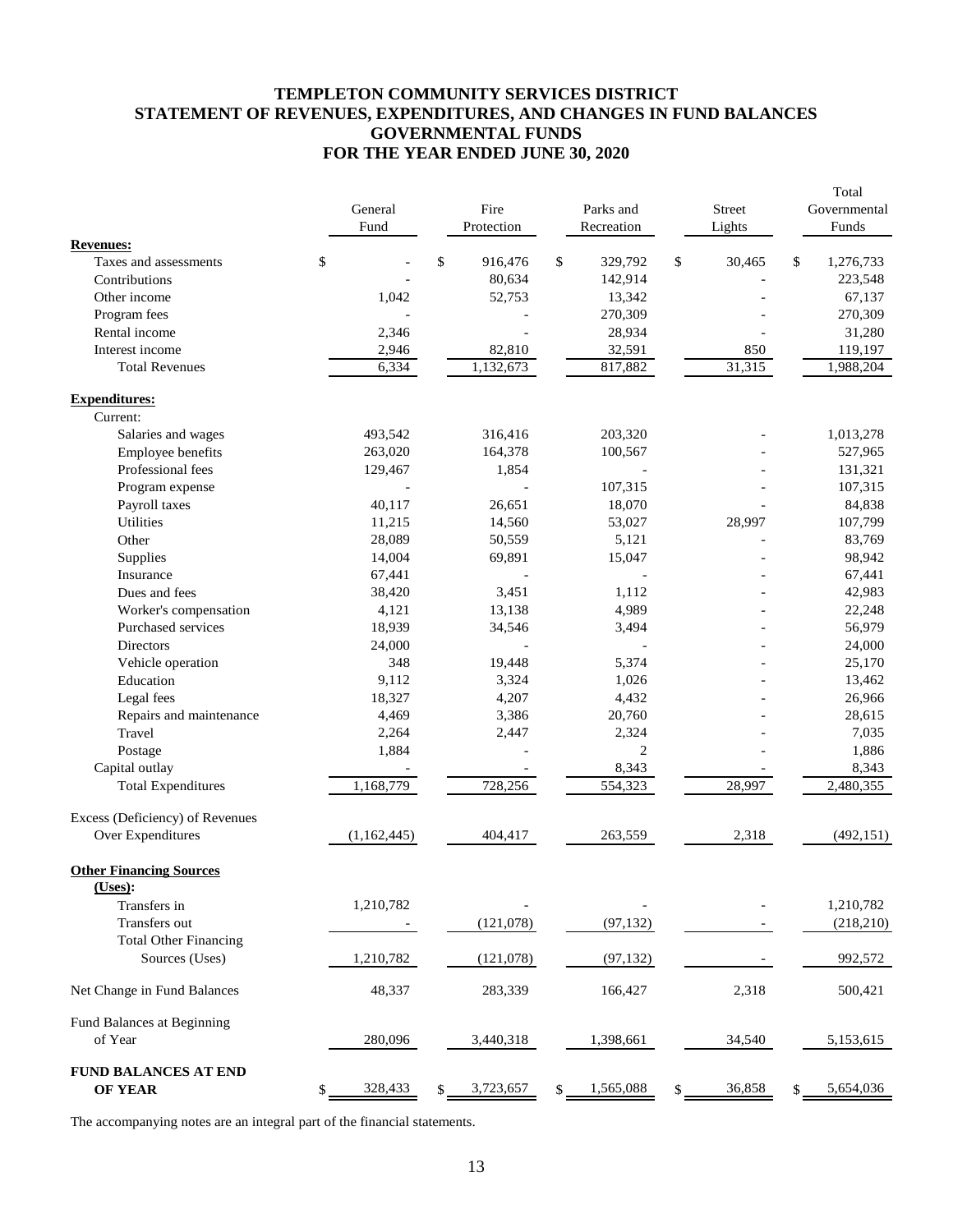# **TEMPLETON COMMUNITY SERVICES DISTRICT RECONCILIATION OF THE STATEMENT OF REVENUES, EXPENDITURES, AND CHANGES IN FUND BALANCES OF GOVERNMENTAL FUNDS TO THE STATEMENT OF ACTIVITIES FOR THE YEAR ENDED JUNE 30, 2020**

| Total net change in fund balances - Governmental funds                                                                                                                                                                                                                                                                                                                                   | \$<br>500,421 |
|------------------------------------------------------------------------------------------------------------------------------------------------------------------------------------------------------------------------------------------------------------------------------------------------------------------------------------------------------------------------------------------|---------------|
| Amounts reported for governmental activities are different because:<br>Capital outlays are reported in governmental funds as expenditures. However, in<br>the statement of activities, the cost of those assets is allocated over their estimated<br>useful lives as depreciation expense. This is the amount by which additions to<br>depreciation expense is more than capital outlay. | (156, 126)    |
| In the statement of activities, compensated absences are measured by the amounts<br>earned during the fiscal year. In governmental funds, however, expenditures for<br>these items are measured by the amount of financial resources used (essentially the<br>amounts paid). This fiscal year, vacation earned was more than the amounts used<br>by \$4,430.                             | (4, 430)      |
| In the statement of activities, net OPEB obligation is measured by the amounts earned<br>during the fiscal year. In governmental funds, however, expenditures for these items<br>are measured by the amount of financial resources used (essentially the amounts paid).<br>This fiscal year, the net OPEB obligation earned was less than the amount used by<br>by \$466,333.            | 466,333       |
| Deferred outflows related to pensions and OPEB are not recognized in the governmental<br>funds. The change in deferred outflows is reflected in pension and OPEB expense<br>in the statement of activities, but not the statement of revenues, expenses and changes<br>in fund balances. The change in deferred outflows totaled \$28,109.                                               | 28,109        |
| Deferred inflows related to pensions and OPEB are not recognized in the governmental<br>funds. The change in deferred inflows is reflected in pension and OPEB expense<br>in the statement of activities, but not the statement of revenues, expenses, and<br>changes in fund balances. The change in deferred inflows totaled (\$50,838).                                               | (50, 838)     |
| Net pension liability is not recognized in the governmental funds. The change in<br>net pension liability is reflected in pension expense in the statement of activities,<br>but not in the statement of revenues, expenses and changes in fund balances. The<br>change in net pension liability totaled (\$145,008).                                                                    | (145,008)     |
| Changes in Net Position - Governmental Activities                                                                                                                                                                                                                                                                                                                                        | 638,461       |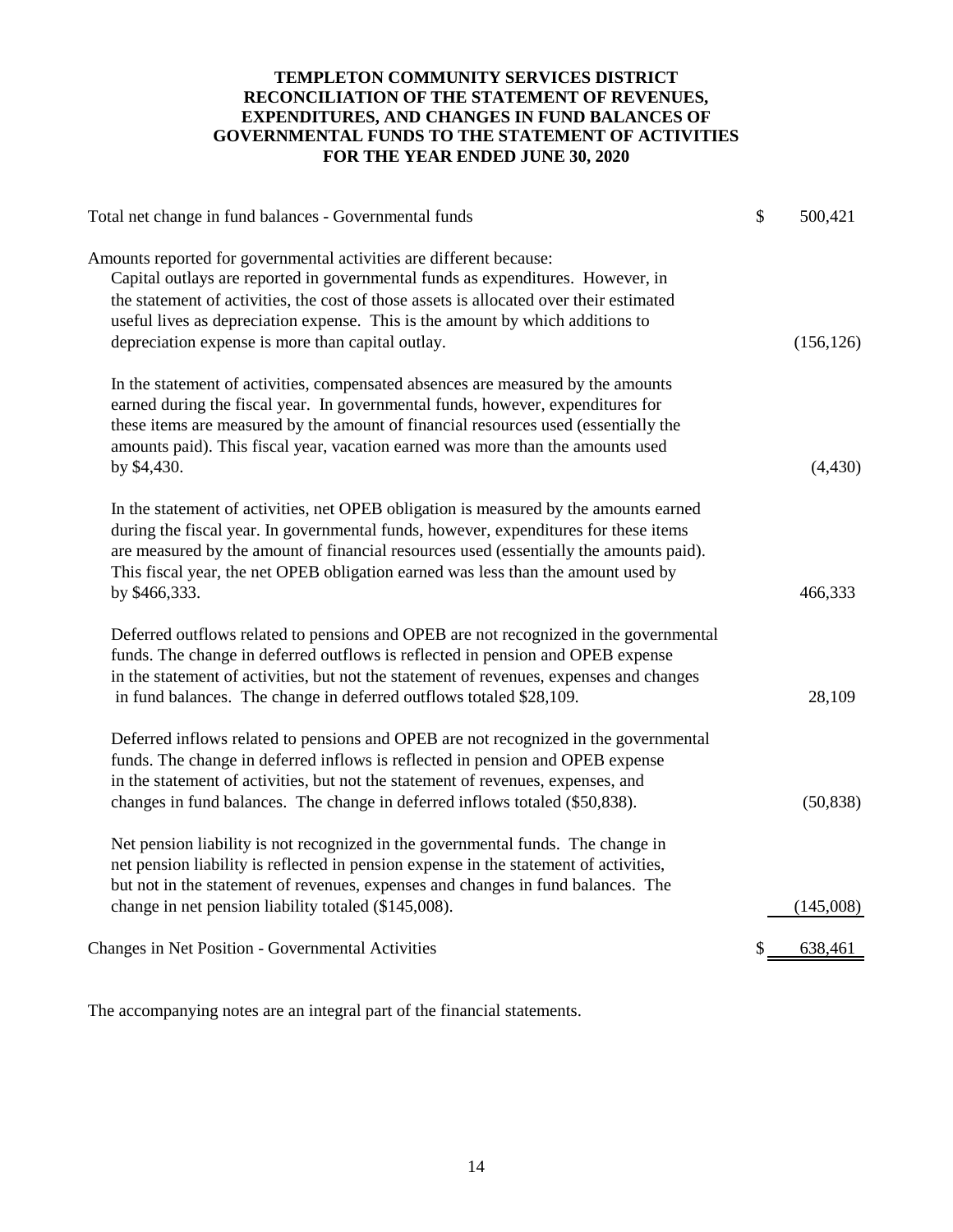# **TEMPLETON COMMUNITY SERVICES DISTRICT STATEMENT OF NET POSITION PROPRIETARY FUNDS JUNE 30, 2020**

| <b>ASSETS</b>                                      |    | Water      |              | Sewer         | Drainage       | Solid Waste   | Total            |
|----------------------------------------------------|----|------------|--------------|---------------|----------------|---------------|------------------|
| <b>Current Assets:</b>                             |    |            |              |               |                |               |                  |
| Cash and cash equivalents                          | \$ | 10,372,950 | $\mathbb{S}$ | 2.751.977     | \$<br>127,502  | \$<br>702,249 | \$<br>13,954,678 |
| Accounts receivable                                |    | 384,580    |              | 257,924       | 887            | 20,180        | 663,571          |
| Accrued interest receivable                        |    | 58,315     |              | 6,877         | 233            | 1,642         | 67,067           |
| Inventory                                          |    | 38,803     |              |               |                |               | 38,803           |
| Prepaid expenses                                   |    |            |              | 29,131        |                |               | 29,131           |
| <b>Total Current Assets</b>                        |    | 10,854,648 |              | 3,045,909     | 128,622        | 724,071       | 14,753,250       |
| <b>Noncurrent Assets:</b>                          |    |            |              |               |                |               |                  |
| <b>Restricted Assets:</b>                          |    |            |              |               |                |               |                  |
| Cash and cash equivalents                          |    |            |              | 58,869        |                |               | 58,869           |
| <b>Total Restricted Assets</b>                     |    |            |              | 58,869        |                |               | 58,869           |
| Capital Assets:                                    |    |            |              |               |                |               |                  |
| Land and other non-depreciable capital assets      |    | 8,623,933  |              | 1,671,206     | 149,401        |               | 10,444,540       |
| Plant and equipment, net of                        |    |            |              |               |                |               |                  |
| accumulated depreciation                           |    | 5,121,968  |              | 14,349,970    | 142,676        |               | 19,614,614       |
| <b>Total Capital Assets</b>                        |    | 13,745,901 |              | 16,021,176    | 292,077        |               | 30,059,154       |
| Other Noncurrent Assets:                           |    |            |              |               |                |               |                  |
| Interfund loan                                     |    | 1,150,110  |              | (1,150,110)   |                |               |                  |
| <b>Total Other Noncurrent Assets</b>               |    | 1,150,110  |              | (1,150,110)   |                |               |                  |
| <b>Total Noncurrent Assets</b>                     |    | 14,896,011 |              | 14,929,935    | 292,077        |               | 30,118,023       |
| <b>TOTAL ASSETS</b>                                |    | 25,750,659 |              | 17,975,844    | 420,699        | 724,071       | 44,871,273       |
| DEFERRED OUTFLOWS OF RESOURCES:                    |    |            |              |               |                |               |                  |
| Deferred outflows related to OPEB contributions    |    | 86,870     |              | 54,671        | 661            | 2,014         | 144,216          |
| Deferred outflows related to OPEB                  |    | 2,451      |              | (43)          | $\overline{c}$ | 20            | 2,430            |
| Deferred outflows related to pension contributions |    | 59,949     |              | 43,034        | 1,009          | 2,409         | 106,401          |
| Deferred outflows related to pension               |    | 85,254     |              | 44,014        | 2,720          | 2,263         | 134,251          |
| <b>Total Deferred Outflows</b>                     |    | 234,524    |              | 141,676       | 4,392          | 6,706         | 387,298          |
| <b>LIABILITIES</b>                                 |    |            |              |               |                |               |                  |
| <b>Current Liabilities:</b>                        |    |            |              |               |                |               |                  |
| Accounts payable                                   |    | 66,280     |              | 138,591       | 139            |               | 205,010          |
| Accrued wages                                      |    | 14,107     |              | 9,787         |                | 348           | 24,242           |
| Customer deposits                                  |    | 27,174     |              | 1,654         |                |               | 28,828           |
| Accrued interest payable                           |    | 50,602     |              | 38,799        |                |               | 89,401           |
| Prepaid capacity fees                              |    | 6,238,487  |              | 2,896,249     |                |               | 9,134,736        |
| Compensated absences                               |    | 19,171     |              | 12,819        |                |               | 31,990           |
| <b>Total Current Liabilities</b>                   |    | 6,415,821  |              | 3,097,899     | 139            | 348           | 9.514.207        |
| <b>Noncurrent Liabilities:</b>                     |    |            |              |               |                |               |                  |
| Loans payable                                      |    | 3,425,000  |              | 1,588,037     |                |               | 5,013,037        |
| Net OPEB obligation                                |    | 79,638     |              | 243,925       | (3,201)        | 15,828        | 336,190          |
| Net pension liability                              |    | 549,341    |              | 298,334       | 4,381          | 20,538        | 872,594          |
| <b>Total Noncurrent Liabilities</b>                |    | 4,053,979  |              | 2,130,296     | 1,180          | 36,366        | 6,221,821        |
| <b>TOTAL LIABILITIES</b>                           |    | 10,469,800 |              | 5,228,195     | 1,319          | 36,714        | 15,736,028       |
| DEFERRED INFLOWS OF RESOURCES:                     |    |            |              |               |                |               |                  |
| Deferred inflows related to pensions               |    | 42,339     |              | 20,517        | 1,378          | 4,583         | 68,817           |
| <b>NET POSITION:</b>                               |    |            |              |               |                |               |                  |
| Net investment in capital assets                   |    | 10,270,299 |              | 14,394,340    | 292,077        |               | 24,956,716       |
| Restricted for debt service                        |    |            |              | 58,869        |                |               | 58,869           |
| Unrestricted                                       |    | 5,202,745  |              | (1, 584, 401) | 130,317        | 689,480       | 4,438,141        |
| <b>TOTAL NET POSITION</b>                          | S  | 15,473,044 | \$           | 12,868,808    | \$<br>422,394  | \$<br>689,480 | \$<br>29,453,726 |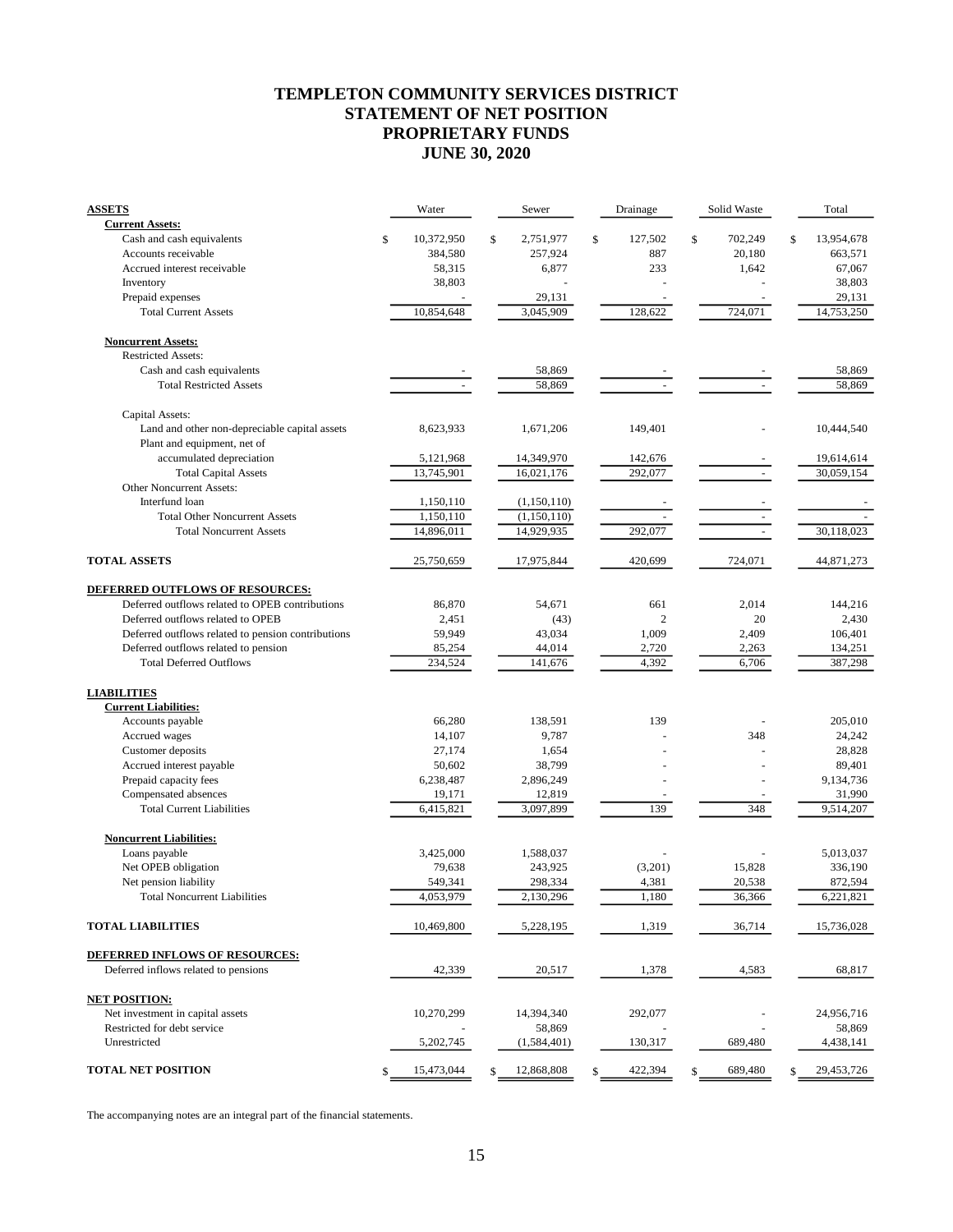# **TEMPLETON COMMUNITY SERVICES DISTRICT STATEMENT OF REVENUES, EXPENSES AND CHANGES IN NET POSITION PROPRIETARY FUNDS FOR THE YEAR ENDED JUNE 30, 2020**

|                                                              | Water      | Sewer            | Drainage      | Solid Waste   |             | Total      |
|--------------------------------------------------------------|------------|------------------|---------------|---------------|-------------|------------|
| <b>Operating Revenues:</b>                                   |            |                  |               |               |             |            |
| Charges for services<br>\$                                   | 2,682,037  | \$<br>2,221,782  | \$<br>8,689   | \$            | $\mathbf S$ | 4,912,508  |
| Franchise fees                                               |            |                  |               | 168,164       |             | 168,164    |
| <b>Total Operating Revenues</b>                              | 2,682,037  | 2,221,782        | 8,689         | 168,164       |             | 5,080,672  |
| <b>Operating Expenses:</b>                                   |            |                  |               |               |             |            |
| Depreciation                                                 | 354,089    | 522,956          | 6,800         |               |             | 883.845    |
| Treatment and disposal                                       |            | 244,067          |               |               |             | 244,067    |
| Salaries and wages                                           | 322,394    | 251,406          | 4,233         | 12,891        |             | 590,924    |
| Employee benefits                                            | 130,586    | (8,898)          | 1,404         | 3,181         |             | 126,273    |
| Utilities                                                    | 222,091    | 144,909          |               |               |             | 367,000    |
| Repairs and maintenance                                      | 144,144    | 55,902           |               |               |             | 200,046    |
| Legal fees                                                   | 37,208     | 11,054           |               | 691           |             | 48,953     |
| Other                                                        | 37,523     |                  |               | 5,414         |             | 53,192     |
| Professional fees                                            | 8,467      | 10,255           |               |               |             | 25,060     |
|                                                              |            | 16,593           |               |               |             |            |
| Payroll taxes                                                | 26,532     | 20,001           | 336           | 714           |             | 47,583     |
| Water analysis                                               | 12,718     | 42,969           |               |               |             | 55,687     |
| Dues and fees                                                | 25,686     | 11,390           | 1,423         |               |             | 38,499     |
| Supplies                                                     | 47,195     | 41,356           |               | 409           |             | 88,960     |
| Worker's compensation                                        | 12,137     | 11,781           | 48            | 190           |             | 24,156     |
| Vehicle operation                                            | 19,444     | 13,265           |               |               |             | 32,709     |
| Purchased services                                           | 9,309      | 6,017            |               |               |             | 15,326     |
| Education                                                    | 1,414      | 1,825            |               |               |             | 3,239      |
| Travel                                                       | 889        | 588              |               |               |             | 1,477      |
| <b>Total Operating Expenses</b>                              | 1,411,826  | 1,397,436        | 14,244        | 23,490        |             | 2,846,996  |
| Operating Income (Loss)                                      | 1,270,211  | 824,346          | (5,555)       | 144,674       |             | 2,233,676  |
| <b>Nonoperating Revenues (Expenses):</b>                     |            |                  |               |               |             |            |
| Other income                                                 | 85,811     | 12,272           |               |               |             | 98,083     |
| Grants                                                       |            | 1,440,134        |               |               |             | 1,440,134  |
| Lease revenue                                                | 81,068     |                  |               |               |             | 81,068     |
| Interest income                                              | 266,227    | 62,427           | 2,134         | 15,253        |             | 346,041    |
| Interest expense                                             | (152, 598) | (50,057)         |               |               |             | (202, 655) |
| <b>Total Nonoperating Revenues (Expenses)</b>                | 280,508    | 1,464,776        | 2,134         | 15,253        |             | 1,762,671  |
| Income (Loss) Before Transfers and Capital Contributions     | 1,550,719  | 2,289,122        | (3, 421)      | 159,927       |             | 3,996,347  |
|                                                              |            |                  |               |               |             |            |
| <b>Transfers and Capital Contributions:</b><br>Transfers out | (532, 744) |                  | (6,054)       | (90, 539)     |             | (992, 572) |
|                                                              |            | (363, 235)       |               |               |             |            |
| Capital contributions                                        | 599,043    | 242,036          |               |               |             | 841,079    |
| Treated wastewater sales                                     | (211,260)  | 211,260          |               |               |             |            |
| <b>Total Transfers and Capital Contributions</b>             | (144, 961) | 90,061           | (6,054)       | (90, 539)     |             | (151, 493) |
| Change in Net Position                                       | 1,405,758  | 2,379,183        | (9, 475)      | 69,388        |             | 3,844,854  |
| Net Position at Beginning of Year                            | 14,067,286 | 10,489,625       | 431,869       | 620,092       |             | 25,608,872 |
| NET POSITION AT END OF YEAR<br>\$                            | 15,473,044 | \$<br>12,868,808 | \$<br>422,394 | \$<br>689,480 | \$          | 29,453,726 |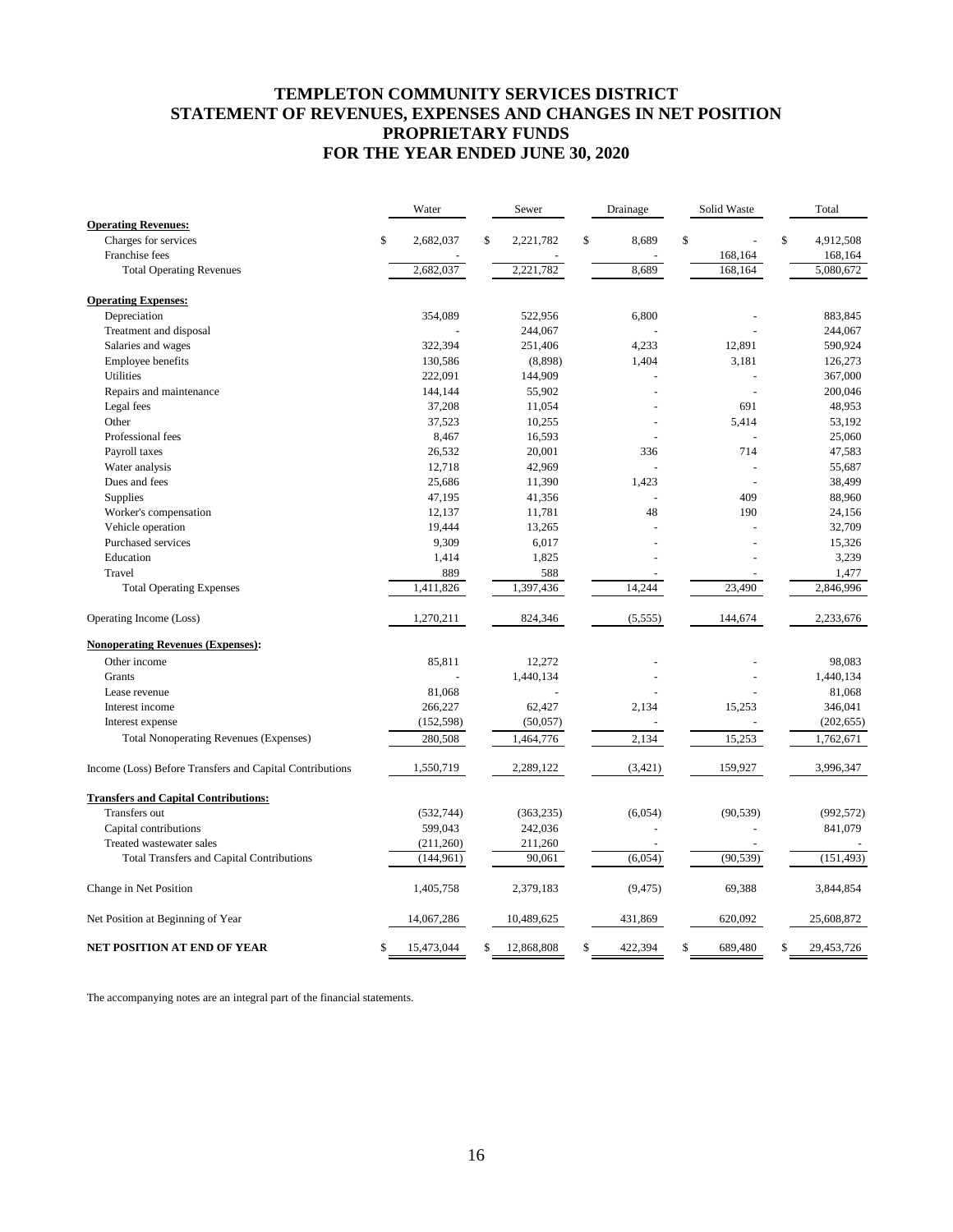# **TEMPLETON COMMUNITY SERVICES DISTRICT STATEMENT OF CASH FLOWS PROPRIETARY FUNDS FOR THE YEAR ENDED JUNE 30, 2020**

|                                                         | Water            | Sewer           | Drainage    | Solid Waste  | Total           |
|---------------------------------------------------------|------------------|-----------------|-------------|--------------|-----------------|
| <b>Cash Flows From Operating Activities:</b>            |                  |                 |             |              |                 |
| Cash received from customers                            | \$<br>1,835,860  | \$<br>2,029,752 | \$<br>2,682 | \$<br>83,320 | \$<br>3,951,614 |
| Cash payments to suppliers for goods and services       | (560, 160)       | (1,355,967)     | (330)       | (6,710)      | (1,923,167)     |
| Cash payments to employees for services                 | (589, 088)       | (386, 747)      | (8, 468)    | (20, 909)    | (1,005,212)     |
| Net Cash Provided by (Used in)                          |                  |                 |             |              |                 |
| <b>Operating Activities</b>                             | 686.612          | 287,038         | (6,116)     | 55,701       | 1,023,235       |
| <b>Cash Flows From Noncapital and Related Financing</b> |                  |                 |             |              |                 |
| <b>Activities:</b>                                      |                  |                 |             |              |                 |
| Receipts from other income                              | 166,879          | 12,272          |             |              | 179,151         |
| Net Cash Provided by Noncapital and Related             |                  |                 |             |              |                 |
| <b>Financing Activities</b>                             | 166,879          | 12,272          |             |              | 179,151         |
| <b>Cash Flows From Capital and Related</b>              |                  |                 |             |              |                 |
| <b>Financing Activities:</b>                            |                  |                 |             |              |                 |
| Acquisition and construction of capital assets          | (43,090)         | (404, 766)      |             |              | (447, 856)      |
| Proceeds from grants                                    |                  | 4,396,930       |             |              | 4,396,930       |
| Proceeds from loans payable                             |                  | 2,815,570       |             |              | 2,815,570       |
| Principal paid on loans payable                         | (95,000)         | (1,623,082)     |             |              | (1,718,082)     |
| Interest paid on loans payable                          | (154, 181)       | (62,950)        |             |              | (217, 131)      |
| Receipts from contributed capital                       | 33,480           | 11,976          |             |              | 45,456          |
| Net Cash Provided by (Used in) Capital and              |                  |                 |             |              |                 |
| <b>Related Financing Activities</b>                     | (258,791)        | 5,133,678       |             |              | 4,874,887       |
| <b>Cash Flows From Investing Activities:</b>            |                  |                 |             |              |                 |
| Receipts from interfund loan                            | 136,934          | (136, 934)      |             |              |                 |
| Investment income                                       | 308,344          | 65,301          | 2,551       | 16,997       | 393,193         |
| Net Cash Provided by (Used in) Investing Activities     | 445,278          | (71, 633)       | 2,551       | 16,997       | 393,193         |
| Net Increase (Decrease) in Cash and Cash Equivalents    | 1,039,978        | 5,361,355       | (3,565)     | 72,698       | 6,470,466       |
| Cash and Cash Equivalents at Beginning of Year          | 9,332,972        | (2,550,509)     | 131,067     | 629,551      | 7,543,081       |
| CASH AND CASH EQUIVALENTS AT<br><b>END OF YEAR</b>      | \$<br>10,372,950 | 2,810,846       | 127,502     | 702,249      | 14,013,547      |

(Continued)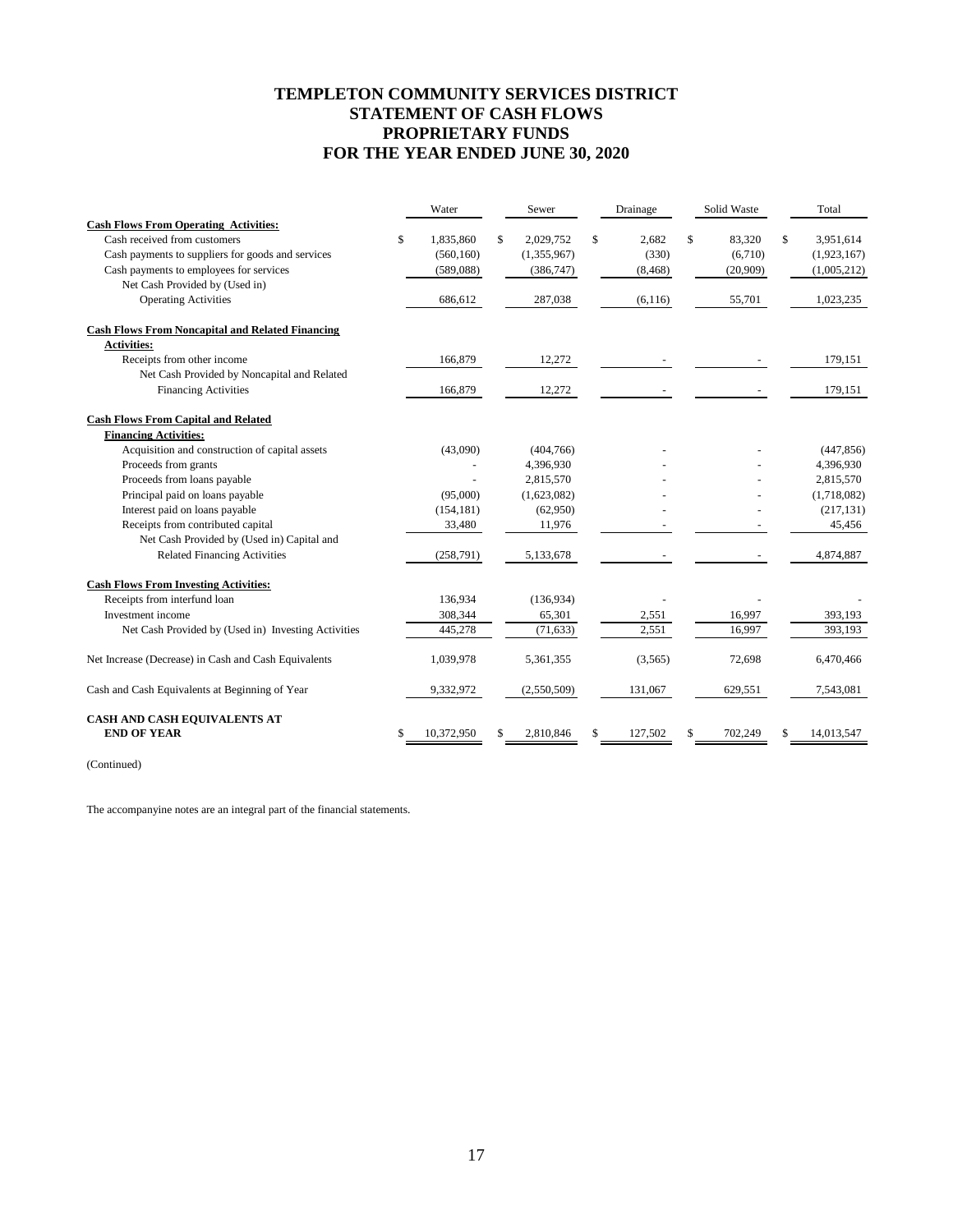# **TEMPLETON COMMUNITY SERVICES DISTRICT STATEMENT OF CASH FLOWS (CONTINUED) PROPRIETARY FUNDS FOR THE YEAR ENDED JUNE 30, 2020**

|                                                  |    | Water      | Sewer |            | Drainage |          | Solid Waste   |           |    |            |  | Total |
|--------------------------------------------------|----|------------|-------|------------|----------|----------|---------------|-----------|----|------------|--|-------|
| <b>Reconciliation of Operating Income (Loss)</b> |    |            |       |            |          |          |               |           |    |            |  |       |
| to Net Cash Provided by                          |    |            |       |            |          |          |               |           |    |            |  |       |
| (Used in) Operating Activities:                  |    |            |       |            |          |          |               |           |    |            |  |       |
| Operating income (loss)                          | \$ | 1,270,211  | \$    | 824,346    | \$       | (5,555)  | <sup>\$</sup> | 144,674   | \$ | 2,233,676  |  |       |
| <b>Adjustments to reconcile operating</b>        |    |            |       |            |          |          |               |           |    |            |  |       |
| income (loss) to net cash provided by            |    |            |       |            |          |          |               |           |    |            |  |       |
| (used in) operating activities:                  |    |            |       |            |          |          |               |           |    |            |  |       |
| Depreciation                                     |    | 354,089    |       | 522,956    |          | 6,801    |               |           |    | 883,846    |  |       |
| <b>Transfers</b>                                 |    | (744,004)  |       | (151, 975) |          | (6,054)  |               | (90, 539) |    | (992, 572) |  |       |
| (Increase) Decrease in:                          |    |            |       |            |          |          |               |           |    |            |  |       |
| Accounts receivable                              |    | (102, 173) |       | (40, 055)  |          | 47       |               | 5,695     |    | (136, 486) |  |       |
| Inventory                                        |    | 472        |       |            |          |          |               |           |    | 472        |  |       |
| Prepaid expenses                                 |    |            |       | (29, 131)  |          |          |               |           |    | (29, 131)  |  |       |
| Deferred outflows                                |    | 24,163     |       | (29, 163)  |          | (915)    |               | (1,881)   |    | (7,796)    |  |       |
| Increase (Decrease) in:                          |    |            |       |            |          |          |               |           |    |            |  |       |
| Accounts payable                                 |    | 14,705     |       | (711, 644) |          | 15       |               | (6)       |    | (696, 930) |  |       |
| Accrued wages                                    |    | 1,235      |       | 3,127      |          |          |               | (71)      |    | 4,291      |  |       |
| Customer deposits                                |    | 2,888      |       | (3,221)    |          |          |               |           |    | (333)      |  |       |
| Compensated absences                             |    | (5,828)    |       | 2,053      |          |          |               |           |    | (3,775)    |  |       |
| Net OPEB obligation                              |    | (183,790)  |       | (143, 322) |          | (2, 414) |               | (7, 349)  |    | (336, 875) |  |       |
| Net pension liability                            |    | 45,229     |       | 40,020     |          | 834      |               | 1,758     |    | 87,841     |  |       |
| Deferred inflows                                 |    | 9,415      |       | 3,047      |          | 1,125    |               | 3,420     |    | 17,007     |  |       |
| Net Cash Provided by (Used in)                   |    |            |       |            |          |          |               |           |    |            |  |       |
| <b>Operating Activities</b>                      | S  | 686,612    | \$    | 287,038    | \$       | (6,116)  | \$            | 55,701    | \$ | 1,023,235  |  |       |
|                                                  |    |            |       |            |          |          |               |           |    |            |  |       |
| <b>Noncash Investing, Capital and</b>            |    |            |       |            |          |          |               |           |    |            |  |       |
| <b>Financing Activities:</b>                     |    |            |       |            |          |          |               |           |    |            |  |       |
| Contributions of capital assets                  | \$ | 87,320     |       |            | \$       |          |               |           |    | 87,320     |  |       |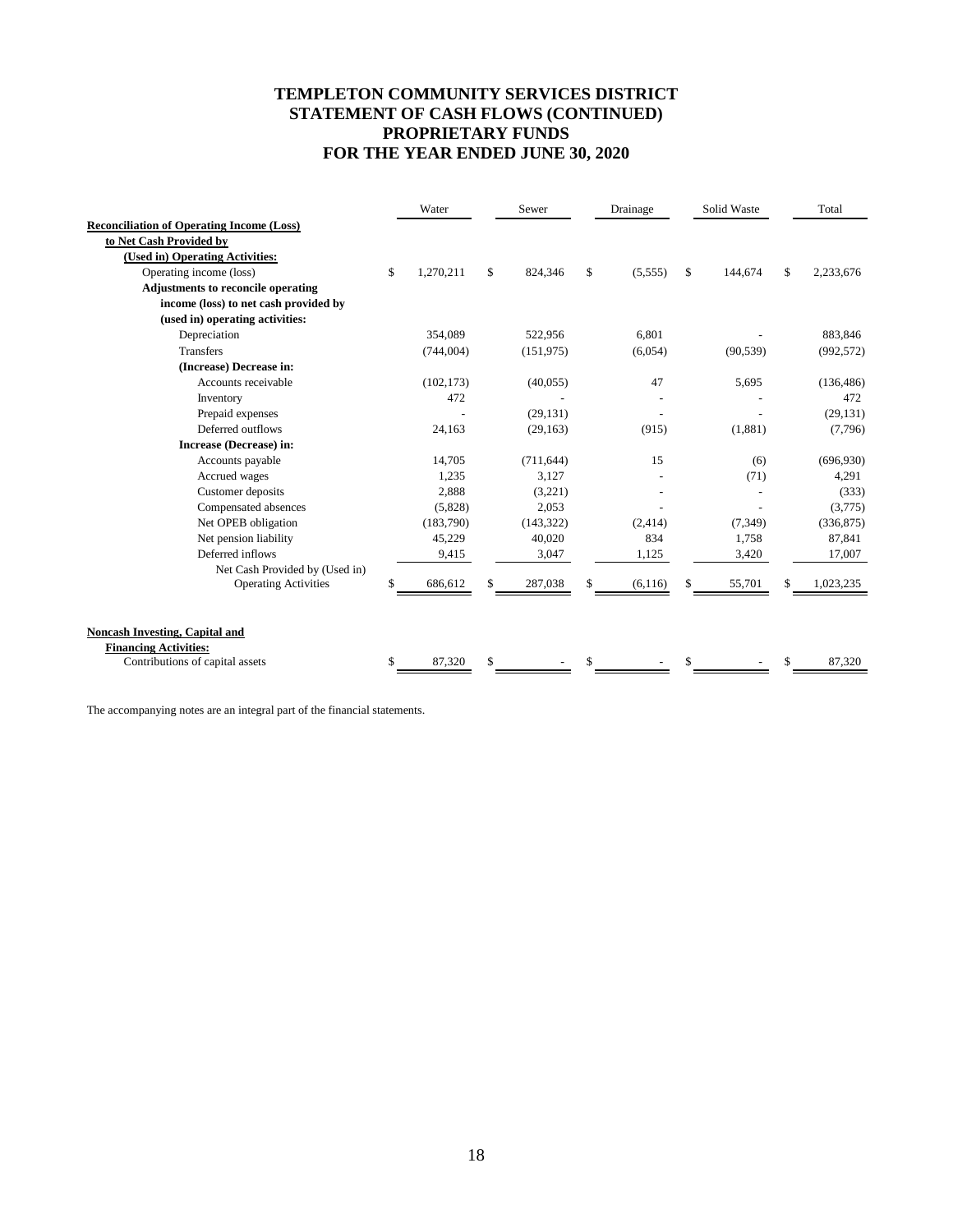## **Note 1 - Organization and Significant Accounting Policies:**

## **Organization**

The Templeton Community Services District (the "District") was organized under the authorization of Section 61,000 et. seq., of the Government Code of the State of California, for the purpose of providing all permissible uses of a community services district. The District currently provides water, sewer, drainage, solid waste disposal, fire protection, street lights, park and recreation services and a community center. The District is governed by an elected Board of Directors.

The criteria used in determining the scope of the reporting entity are based on the provisions of GASB Cod. Sec. 2100, "Defining the Financial Reporting Entity." The District is the primary government unit. Component units are those entities which are financially accountable to the primary government, either because the District appoints a voting majority of the component unit's board, or because the component unit will provide a financial benefit or impose a financial burden on the District. The District has no component units.

## **Significant Accounting Policies**

A summary of the District's significant accounting policies consistently applied in the preparation of the accompanying financial statements follows:

## **Basis of Presentation**

## **Government-Wide Statements**

The District's financial statements include both government-wide (reporting the District as a whole) and fund financial statements (reporting the District's major funds). Both the government-wide and fund financial statements categorize primary activities as either governmental or business-type. The District's fire protection, parks and recreation, street lights and general funds are classified as governmental activities. The water, sewer, drainage and solid waste funds are classified as business-type activities, and are generally financed by fees charged to external parties for goods or services.

In the government-wide statement of net position, both the governmental and business-type activities are presented on a consolidated basis by column and are reported on a full accrual basis of accounting and the economic resource measurement focus, which recognizes all long-term assets and receivables as well as longterm debt and obligations. The District's net position is reported in three parts; net investment in capital assets, restricted and unrestricted. The statement of net position includes all funds of the reporting entity.

The government-wide statement of activities presents a comparison between expenses, both direct and indirect, and program revenues for each function of the business-type activities of the District and for each program of the governmental activities. Direct expenses are those that are clearly identifiable with a specific function or program. Program revenues include charges paid by the recipients of the goods or services offered by the programs and grants and contributions that are restricted to meeting the operational or capital requirements of a particular program. Revenues that are not classified as program revenues are presented as general revenues.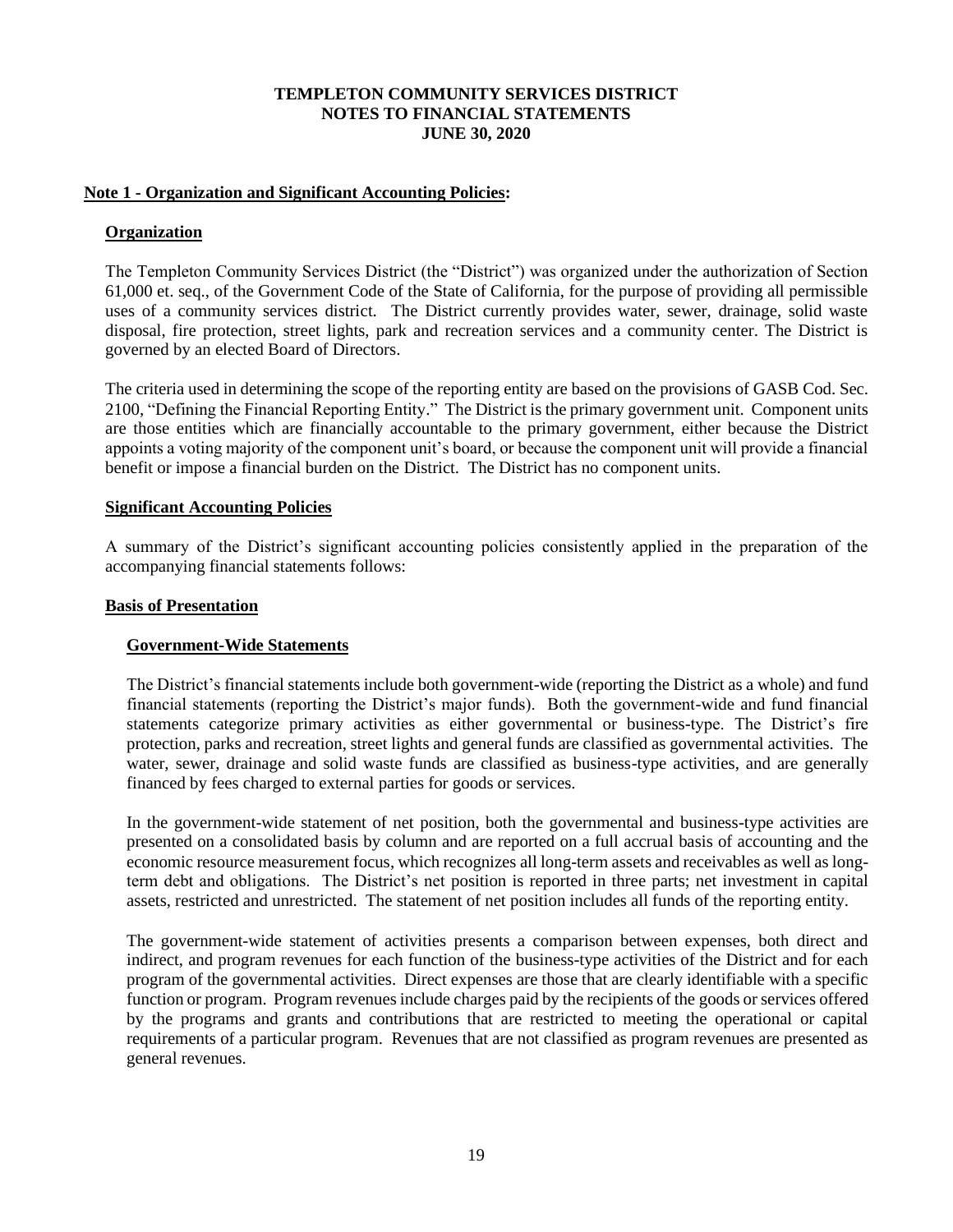## **Note 1 - Organization and Significant Accounting Policies: (Continued)**

## **Significant Accounting Policies (Continued)**

## **Basis of Presentation (Continued)**

## **Fund Financial Statements**

Fund financial statements report detailed information about the District. Each fund is accounted for by providing a separate set of self-balancing accounts that comprise its assets, deferred outflows of resources, liabilities, deferred inflows of resources, reserves, net position, revenues and expenditures/expenses. The various funds are reported by generic classification within the financial statements.

The emphasis in fund financial statements is on major funds in either the governmental or business-type activities categories. GASB Cod. Sec. 2200, "Comprehensive Annual Financial Report", sets forth minimum criteria for the determination of major funds.

The funds of the District are described below:

### **Governmental Funds**

The focus of the governmental funds measurement (in the fund statements) is upon determination of financial position and changes in financial position (sources, uses, and balances of financial resources) rather than upon net income. The District reports the general fund, fire protection, parks and recreation and street lights as major governmental funds.

## **Proprietary Funds**

The focus of proprietary fund measurement is upon determination of operating income, changes in net position, financial position, and cash flows. The generally accepted accounting principles applicable are those similar to businesses in the private sector.

Proprietary funds distinguish operating revenues and expenses from non-operating items. Operating revenues and expenses generally result from providing services and producing and delivering goods in connection with a proprietary fund's principal ongoing operations. The principal operating revenues of the District's enterprise funds are charges to customers for sales and services. Operating expenses for the enterprise funds include the cost of sales and services, administrative expenses, and depreciation on capital assets. All revenues and expenses not meeting this definition are reported as nonoperating revenues and expenses.

The District reports the water, sewer, drainage and solid waste funds as major proprietary funds.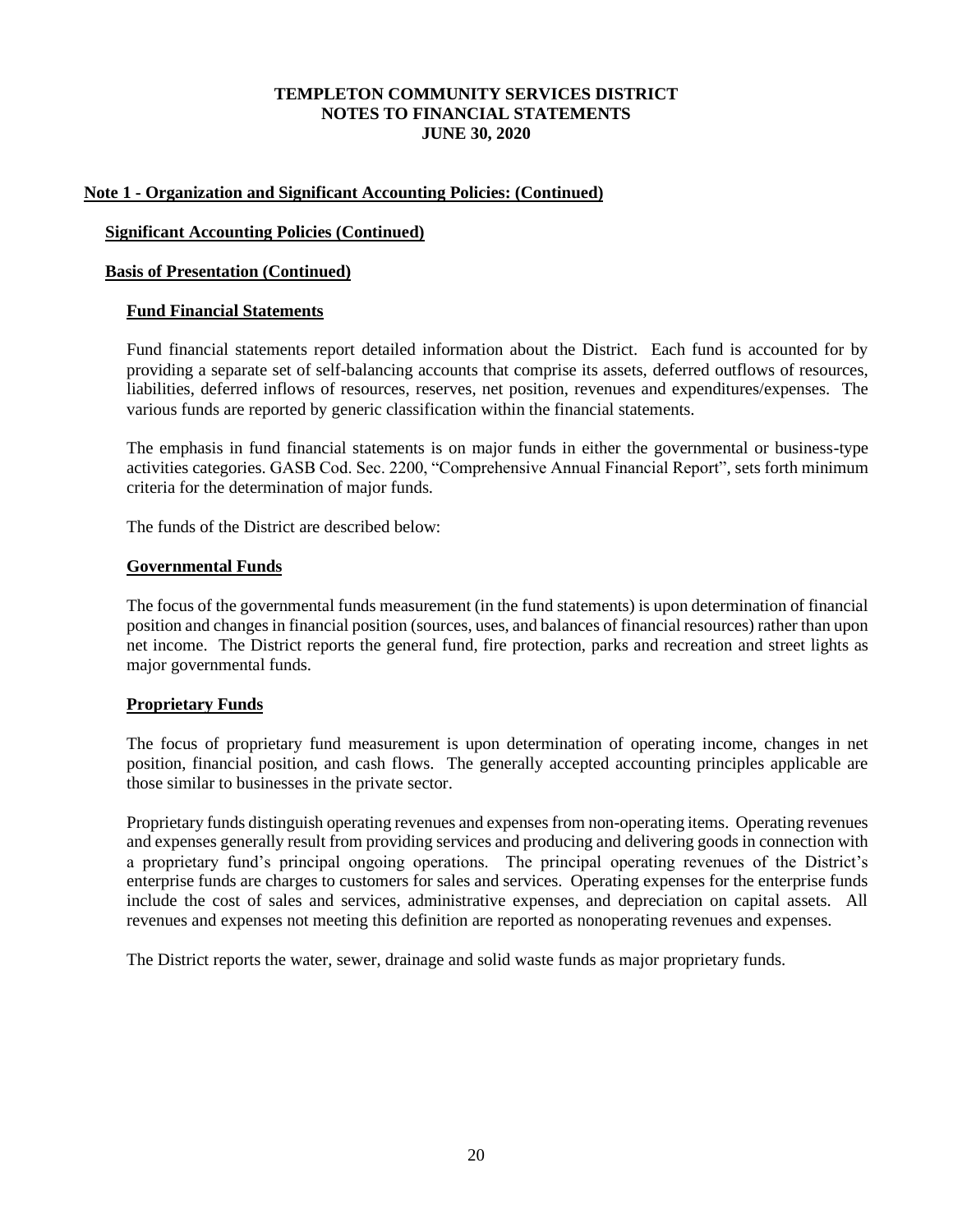## **Note 1 - Organization and Significant Accounting Policies: (Continued)**

## **Significant Accounting Policies (Continued)**

## **Measurement Focus and Basis of Accounting**

## **Method of Accounting**

Method of accounting refers to the point at which revenues or expenditures/expenses are recognized in the accounts and reported in the financial statements. It relates to the timing of the measurements made regardless of the measurement focus applied.

The District has not elected to apply the option allowed in GASB Cod. Sec P80.103, "Proprietary Fund, Accounting and Financial Reporting" and as a consequence will continue to apply GASB Statements and interpretations.

## **Accrual**

Both governmental and business-type activities in the government-wide financial statements and the proprietary financial statements are presented on the accrual basis of accounting. Revenues are recognized when earned and expenses are recognized when incurred. Earned but unbilled amounts for services provided are accrued and included in accounts receivable and recognized as revenue.

## **Modified Accrual**

The governmental funds' financial statements are presented on the modified accrual basis of accounting. Under the modified accrual basis of accounting, revenues are recorded when susceptible to accrual; i.e., both measurable and available. "Available" means collectible within the current period or soon enough thereafter to be used to pay liabilities of the current period. The District considers all revenue available if collected within 60 days after year-end. The District considers interest, certain taxes, grant revenues, groundwater charges and water delivery charges to be susceptible to accrual. Expenditures are generally recognized under the modified accrual basis of accounting when the related liability is incurred. The exception to this general rule is that principal and interest on long-term debt, if any, is recognized when due.

## **Estimates**

The preparation of financial statements in conformity with accounting principles generally accepted in the United States of America requires management to make estimates and assumptions that affect the reported amounts of assets, deferred outflows of resources, liabilities, deferred inflows of resources and disclosure of contingent assets and liabilities at the date of the financial statements and the reported amounts of revenues and expenses during the reporting period. Actual results could differ from those estimates.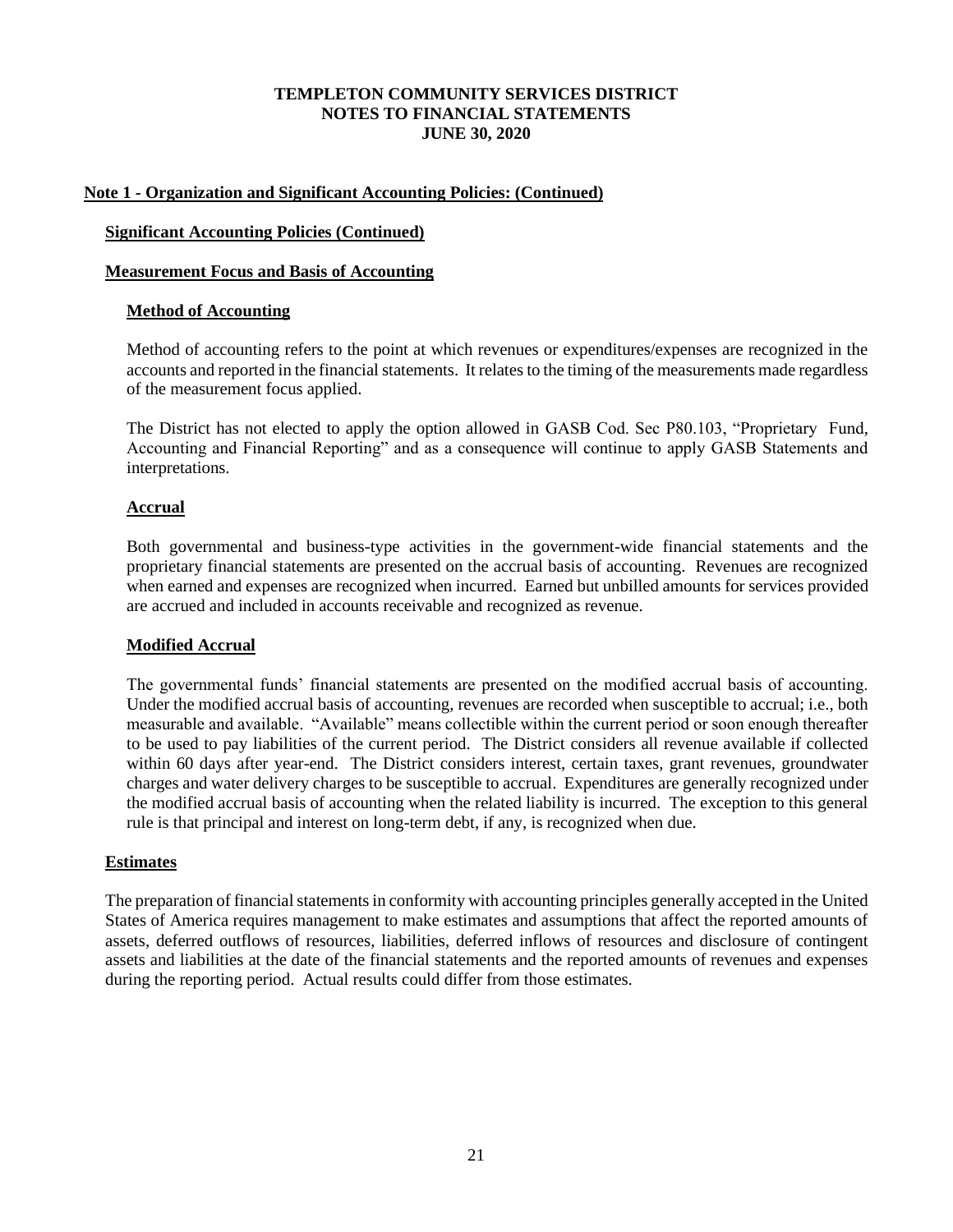## **Note 1 - Organization and Significant Accounting Policies: (Continued)**

### **Significant Accounting Policies (Continued)**

### **Revenue Recognition**

The District recognizes revenue from user fees, service charges, program fees and rental fees as they are earned. The District has recorded no unearned revenue for soccer registrations at June 30, 2020 as the result of the temporary interruption of programing due to the state's response to the Coronavirus pandemic. (See Note 8).

### **Investments**

Investments are stated at their fair value which represents the quoted or stated market value. Investments that are not traded on a market, such as investments in external pools, are valued based on the stated fair value as represented by the external pool.

### **Allowance for Doubtful Accounts**

Bad debts are recognized on the allowance method based on historical experience and management's evaluation of outstanding accounts receivables. Management believes that all accounts receivable were fully collectible, therefore, no allowance for doubtful accounts receivable was recorded at June 30, 2020.

### **Taxes and Assessments**

Property taxes and assessments are billed by the County of San Luis Obispo (the "County") to property owners. The District's property tax calendar for the fiscal year ended June 30, 2020, was as follows:

| Lien Date:       | January 1                       |
|------------------|---------------------------------|
| Levy Date:       | July 1                          |
| Due Date:        | First Installment – November 1  |
|                  | Second Installment – February 1 |
| Delinquent Date: | First Installment – December 10 |
|                  | Second Installment – April 10   |

The County collects the taxes from the property owners and remits the funds to the District periodically during the year. The District has an arrangement with the County whereby the County remits taxes which are delinquent as of each June 30 to the District in exchange for the right to retain the delinquent taxes, penalties, and interest when these amounts are subsequently collected.

### **Inventory**

Inventory consist primarily of materials used in the construction and maintenance of capital assets and is valued at the lower of cost (first-in, first-out basis) or market.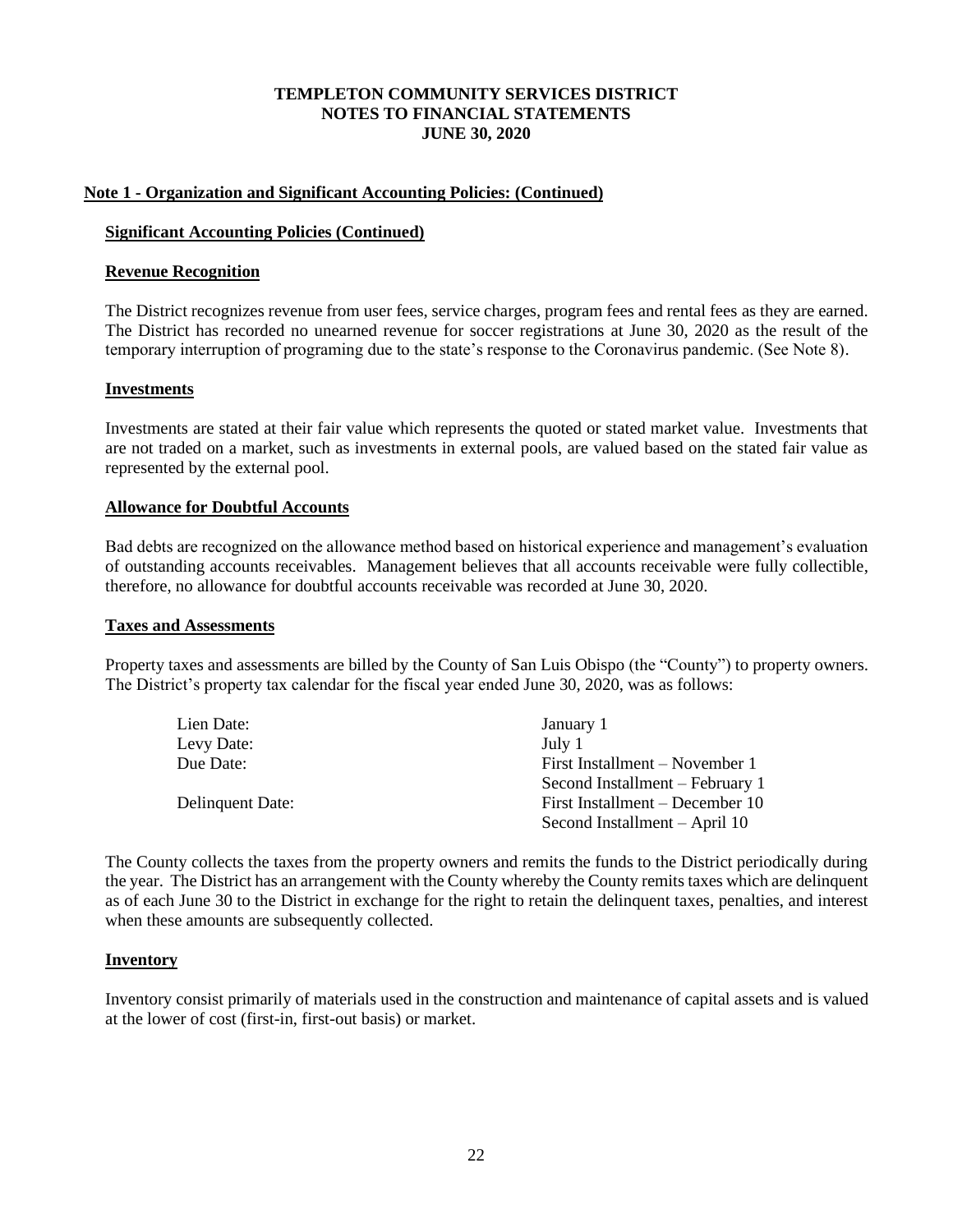## **Note 1 - Organization and Significant Accounting Policies: (Continued)**

### **Significant Accounting Policies (Continued)**

## **Capital Assets**

Capital assets purchased or acquired with a cost exceeding \$5,000 and an estimated useful life of more than two years are reported at historical cost. Contributed assets are recorded at fair market value as of the date received. Additions, improvements and other capital outlays that significantly extend the useful life of an asset are capitalized. Other costs incurred for repairs and maintenance are expensed as incurred. Depreciation is calculated on the straight-line method over the following estimated useful lives:

| Water                | $5 - 75$ years  |
|----------------------|-----------------|
| Sewer                | $10 - 50$ years |
| Drainage             | $5 - 50$ years  |
| Fire protection      | $5 - 40$ years  |
| Parks and recreation | $5 - 10$ years  |
| Administration       | $5 - 40$ years  |
| Community center     | 40 years        |

Depreciation aggregated \$1,048,315 for the year ended June 30, 2020.

## **Compensated Absences**

Accumulated unpaid vacation totaling \$85,258 at June 30, 2020, is accrued when incurred and included in noncurrent liabilities.

## **Deferred Outflows of Resources and Deferred Inflows of Resources**

Deferred outflows of resources and deferred inflows of resources are defined as a consumption of net assets by the District that is applicable to a future period and an acquisition of net assets by the District that is applicable to a future reporting period respectively.

## **Fund Balances - Governmental Funds**

The fund balances of the governmental funds are classified as follows at June 30, 2020:

Nonspendable - Amounts that cannot be spent either because they are in nonspendable form or because they are legally or contractually required to be maintained intact.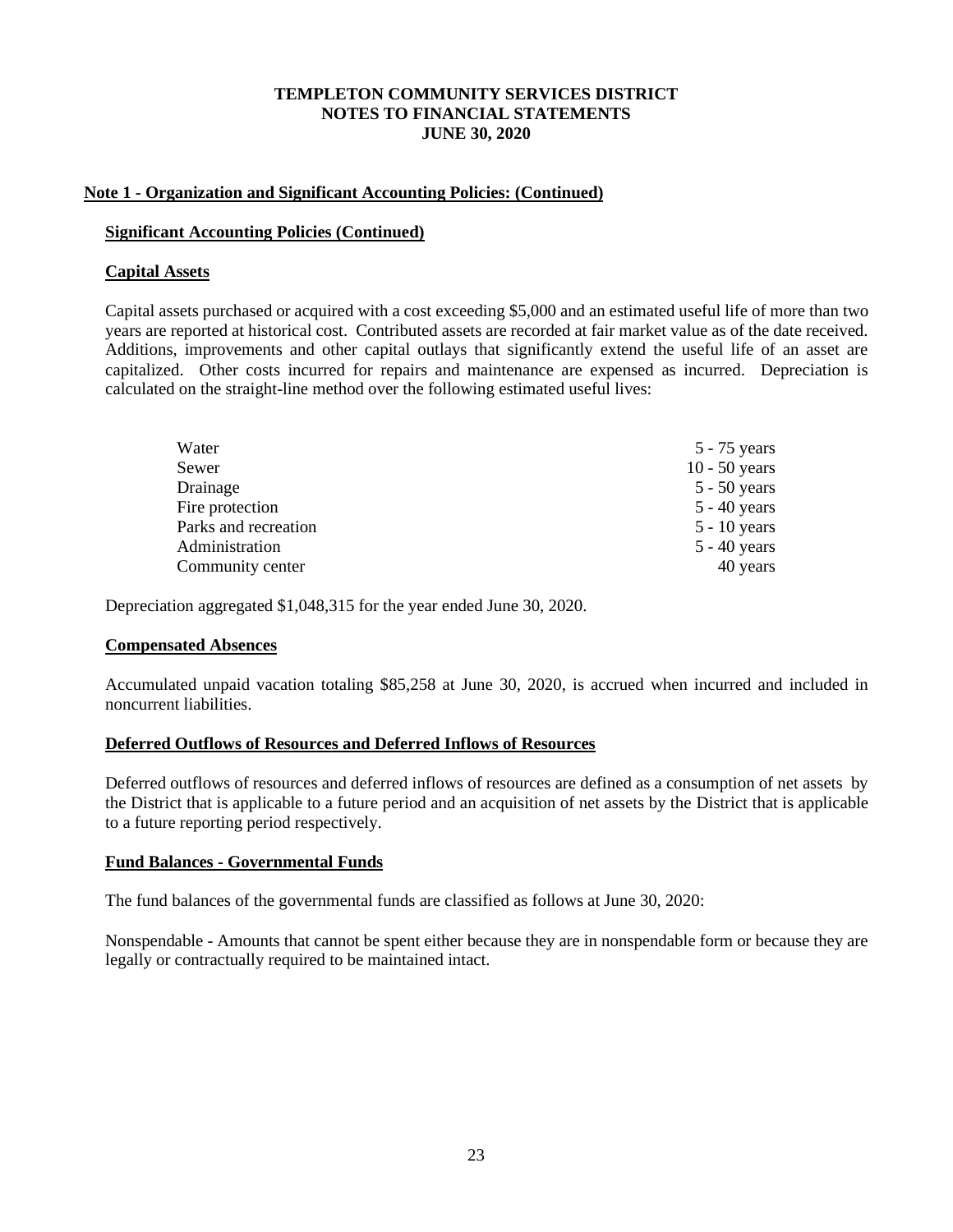# **Note 1 - Organization and Significant Accounting Policies: (Continued)**

## **Significant Accounting Policies (Continued)**

## **Fund Balances - Governmental Funds (Continued)**

Restricted - Amounts that can be spent only for specific purposes because of constitutional provisions or enabling legislation or because of constraints that are externally imposed by creditors, grantors, contributors, or the laws or regulations of other governments. Fire and park facility fees are collected for new development. Restricted fire protection and park and recreation fund balances related to facility fees totaled \$2,375,881 and \$770,323 at June 30, 2020, respectively. A reserve fund totaling \$58,869 at June 30, 2020 was established as required by the State of California Water Resources Control Board Installment Sale Agreement.

Committed **-** Amounts that can be used only for specific purposes determined by a formal action of the Board of Directors. The Board Directors is the highest level of decision-making authority for the District. Commitments may be established, modified, or rescinded only through ordinances or resolutions approved by the Board of Directors.

Assigned **-** Amounts that do not meet the criteria to be classified as restricted or committed but that are intended to be used for specific purposes.

Unassigned - All other spendable amounts.

## **Risk Management**

The District is a member of the Special District Risk Management Authority (Authority). The Authority is a risk-pooling self-insurance authority, created under provisions of California Government Code Sections 6500 et. seq. The purpose of the Authority is to arrange and administer programs of insurance for the pooling of selfinsured losses and to purchase excess insurance coverage.

At June 30, 2020, the District participated in the self-insurance programs of the Authority as follows:

General and Auto Liability, Public Officials' and Employees' Errors and Omissions and Employment Practices Liability - Total risk financing limits of \$10 million with a combined single limit at \$10 million per occurrence, subject to the following deductibles:

- \$500 per occurrence for third party generated liability property damage.
- \$1,000 per occurrence for third party auto liability property damage.
- 50% co-insurance after initial \$10,000 cost expended by the Authority, up to \$50,000, per occurrence, for employment related claims;
- Comprehensive and collision on selected vehicles, with deductibles of \$250/\$500 or \$500/\$1,000, as elected.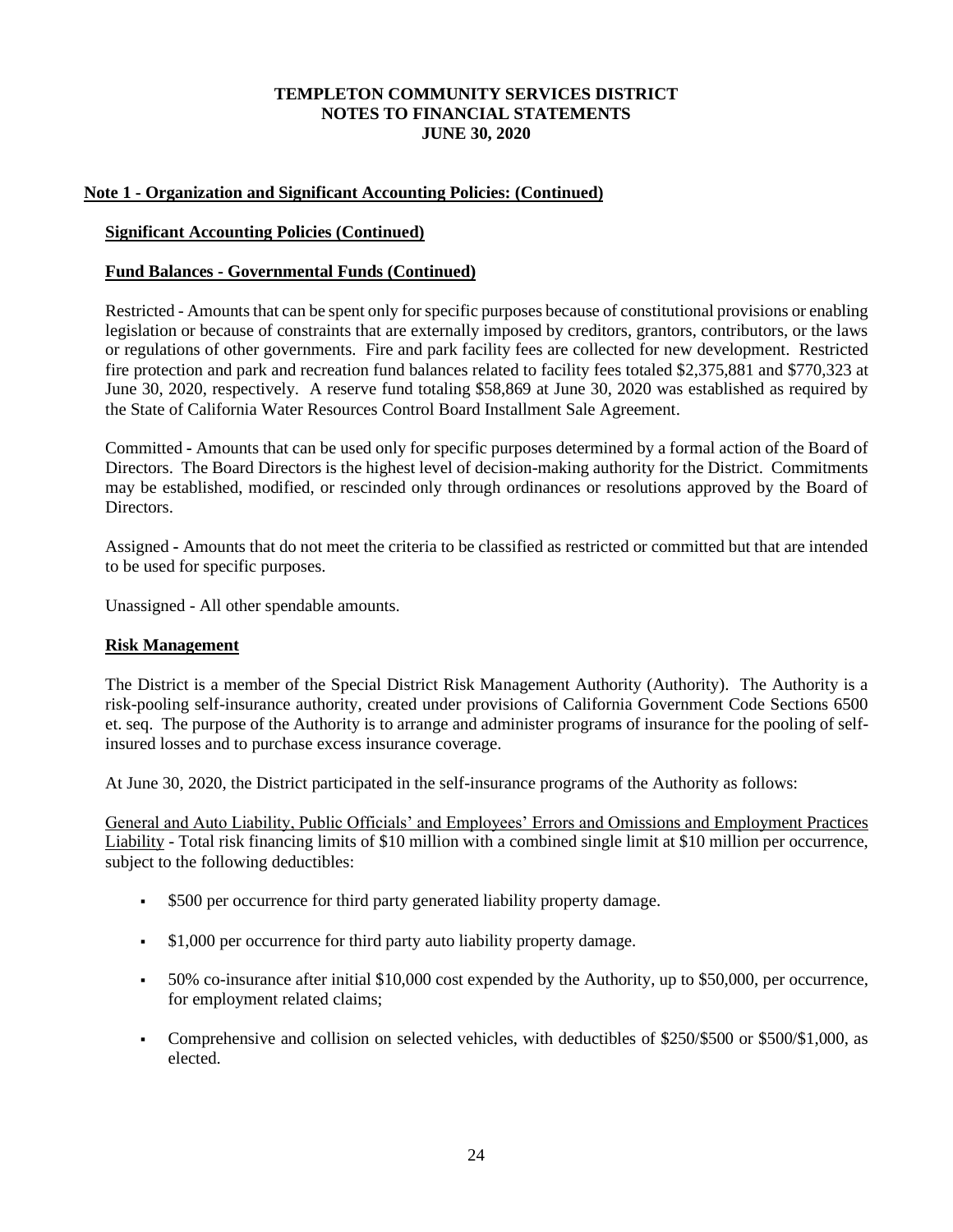## **Note 1 - Organization and Significant Accounting Policies: (Continued)**

## **Significant Accounting Policies (Continued)**

## **Risk Management (Continued)**

Employee Dishonesty Coverage - Total of \$1 million per loss includes public employee dishonesty, forgery or alteration and theft, disappearance and destruction.

Property Loss - Replacement cost, for property on file, if replaced, and if not replaced within two years after the loss, paid on an actual cash value basis, to a combined total of \$1 billion per occurrence, subject to a \$1,000 deductible per occurrence.

Boiler and Machinery - Replacement cost up to \$100 million per occurrence, subject to a \$1,000 deductible.

Public Officials Personal Liability - \$500,000 each occurrence, with an annual aggregate of \$500,000 per each elected/appointed official, subject to a \$1,000 deductible per occurrence.

Workers' Compensation Coverage and Employer's Liability - Includes statutory limits per occurrence for workers' compensation and \$5 million for employer's liability coverage.

The District pays annual premiums for this coverage. They are subject to retrospective adjustments based on claims experienced. The nature and amounts of the adjustments cannot be estimated and are charged to expense as invoiced. There were no instances in the past three years where a settlement exceeded the District's coverage.

## **Postemployment Benefits Other Than Pensions (OPEB)**

For purposes of measuring the net OPEB liability, deferred outflows of resources and deferred inflows of resources related to OPEB, and OPEB expense, information about the fiduciary net position of the Templeton Community Services District Other Postemployment Benefits Plan (OPEB Plan) and additions to/deductions from the OPEB Plan's fiduciary net position have been determined on the same basis as they are reported by the OPEB Plan. For this purpose, the OPEB Plan recognizes benefit payments when due and payable in accordance with the benefit terms. The District has assets designated for OPEB that are invested in California Employers' Retiree Benefit Trust (CERBT) Strategy 2 which are reported at fair value as reported to the District by CERBT.

Generally accepted accounting principles require that the reported results must pertain to the liability and fiduciary net position information within certain defined time frames. For this report, the following time frames are used:

| Valuation Date     | June 30, 2018                  |
|--------------------|--------------------------------|
| Measurement Date   | June 30, 2019                  |
| Measurement Period | June 30, 2018 to June 30, 2019 |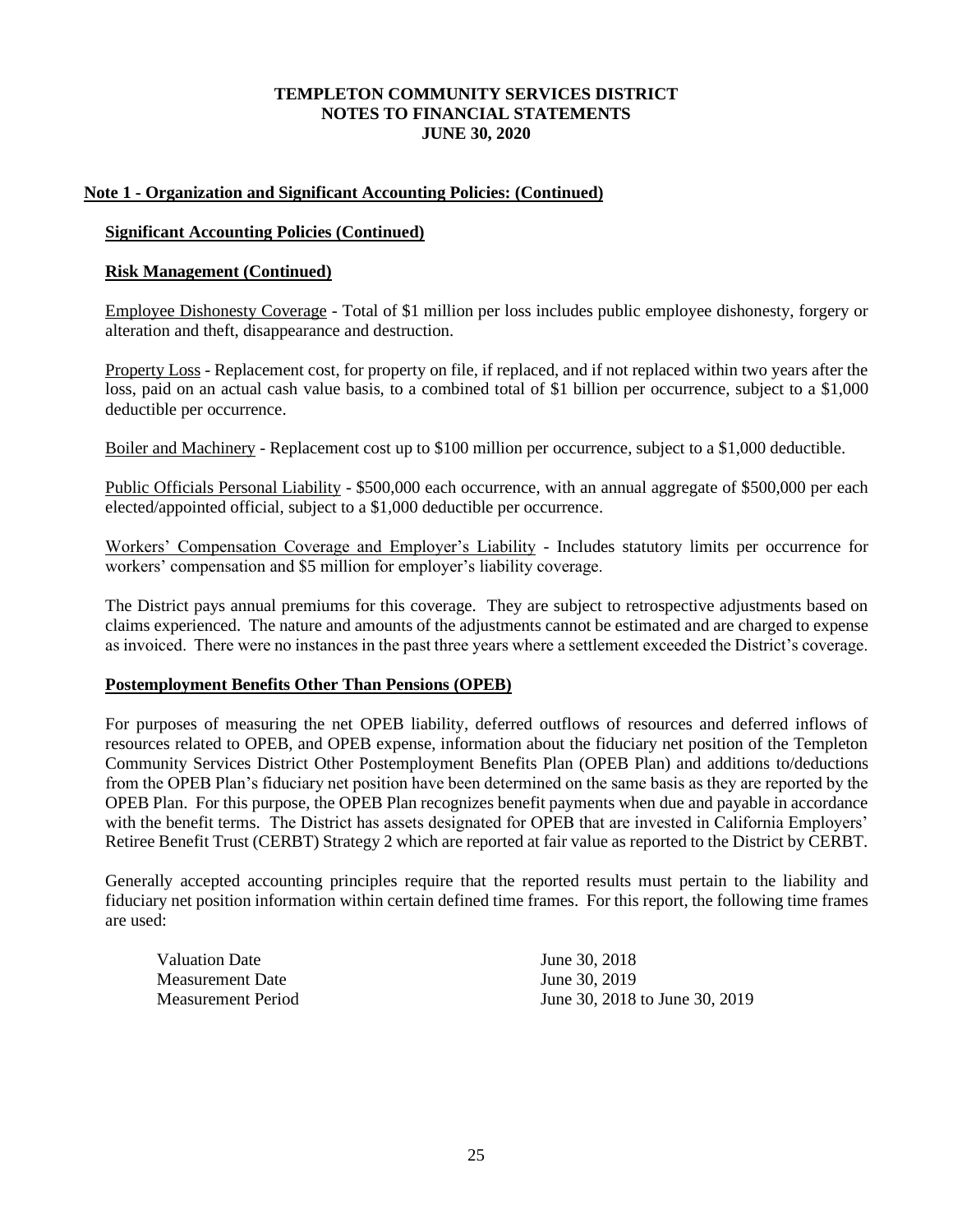## **Note 1 - Organization and Significant Accounting Policies: (Continued)**

## **Significant Accounting Policies (Continued)**

## **Pensions**

For purposes of measuring the net pension liability, deferred outflows of resources and deferred inflows of resources related to pensions, and pension expense, information about the fiduciary net position and additions to/deductions from the Plan's fiduciary net position have been determined on the same basis as they are reported by the CalPERS financial office. For this purpose, benefit payments (including refunds of employee contributions) are recognized when due and payable in accordance with the benefit terms. Investments are reported at fair value. CalPERS audited financial statements are publicly available reports that can be obtained at CalPERS website under Forms and Publications.

GASB 68 requires that the reported results must pertain to liability and asset information within certain defined time frames, for this report, the following time frames are used:

| <b>Valuation Date</b> | June 30, 2018                  |
|-----------------------|--------------------------------|
| Measurement Date      | June 30, 2019                  |
| Measurement Period    | June 30, 2018 to June 30, 2019 |

### **Fair Value Measurements**

Fair value accounting standards define fair value, establish a framework for measuring fair value, outline a fair value hierarchy based on inputs used to measure fair value and enhance disclosure requirements for fair value measurements. The fair value hierarchy distinguishes between market participant assumptions based on market data obtained from sources independent of the reporting entity (observable inputs that are classified within Level 1 or 2 of the hierarchy) and the reporting entity's own assumptions about market participant assumptions (unobservable inputs classified within Level 3 of the hierarchy).

- Level 1 inputs are quoted prices in active markets for identical investments that the investment manager has the ability to access at the measurement date.
- Level 2 inputs are inputs other than quoted prices included within Level 1 that are observable for the investment, either directly or indirectly.
- Level 3 inputs are unobservable inputs for the investment.

The District's statements of financial position include the following financial instruments that are required to be measured at fair value on a recurring basis:

- Negotiable certificates of deposit are considered Level 2 assets and are reported at the fair value reported by the counter-party.
- Investments in the California Local Agency Investment Fund (LAIF) are considered Level 2 assets and are reported at the fair value of the underlying assets as provided LAIF.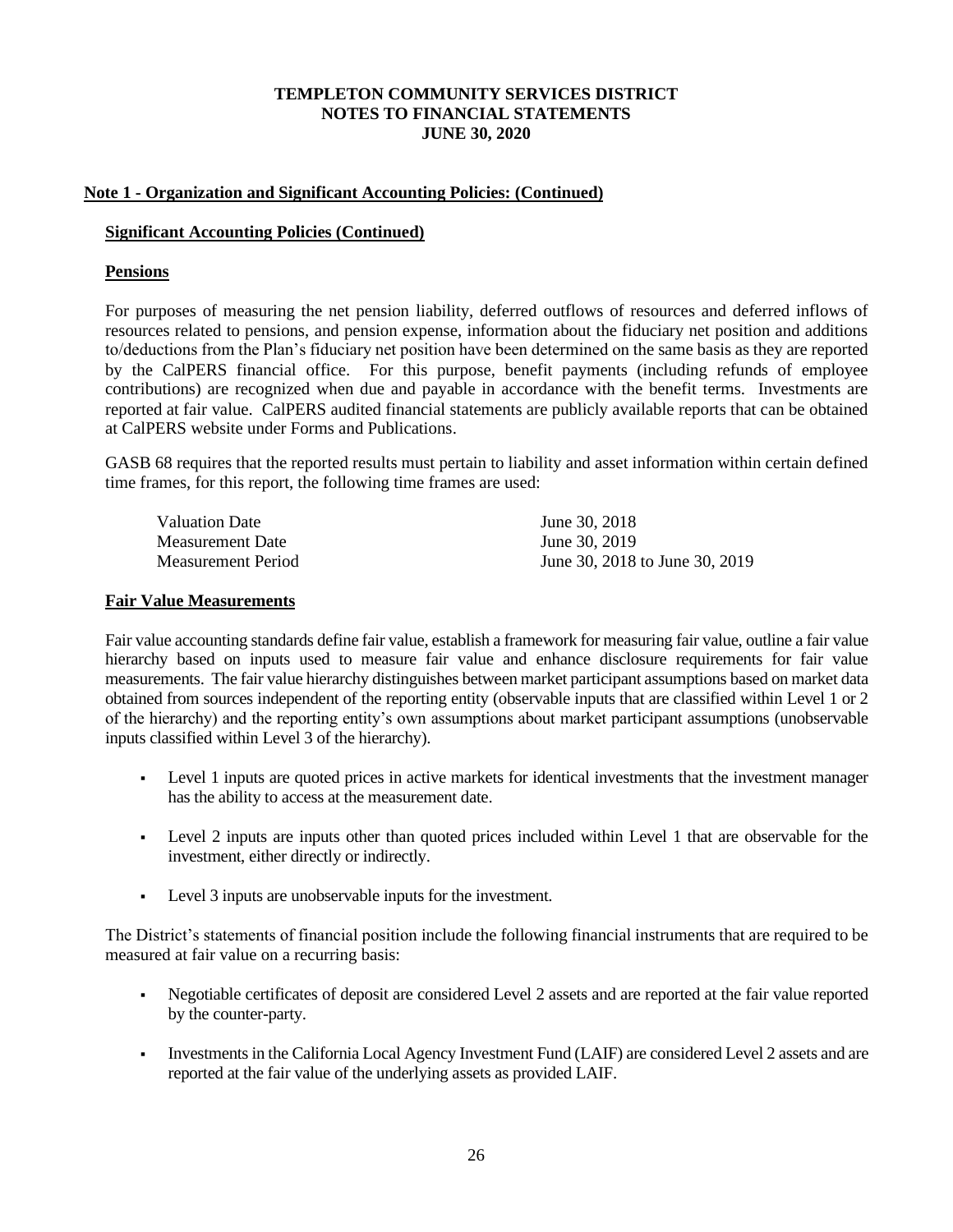## **Note 1 - Organization and Significant Accounting Policies: (Continued)**

### **Significant Accounting Policies (Continued)**

### **Interfund Transfers**

Interfund transfers for the year ended June 30, 2020, consisted of general fund transfers from the following:

| Water                | \$<br>(532,744) |
|----------------------|-----------------|
| Sewer                | (363, 235)      |
| Parks and recreation | (97, 132)       |
| Fire protection      | (121,078)       |
| Solid waste          | (90, 539)       |
| Drainage             | (6,054)         |
| Total                | (1,210,782)     |

### **Economic Dependency**

The District extracts approximately 56% of its water supply from the underflow of the Salinas River, 7% from reclaimed water from the Selby Ponds, 27% from groundwater wells located in the Atascadero sub basin, and 10% from Nacimiento recharge. Interruption of these sources would impact the District negatively.

#### **Cash and Cash Equivalents**

For purposes of the statement of cash flows, the District considers all investment instruments purchased with a maturity of three months or less to be cash. Negotiable certificates of deposit that may be redeemed without significant penalty are considered cash and cash equivalents regardless of the maturity.

### **Subsequent Events**

In preparing these financial statements, the District has evaluated events and transactions for potential recognition or disclosure through December 1, 2020, the date the financial statements were available to be issued.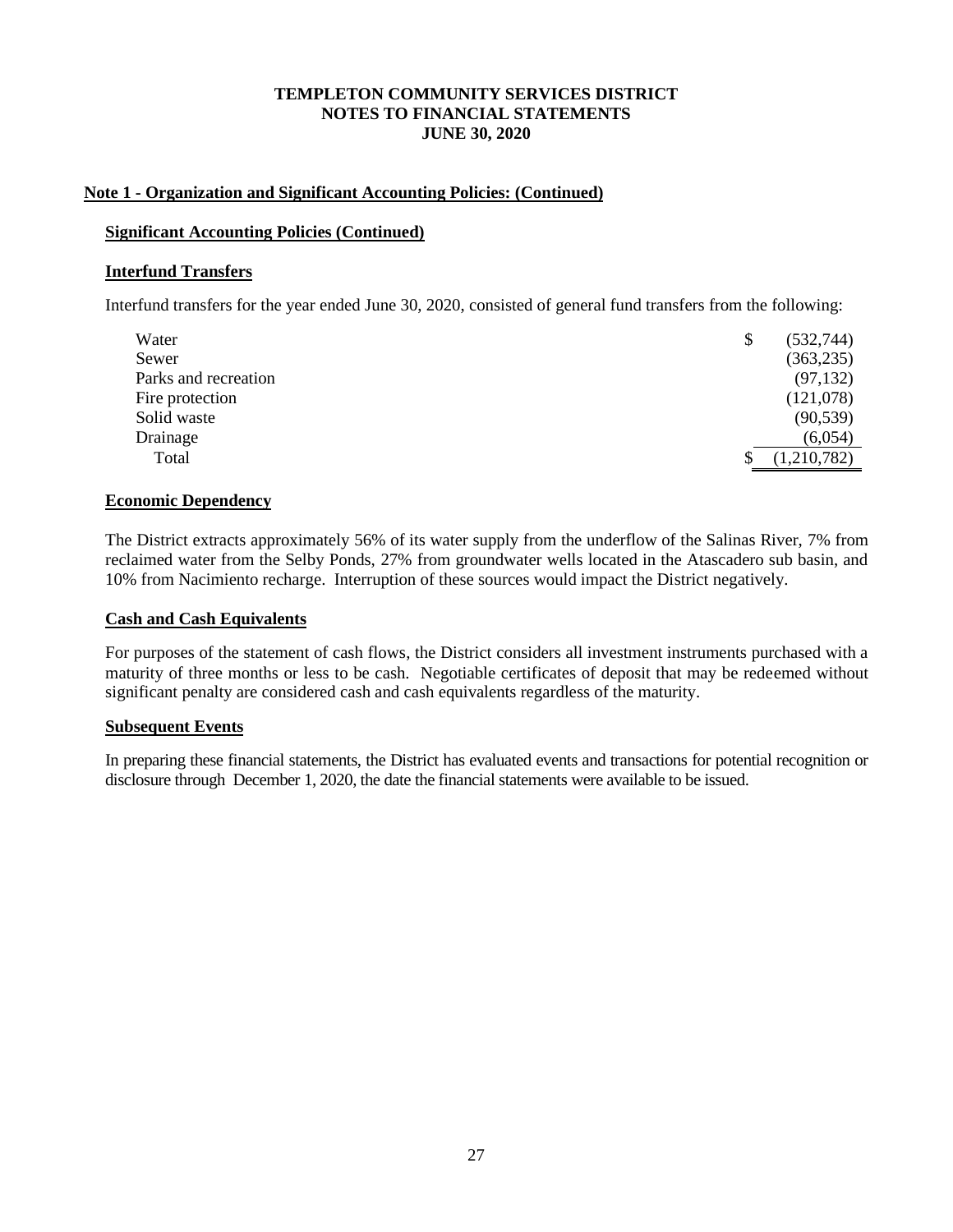### **Note 2 - Cash and Investments:**

### **Investments Authorized by the California Government Code and the District's Investment Policy**

The table below identifies the investment types that are authorized for the District by the California Government Code. The table also identifies certain provisions of the California Government Code that address interest rate risk, and concentration of credit risk. This table does not address investments of debt proceeds held by bond trustees that are governed by the provisions of debt agreements of the District, rather than the general provision of the California Government Code or the District's investment policy:

|          | Maximum      |                  |
|----------|--------------|------------------|
| Maximum  | Percentage   | Quality          |
| Maturity | of Portfolio | Requirements     |
| 5 years  | None         | None             |
| 5 years  | None         | None             |
| 5 years  | None         | None             |
| 5 years  | None         | None             |
| 5 years  | None         | None             |
| 180 days | 40%          | None             |
| 270 days | 25%          | A <sub>1</sub>   |
| 5 years  | 30%          | None             |
| 1 year   | None         | None             |
| 92 days  | 20%          | None             |
| 5 years  | 30%          | A Rating         |
| N/A      | 20%          | Multiple         |
| N/A      | 20%          | Multiple         |
| 5 years  | None         | None             |
|          | 20%          | <b>AA</b> Rating |
| 5 years  | None         | None             |
|          |              |                  |
| N/A      | None         | None             |
| N/A      | None         | None             |
|          | 5 years      |                  |

The District's Investment Policy is more restrictive than the California Government Code. The policy only allows the District to invest in the California Local Agency Investment Fund, FDIC insured accounts and investments collateralized pursuant to the California Government Code Section 53652.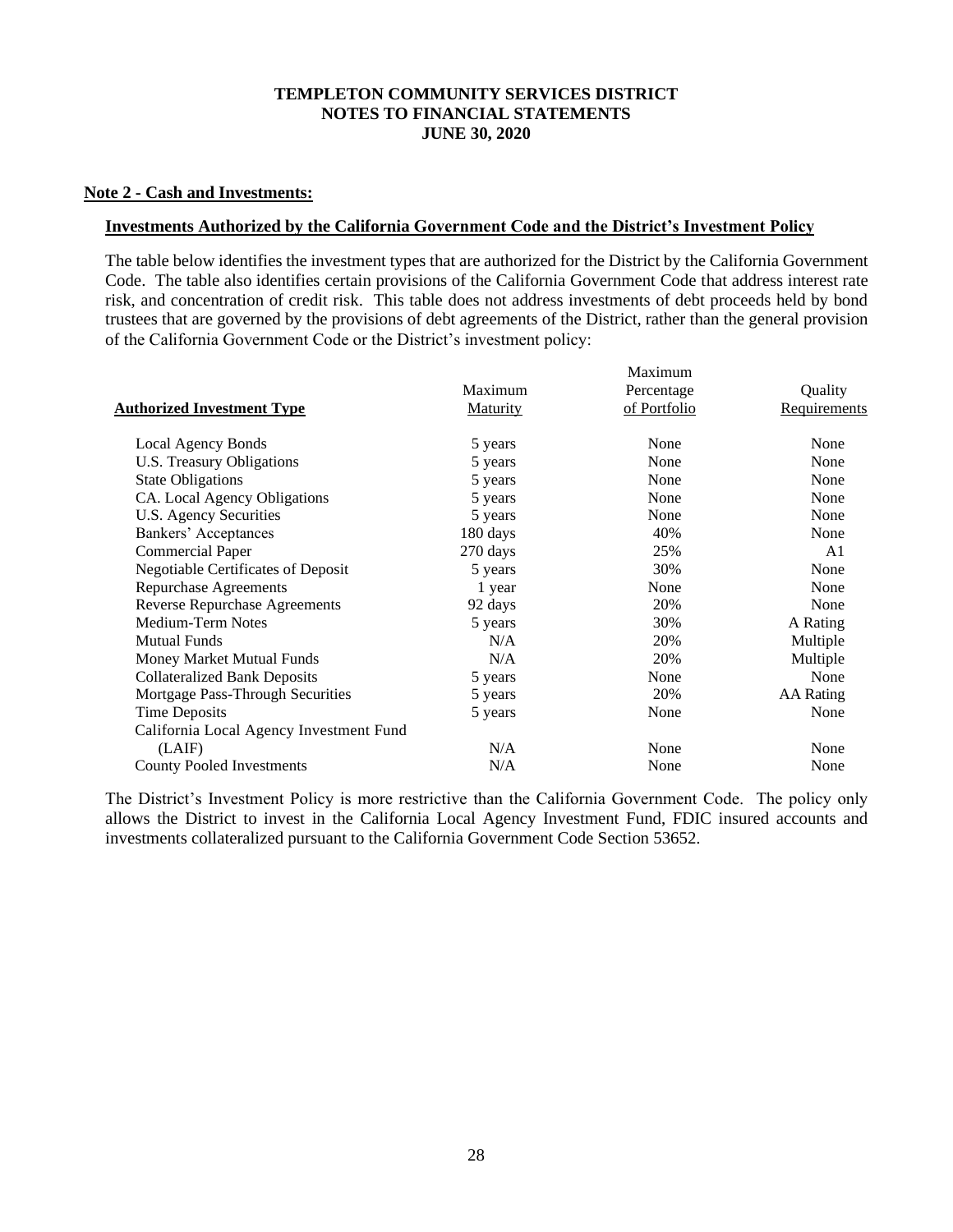## **Note 2 - Cash and Investments: (Continued)**

# **Investments Authorized by the California Government Code and the District's Investment Policy (Continued)**

Cash and investments held by the District were comprised of the following at June 30, 2020:

|                                                                                                                                                                                         |         | Maturity in Years                                          |                              |          |                                                              |
|-----------------------------------------------------------------------------------------------------------------------------------------------------------------------------------------|---------|------------------------------------------------------------|------------------------------|----------|--------------------------------------------------------------|
|                                                                                                                                                                                         |         | Less Than<br>1 Year                                        | $1 - 5$ Years                |          | Total                                                        |
| California Local Agency Investment Fund (LAIF)<br>Negotiable certificates of deposit<br>Money market funds<br>Deposits with financial institutions<br><b>Total Cash and Investments</b> | \$<br>S | 5,808,824<br>997.849<br>8,258,096<br>200,884<br>15,265,653 | \$<br>4,547,510<br>4,547,510 | \$<br>\$ | 5,808,824<br>5,545,359<br>8,258,096<br>200,884<br>19,813,163 |
| Financial Statement Classification:<br>Cash and cash equivalents<br>Restricted cash                                                                                                     |         |                                                            |                              | \$       | 16,338,296<br>3,474,867<br>19,813,163                        |

## **Disclosures Relating to Interest Rate Risk**

Interest rate risk is the risk that changes in market interest rates will adversely affect the fair value of an investment. Generally, the longer the maturity of an investment, the greater the sensitivity of its fair value to changes in market interest rates. One of the ways that the District manages its exposure to interest rate risk is by holding only cash and cash equivalents.

Information about the sensitivity of the fair values of the District's investments to market interest rate fluctuations is provided in the previous table that shows the distribution of the District's investments by maturity at June 30, 2020.

## **Disclosures Relating to Credit Risk**

Generally, credit risk is the risk that an issuer of an investment will not fulfill its obligation to the holder of the investment. This is measured by the assignment of a rating by a nationally recognized statistical rating organization. Presented below is the actual rating as of the year end for each investment type.

| Investment                         | Rating as of Year End |
|------------------------------------|-----------------------|
|                                    | Standard & Poor's     |
| LAIF                               | Not Rated             |
| Negotiable Certificates of Deposit | Not Rated             |
| <b>Money Market Funds</b>          | Not Rated             |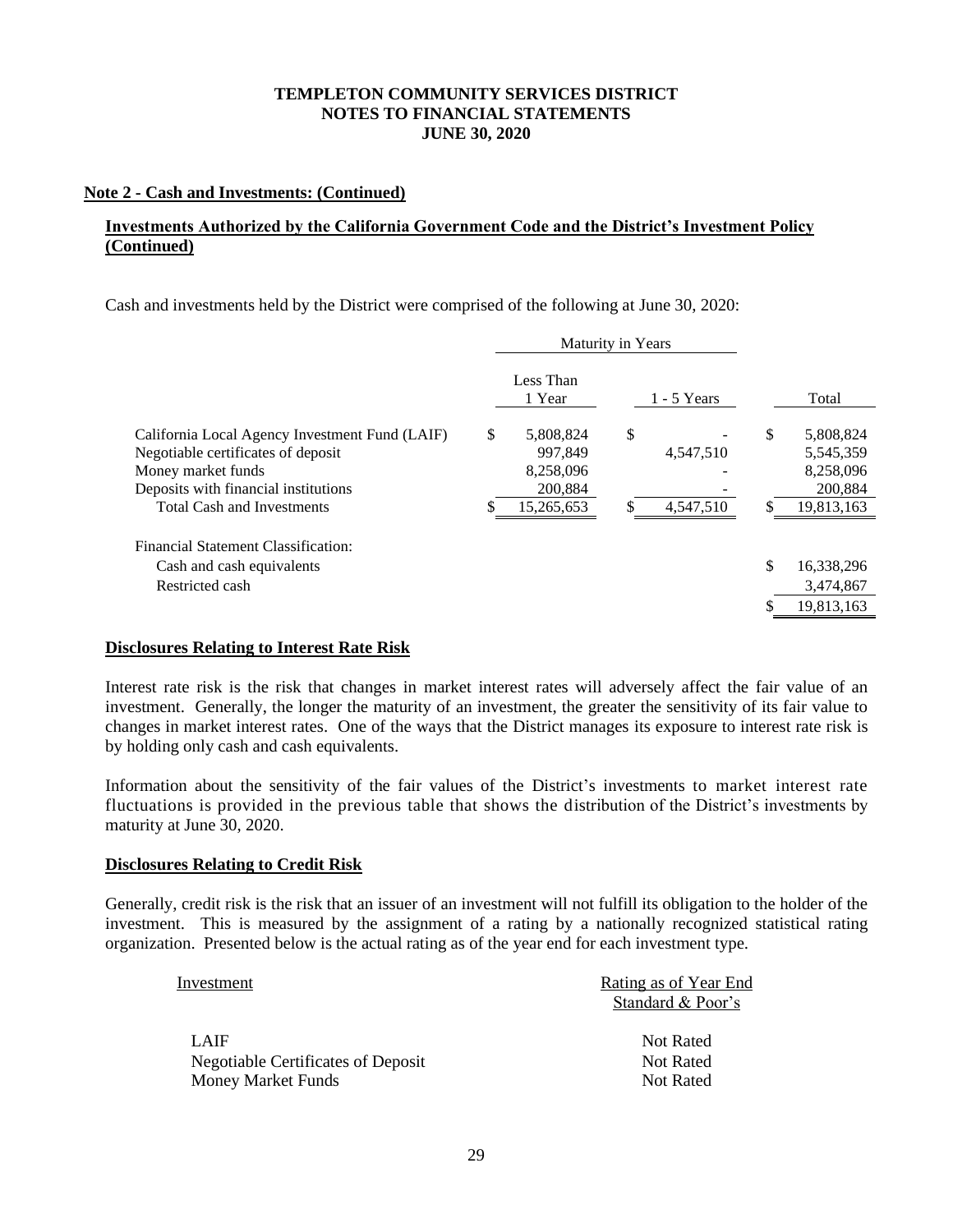# **Note 2 - Cash and Investments: (Continued)**

## **Concentration of Credit Risk**

Concentration of credit is the risk of loss attributed to the magnitude to the District's investment in a single issue.

The investment policy of the District contains no limitations on the amount that can be invested in any one issuer beyond that stipulated by the California Government Code. The District holds no investments in any one issuer (other than mutual funds and external investment pools) that represent 5% or more of total District investments.

# **Custodial Credit Risk**

Custodial credit risk for deposits is the risk that, in the event of the failure of a depository financial institution, the District will not be able to recover its deposits or will not be able to recover collateral securities that are in the possession of an outside party. The custodial credit risk for investments is the risk that, in the event of the failure of the counter-party (e.g., broker-dealer) the District will not be able to recover the value of its investment or collateral securities that are in the possession of another party. The California Government Code and the District's investment policy do not contain legal or policy requirements that would limit the exposure to custodial credit risk for deposits or investments, other than the following provision for deposits: The California Government Code requires that a financial institution secure deposits made by state or local govern-mental units by pledging securities in an undivided collateral pool held by a depository regulated under state law (unless so waived by the governmental unit). The market value of the pledged securities in the collateral pool must equal at least 110% of the total amount deposited by the public agencies. California law also allows financial institutions to secure District deposits by pledging first trust deed mortgage notes having a value of 150% of the secured public deposits.

At June 30, 2020, none of the District's deposits with financial institutions in excess of federal depository insurance limits were held in uncollateralized accounts. At June 30, 2020, no District investments were held by the same broker-dealer (counterparty) that was used by the District to buy the securities.

## **Investment in State Investment Pool**

The District is a voluntary participant in the Local Agency Investment Fund (LAIF) that is regulated by California Government Code under the oversight of the Treasurer of the State of California. The fair value of the District's investment in this pool is reported in the accompanying financial statements at amounts based upon the District's pro-rata share of the fair value provided by LAIF for the entire LAIF portfolio (in relation to the amortized cost of that portfolio). The balance available for withdrawal is based on the accounting records maintained by LAIF, which are recorded on an amortized cost basis.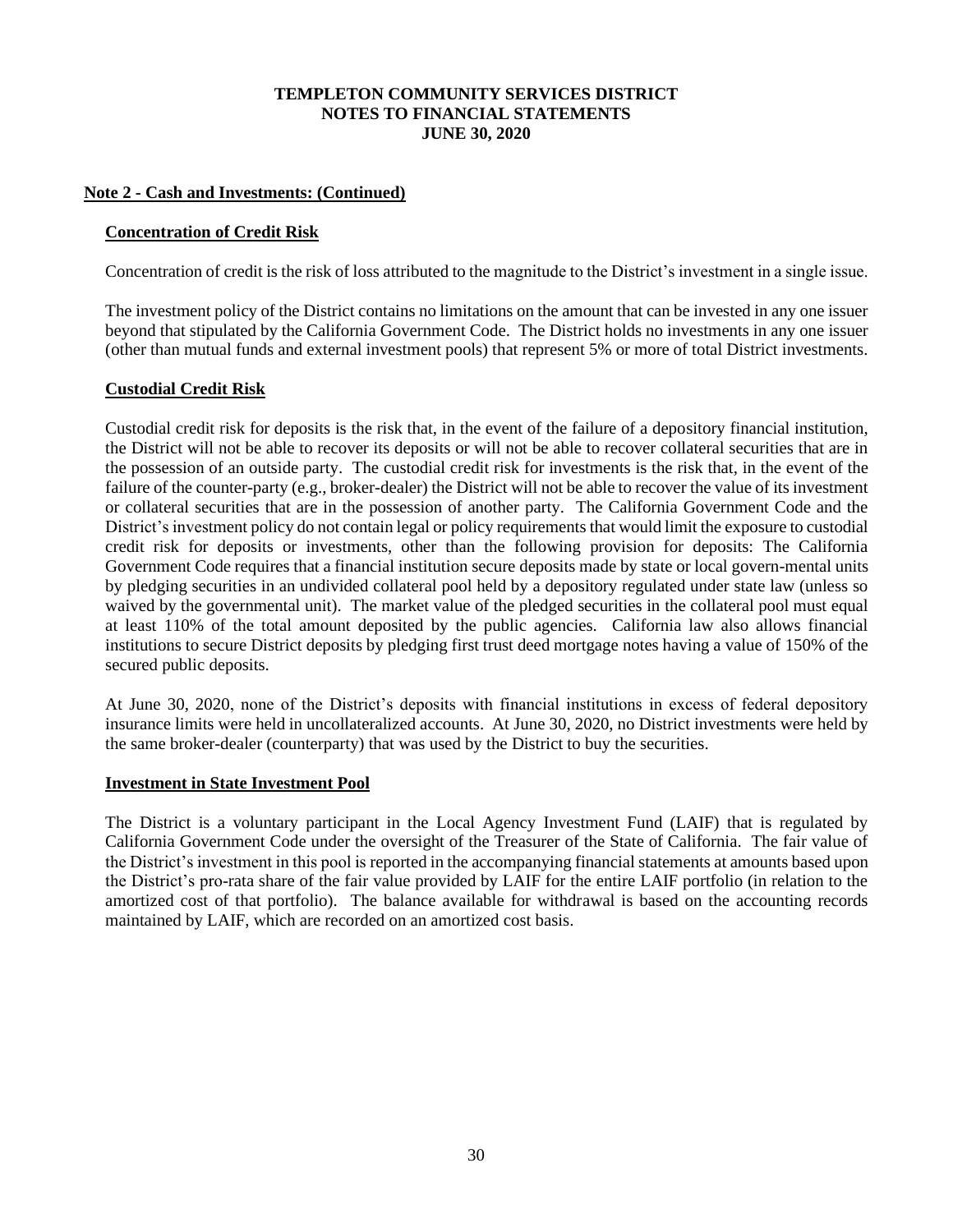# **Note 3 - Capital Assets:**

Capital assets consist of the following at June 30:

#### **Governmental Activities:**

|                                              | Balance at<br>June 30, 2019 | Increases        | Decreases  | Balance at<br>June 30, 2020 |
|----------------------------------------------|-----------------------------|------------------|------------|-----------------------------|
| <b>Capital Assets Not Being Depreciated:</b> |                             |                  |            |                             |
| Land                                         | 633,429                     | \$               |            | 633,429                     |
| <b>Total Capital Assets Not Being</b>        |                             |                  |            |                             |
| Depreciated                                  | 633,429                     | \$               |            | 633,429                     |
| <b>Capital Assets Being Depreciated:</b>     |                             |                  |            |                             |
| Buildings and improvements                   | 3,358,389                   | \$<br>8.343      | \$         | \$<br>3,366,732             |
| Equipment                                    | 1.219.674                   |                  |            | 1,219,674                   |
| Vehicles                                     | 812.441                     |                  | (175, 923) | 636,518                     |
| Total                                        | 5,390,504                   | 8.343            | (175, 923) | 5,222,924                   |
| Less: Accumulated depreciation               | (3,385,141)                 | (164, 468)       | 175,923    | (3,373,686)                 |
| <b>Total Capital Assets Being</b>            |                             |                  |            |                             |
| Depreciated                                  | 2,005,363                   | \$<br>(156, 125) |            | 1.849.238                   |

### **Business-Type Activities:**

|                                                                                                          | Balance at<br>June 30, 2019                            |     | Increases                                   |    | Decreases                         | Balance at<br>June 30, 2020                            |
|----------------------------------------------------------------------------------------------------------|--------------------------------------------------------|-----|---------------------------------------------|----|-----------------------------------|--------------------------------------------------------|
| <b>Capital Assets Not Being Depreciated:</b>                                                             |                                                        |     |                                             |    |                                   |                                                        |
| Land                                                                                                     | \$<br>3,640,457                                        | \$  |                                             | \$ |                                   | \$<br>3,640,457                                        |
| Water delivery entitlement                                                                               | 6,734,312                                              |     |                                             |    |                                   | 6,734,312                                              |
| Construction in progress                                                                                 | 7,005,684                                              |     | 276,687                                     |    | (7,212,600)                       | 69,771                                                 |
| <b>Total Capital Assets Not</b>                                                                          |                                                        |     |                                             |    |                                   |                                                        |
| <b>Being Depreciated</b>                                                                                 | 17,380,453                                             | \$. | 276,687                                     | S. | (7,212,600)                       | 10,444,540                                             |
| <b>Capital Assets Being Depreciated:</b><br>Buildings and improvements<br>Equipment<br>Vehicles<br>Total | \$<br>26,954,424<br>1,462,530<br>344,160<br>28,761,114 | \$  | 7,119,577<br>279,695<br>71,817<br>7,471,089 | \$ | (30,952)<br>(25, 841)<br>(56,793) | \$<br>34,043,049<br>1,742,225<br>390,136<br>36,175,410 |
| Less: Accumulated depreciation                                                                           | (15, 733, 743)                                         |     | (883, 846)                                  |    | 56,793                            | (16, 560, 796)                                         |
| <b>Total Capital Assets</b><br><b>Being Depreciated</b>                                                  | 13,027,371                                             |     | 6,587,243                                   |    |                                   | 19,614,614                                             |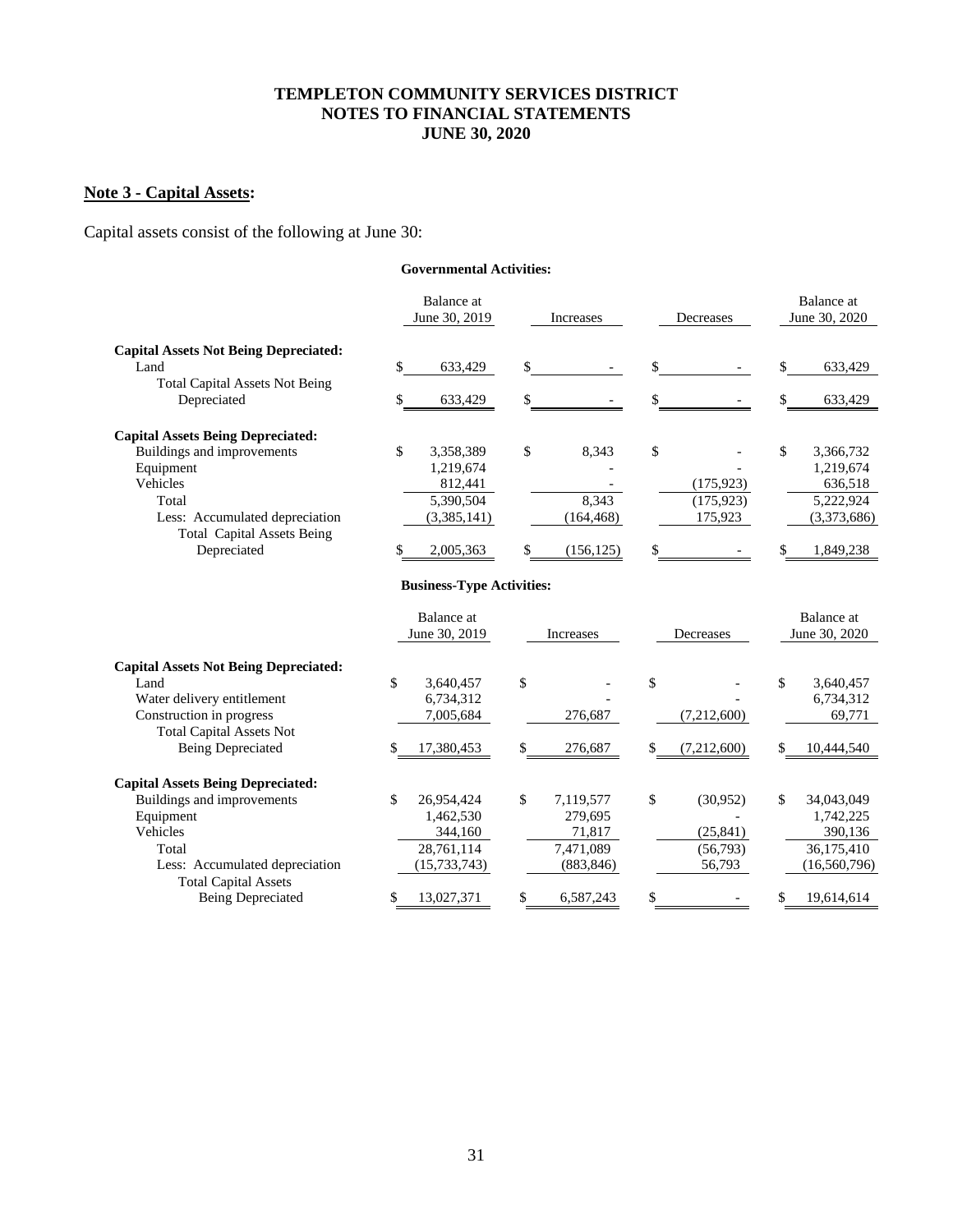### **Note 4 -Noncurrent Liabilities:**

Noncurrent liabilities consists of the following at June 30:

|                                |     | Balance at    |     |            |     |                 | Balance at    |     | Payable<br>Within One |               | Payable<br>After One |
|--------------------------------|-----|---------------|-----|------------|-----|-----------------|---------------|-----|-----------------------|---------------|----------------------|
|                                |     | June 30, 2019 |     | Increases  |     | Decreases       | June 30, 2020 |     | Year                  |               | Year                 |
| Governmental Activities:       |     |               |     |            |     |                 |               |     |                       |               |                      |
| Compensated absences (Note 1)  | \$. | 48.839        | \$. | 53,269     | \$. | $(48.839)$ \$   | 53,269        | S.  | 28.771                | \$.           | 24,498               |
| Net OPEB liability (Note 7)    |     | 1.458.319     |     | (262, 586) |     | (203.747)       | 991.986       |     |                       |               | 991,986              |
| Net pension liability (Note 6) |     | 1,241,110     |     | 309,502    |     | (164, 494)      | 1,386,118     |     |                       |               | 1,386,118            |
| Total                          |     | 2,748,268     |     | 100,185    |     | (417,080)       | 2,431,373     | \$. | 28,771                | SУ.           | 2,402,602            |
|                                |     |               |     |            |     |                 |               |     |                       |               |                      |
| Business-Type Activities:      |     |               |     |            |     |                 |               |     |                       |               |                      |
| Accrued interest payable       | \$  | 55,613        | \$. | 202,655    | \$. | $(168, 866)$ \$ | 89,402        | \$. | 89.402                | <sup>\$</sup> |                      |
| Compensated absences (Note 1)  |     | 35,765        |     | 31,989     |     | (35.765)        | 31.989        |     | 14.847                |               | 17.142               |
| Loans payable                  |     | 3.915.549     |     | 2.815.570  |     | (1.718.082)     | 5.013.037     |     | 266.912               |               | 4,746,125            |
| Net OPEB liability (Note 7)    |     | 673,065       |     | (192, 658) |     | (144, 217)      | 336,190       |     |                       |               | 336,190              |
| Net pension liability (Note 6) |     | 784,753       |     | 176,228    |     | (88, 387)       | 872,594       |     |                       |               | 872,594              |
| Total                          |     | 5.464.745     |     | 3.033.784  |     | (2,155,317)     | 6.343.212     |     | 371.161               |               | 5.972.051            |

Loans payable consist of the following at June 30, 2020:

#### **Loans Payable**

State of California, Water Resources Control Board - The District entered into a contract with the State of California, Water Resources Control Board, for a loan in the amount of \$2,144,073 to increase the wastewater treatment capacity of the Meadowbrook Wastewater Treatment Plant. The loan accrues interest at 2.6% with annual payments of principal and interest in the amount of \$138,764. The loan matures March 4, 2022. The District shall maintain a dedicated source of revenue sufficient to provide reasonable assurance of repayment of this loan. Accrued interest totaled \$2,315 at June 30, 2020. \$ 267,068

State of California, Water Resources Control Board (State Water Board) - The District entered into a Construction Installment Sale Agreement (Agreement) with the State of California, Water Resources Control Board in the amount of \$2,815,570 of which the State Water Board agreed to forgive up to \$1,440,134 to help finance the Upper Salinas River Basin Conjunctive Use Project. The Agreement accrues interest at 1.8% with annual payments of principal and interest in the amount of \$58,869. The Agreement matures June 1, 2049. The District has covenanted to fix, prescribe and collect rates, fees, and charges in amounts necessary to cover operations and maintenance cost and shall ensure that net revenues are equal to at least 110% of the maximum annual debt service. Accrued interest totaled 1,981 at June 30, 2020. 1,320,969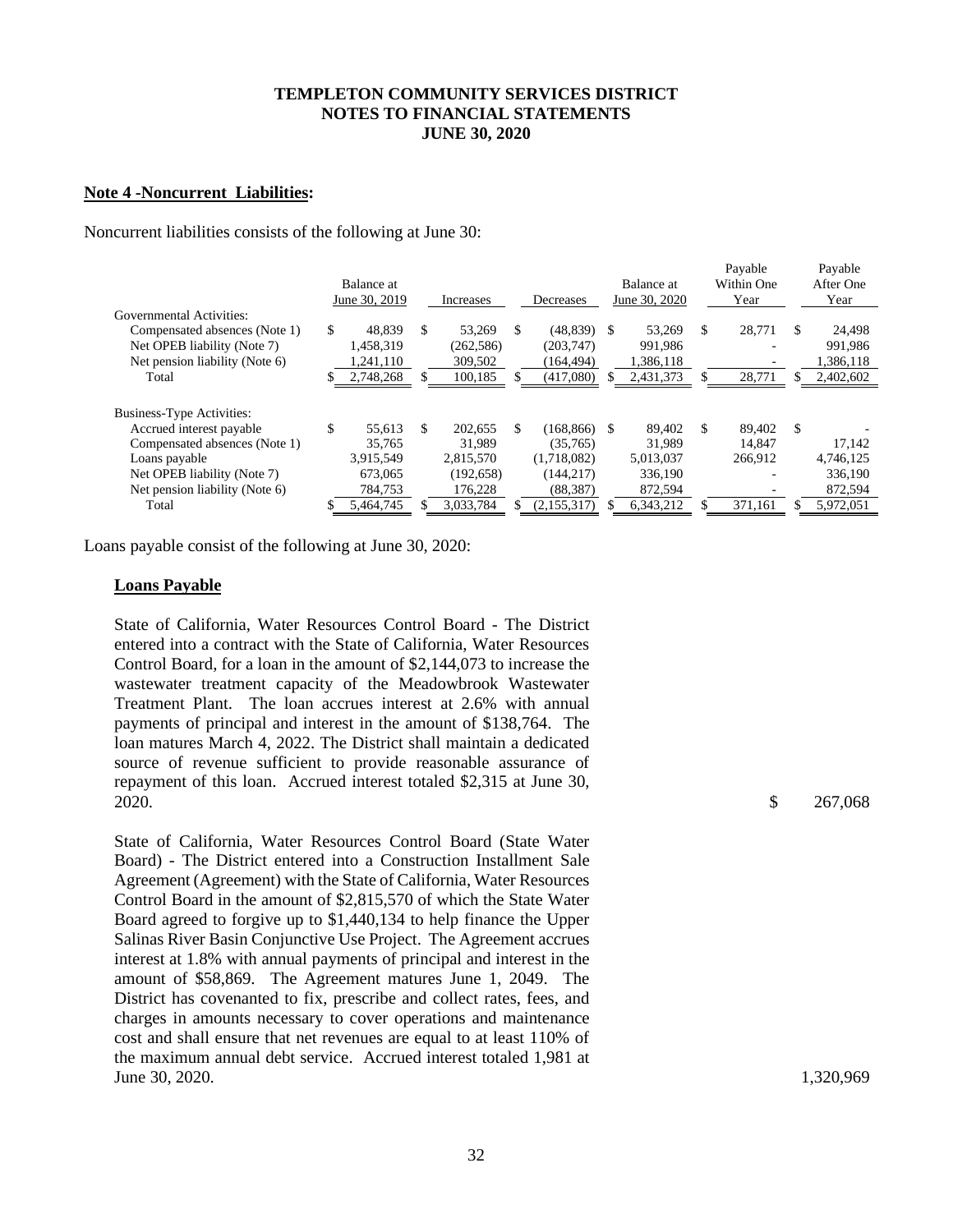#### **Note 4 -Noncurrent Liabilities: (Continued)**

#### **Loans Payable (Continued)**

San Luis Obispo County Flood Control and Water Conservation District - The District entered into a water delivery entitlement contract in the original amount of \$4,615,000 to pay its share of various capital expenses relating to the funding of design costs, engineering, planning, mapping, acquiring easements and right-ofway, and construction in connection with the Nacimiento Water Project (Project). The District has pledged certain revenues it collects from the operation of the Project for payment of debt service on the loan. The San Luis Obispo County Flood Control and Water Conservation District has refinanced its debt related to the project and revised its cost allocation on more than one occasion resulting in a \$469,475 reduction in the District's share of the project's cost and a revised debt service schedule. Under the most recently revised debt service schedule the loan accrues interest between 3% and 5% with semiannual payments of interest and principal through 2041 as set forth in the contract. Accrued interest totaled \$50,608 at June 30, 2020. \$ 3,425,000

Total Loans Payable  $$5,013,037$ 

Debt service requirements on loans payable at June 30, 2020 are as follows:

#### **Business-Type Activities**

| <b>Year Ended</b> | Loans Payable |    |           |  |
|-------------------|---------------|----|-----------|--|
| June 30           | Principal     |    | Interest  |  |
|                   |               |    |           |  |
| 2021              | \$<br>266,912 | \$ | 197,791   |  |
| 2022              | 275,971       |    | 188,644   |  |
| 2023              | 146,366       |    | 179,109   |  |
| 2024              | 147,021       |    | 172,954   |  |
| 2025              | 157,681       |    | 166,538   |  |
| $2026 - 2030$     | 888,857       |    | 729,539   |  |
| $2031 - 2035$     | 1,082,411     |    | 541,914   |  |
| $2036 - 2040$     | 1,322,693     |    | 299,899   |  |
| $2041 - 2045$     | 499,876       |    | 42,872    |  |
| $2046 - 2049$     | 225,249       |    | 10,227    |  |
| Total             | 5,013,037     | \$ | 2,529,487 |  |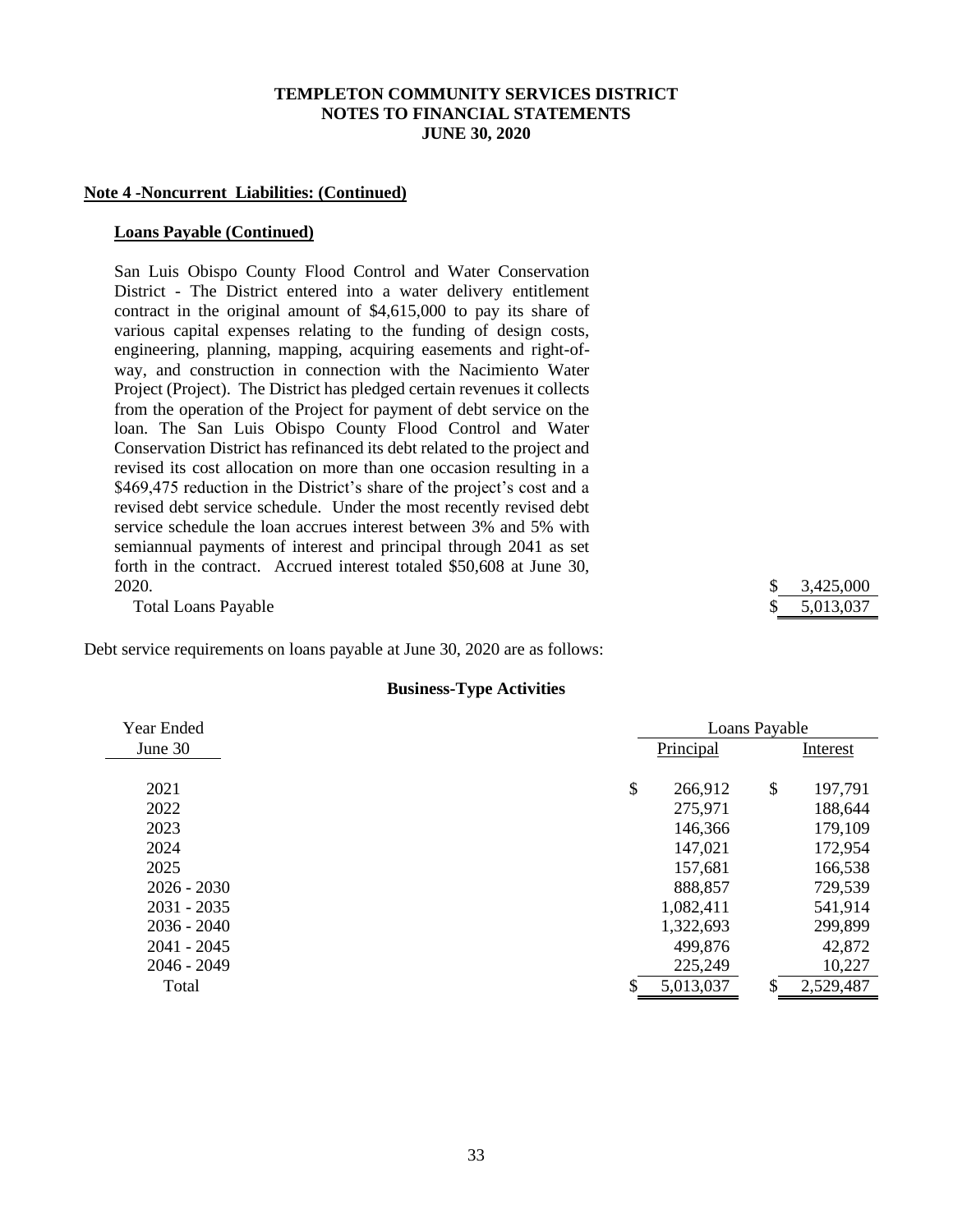### **Note 5 - Prepaid Capacity Fees:**

The District records capacity fees collected as a liability until its duty to perform has been completed and service has begun at which time these fees are recorded as contributed capital. Following is a summary of the prepaid capacity fees liability at June 30, 2020:

| Balance at Beginning of Year      | S. | 9,843,039   |
|-----------------------------------|----|-------------|
| Add: Capacity fees received       |    | 45.456      |
| Less: Water and sewer connections |    | (753, 759)  |
| Balance at End of Year            |    | \$9,134,736 |

### **Note 6 - Defined Benefit Pension Plan:**

#### **General Information About the Pension Plans**

**Plan Descriptions** - All qualified permanent and probationary employees are eligible to participate in the Miscellaneous Plan or the Safety Plan of the Templeton Community Services District (All Plans) a cost-sharing multiple employer defined benefit pension plan administered by the California Public Employees' Retirement System (CalPERS). Benefit provisions under the Plans are established by State statute and Local Government resolution. CalPERS issues publicly available reports that include a full description of the pension plan regarding benefit provisions, assumptions and membership information that can be found on the CalPERS website. The Plans consist of both the Miscellaneous Plan and the PEPRA Plan.

**Benefits Provided** - CalPERS provides service retirement and disability benefits, annual cost of living adjustments and death benefits to plan members, who must be public employees and beneficiaries. Benefits are based on years of credited service, equal to one year of full time employment. Miscellaneous plan members with five years of service are eligible to retire at age 50 with statutory reduced benefits. PEPRA miscellaneous members with five years of service are eligible to retire at age 52 with statutorily reduced benefits, Safety plan members with five years of service are eligible to retire at age 50 with statutorily reduced benefits and Safety PEPRA plan members are eligible to retire at age 50 with statutorily reduced benefits. All members are eligible for non-duty disability retirement benefits after five years of service. The death benefit is the basic death benefit. The cost of living adjustments for each plan are applied as specified by the Public Employees Retirement Law, per contract. The Plan's provisions and benefits in effect at June 30, 2020, are summarized as follows:

|                                                   | Miscellaneous               |                    |                      |  |  |
|---------------------------------------------------|-----------------------------|--------------------|----------------------|--|--|
|                                                   | On or After January 1, 2013 |                    |                      |  |  |
|                                                   | Prior to                    | With Prior         | Without              |  |  |
|                                                   | January 1, 2013             | Service            | <b>Prior Service</b> |  |  |
|                                                   |                             |                    |                      |  |  |
| Benefit formula                                   | $3.0\% \ @ 60$              | 2.5% @ 55          | $2.0\% \ @ \ 62$     |  |  |
| Benefit vesting schedule                          | 5 years service             | 5 years service    | 5 years service      |  |  |
| Benefit payments                                  | Monthly for life            | Monthly for life   | Monthly for life     |  |  |
| Retirement age                                    | $50+$                       | $50+$              | $52+$                |  |  |
| Monthly benefits, as a % of eligible compensation | 2.0% to 3.0%                | $2.0\%$ to $2.5\%$ | 1.0\% to 2.5\%       |  |  |
| Required employee contribution rates              | 8.0%                        | 8.0%               | 6.25%                |  |  |
| Required employer contribution rates              | 14.398%                     | 10.823%            | 6.985%               |  |  |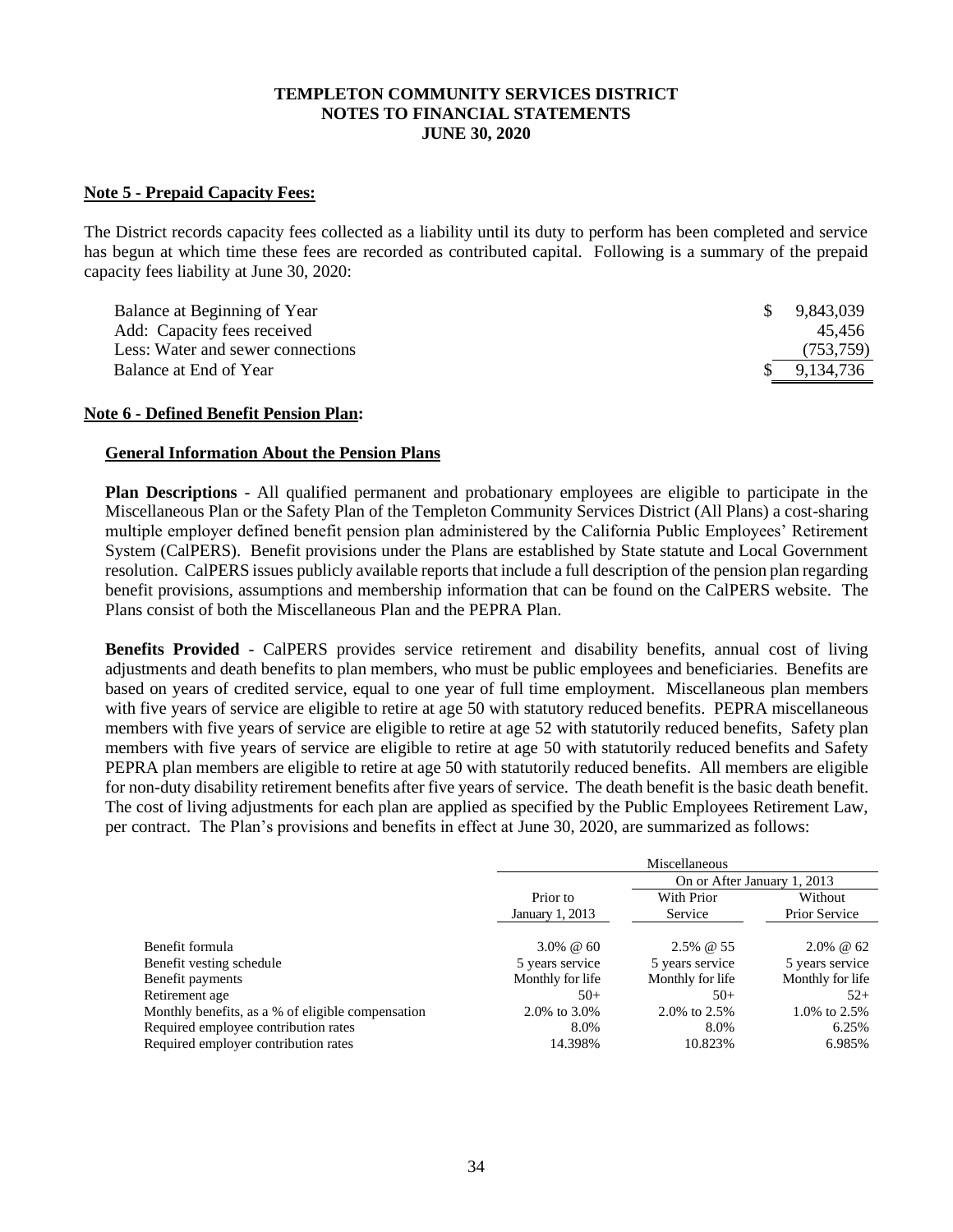## **Note 6 - Defined Benefit Pension Plan: (Continued)**

## **General Information About the Pension Plans (Continued)**

## **Benefits Provided (Continued)**

|                                                   | Safety                      |                  |                  |  |  |
|---------------------------------------------------|-----------------------------|------------------|------------------|--|--|
|                                                   | On or After January 1, 2013 |                  |                  |  |  |
|                                                   | Prior to                    | With Prior       | Without          |  |  |
|                                                   | January 1,2013              | Service          | Prior Service    |  |  |
|                                                   |                             |                  |                  |  |  |
| Benefit formula                                   | $3.0\% \ @ \ 50$            | $3.0\% \ @ \ 55$ | $2.7\%$ @ 57     |  |  |
| Benefit vesting schedule                          | 5 years service             | 5 years service  | 5 years service  |  |  |
| Benefit payments                                  | Monthly for life            | Monthly for life | Monthly for life |  |  |
| Retirement age                                    | $50+$                       | $50+$            | $50 - 57$        |  |  |
| Monthly benefits, as a % of eligible compensation | 3.0%                        | 2.4% to 3.0%     | 2.0% to 2.7%     |  |  |
| Required employee contribution rates              | 9.0%                        | $9.0\%$          | 11.5%            |  |  |
| Required employer contribution rates              | 21.927%                     | 18.928%          | 13.034%          |  |  |

In addition to the contribution rates above, the District was also required to make payments of \$112,301 for the miscellaneous Tier 1 plan, \$907 for the Miscellaneous PEPRA Plan, \$17,647 for the Safety Tier 1 Plan, \$519 for the Safety Tier 2 Plan and \$36 for the Safety PEPRA Plan toward its unfunded actuarial liability during the year end June 30, 2020.

The miscellaneous and the miscellaneous safety plans are closed to new members that are not already CalPERS eligible participants.

**Contribution Description** *-* Section 20814(c) of the California Public Employees' Retirement Law (PERL) requires that the employer contribution rates for all public employers are determined on an annual basis by the actuary and shall be effective on the July 1 following notice of a change in the rate. The total plan contributions are determined through the CalPERS annual actuarial process. The Plans actuarially determined rate is based on the estimated amount necessary to pay the Plan's allocated share of the risk pool's costs of benefits earned by employees during the year and any unfunded accrued liability. The employer is required to contribute the difference between the actuarially determined rate and the contribution rate of employees.

## **Pension Liabilities, Pension Expenses and Deferred Outflows/Inflows of Resources Related to Pensions**

The District reported the following net pension liability for its proportionate share of net pension liability of the risk pool at June 30, 2020:

|                                                    | Proportionate<br>Share of Net<br>Pension Liability |
|----------------------------------------------------|----------------------------------------------------|
| Miscellaneous Risk Pool<br><b>Safety Risk Pool</b> | 1,933,659<br>S.<br>325,053                         |
|                                                    | 2,258,712                                          |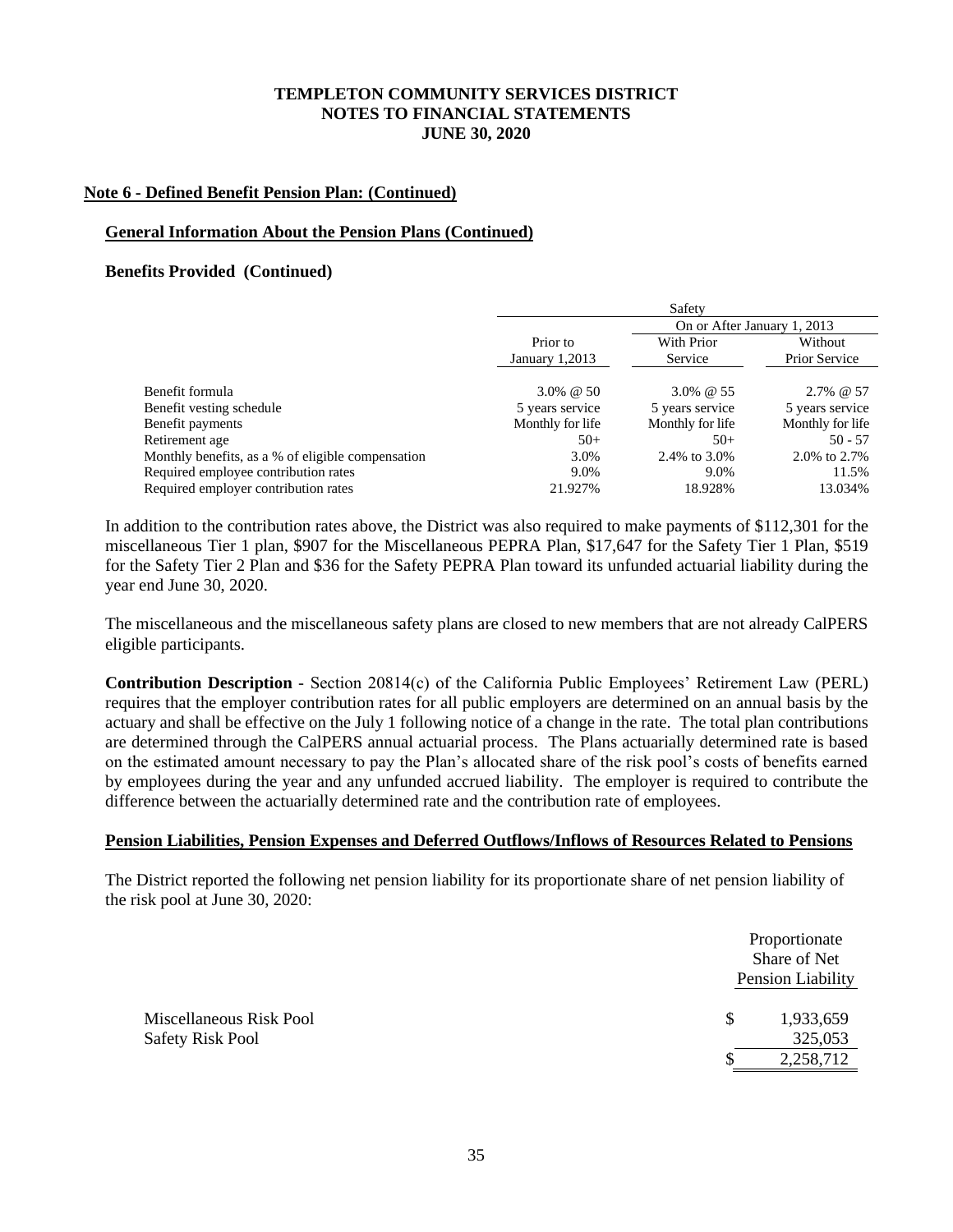# **Note 6 - Defined Benefit Pension Plan: (Continued)**

## **Pension Liabilities, Pension Expenses and Deferred Outflows/Inflows of Resources Related to Pensions (Continued)**

The District's net pension liability for the risk pool is measured as the proportionate share of the risk pool's net pension liability. GASB 68 indicates that to the extent different contribution rates are assessed based on separate relationships that constitute the collective net pension liability, the determination of the employer's proportionate share of the collective net pension liability should be made in a manner that reflects those relationships. The allocation method used by CalPERS to determine each employer's proportionate share reflects those relationships through the employer rate plans they sponsor within the respective risk pools. An actuarial measurement of the employer's rate plan liability and asset-related information are used where available, and proportional allocations of individual employer rate plan amounts as of the valuation date are used where not available.

The District's proportionate share of the net pension liability as of June 30, 2018, the valuation date, was calculated as follows:

- In determining an employer's proportionate share, the employer rate plans included in the Plan were assigned to the miscellaneous or safety risk pool. Estimates of the total pension liability and the fiduciary net position were first determined as of the valuation date, June 30, 2018.
- Each employer rate plan's fiduciary net position was subtracted from its total pension liability to obtain its net pension liability as of the valuation date. The District's proportionate share percentage at the valuation date was calculated by dividing the District's net pension liability for each of its employer rate plans by the net pension liability as of the valuation date.

The District's proportionate share of the net pension liability as of June 30, 2019, the measurement date, was calculated as follows:

- Each risk pool's total pension liability was computed at the measurement date, June 30, 2019, by applying standard actuarial roll-forward methods to the total pension liability amounts as of the valuation date. The fiduciary net position for each risk pool at the measurement date was determined by CalPERS' Financial Office. The net pension liability for each risk pool at June 30, 2018, was computed by subtracting the respective risk pool's fiduciary net pension from its total pension liability.
- The individual employer risk pool's proportionate share percentage of the total pension liability and fiduciary net position as of June 30, 2019, was calculated by applying the District's proportionate share percentage as of the valuation date (described above) to the total pension liability and fiduciary net position as of June 30, 2018, to obtain the total pension liability and fiduciary net position as of June 30, 2019. The fiduciary net position was then subtracted from total pension liability to obtain the net pension liability as of the measurement date.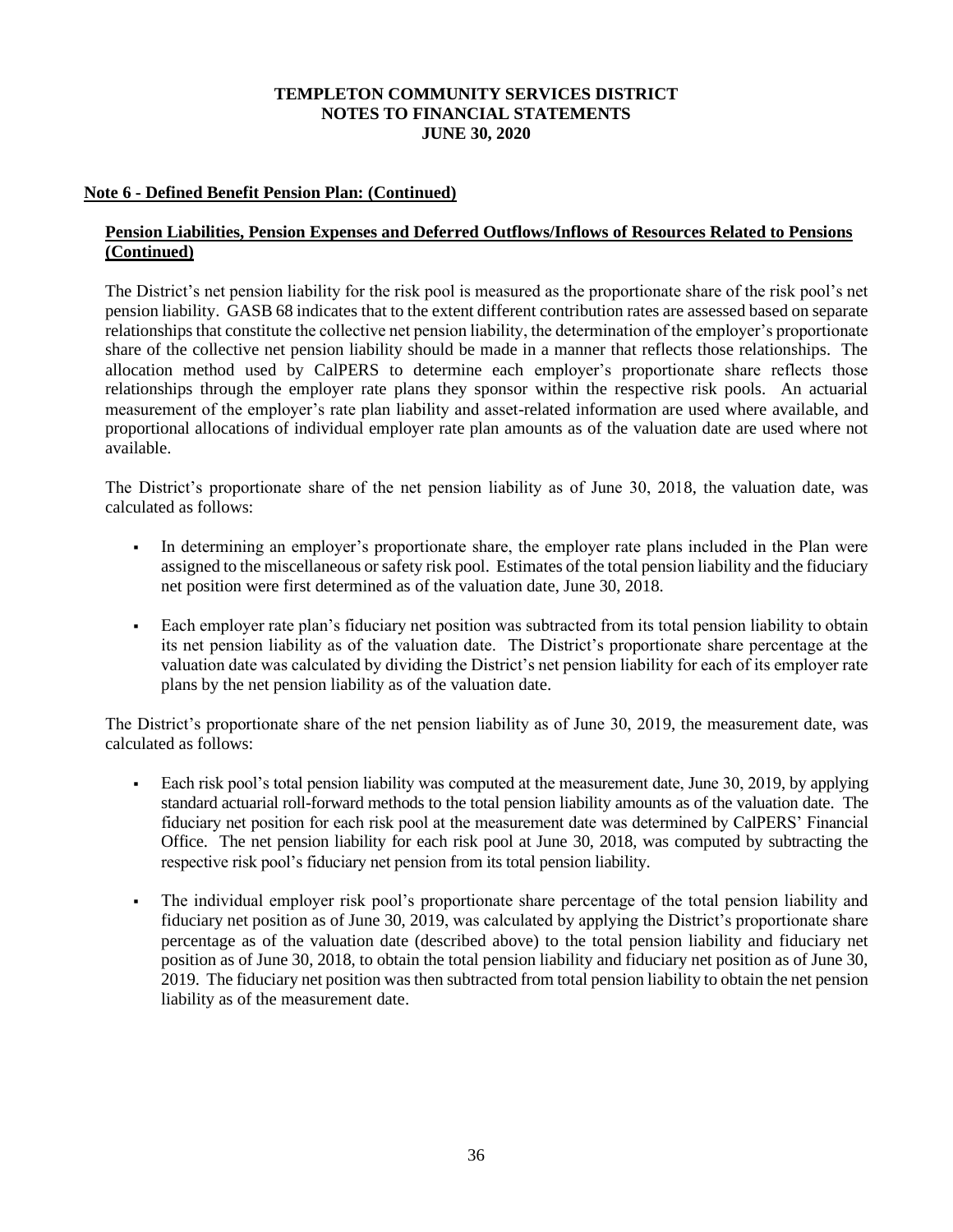### **Note 6 - Defined Benefit Pension Plan: (Continued)**

## **Pension Liabilities, Pension Expenses and Deferred Outflows/Inflows of Resources Related to Pensions (Continued)**

The District's proportionate share percentage of the net pension liability as of June 30, 2018 and June 30, 2019, was as follows:

|                              | <b>Miscellaneous</b> | Safety     |
|------------------------------|----------------------|------------|
|                              |                      |            |
| Proportion - June 30, 2018   | 0.046041\%           | 0.004955%  |
| Proportion - June 30, 2019   | 0.048287%            | 0.005207%  |
| Change - Increase (Decrease) | 0.002246\%           | 0.000252\% |

For the year ended June 30, 2020, the District recognized a pension expense of \$557,599. The District reported deferred outflows of resources and deferred inflows of resources related to pensions from the following sources at June 30, 2020:

|                                                                      | Miscellaneous Risk Pool |                  |    |                  |
|----------------------------------------------------------------------|-------------------------|------------------|----|------------------|
|                                                                      |                         | Deferred Outflow |    | Deferred Inflows |
|                                                                      |                         | of Resources     |    | of Resources     |
| Pension contributions subsequent to the measurement date             | \$                      | 245,438          | \$ |                  |
| Differences between actual contributions made and proportionate      |                         |                  |    |                  |
| share of contributions                                               |                         |                  |    | 136.948          |
| Differences between expected and actual experience                   |                         | 123,894          |    |                  |
| Changes of assumptions                                               |                         | 59,520           |    |                  |
| Net difference between projected and actual earnings on pension plan |                         |                  |    |                  |
| investments                                                          |                         |                  |    | 33,805           |
| Adjustment due to difference in proportions                          |                         | 107,729          |    |                  |
| Total                                                                |                         | 536,581          |    | 170,753          |

|                                                                      | Safety Risk Pool |                  |    |                  |
|----------------------------------------------------------------------|------------------|------------------|----|------------------|
|                                                                      |                  | Deferred Outflow |    | Deferred Inflows |
|                                                                      |                  | of Resources     |    | of Resources     |
| Pension contributions subsequent to the measurement date             | \$               | 42.756           | \$ |                  |
| Differences between actual contributions made and proportionate      |                  |                  |    |                  |
| share of contributions                                               |                  |                  |    | 8,705            |
| Differences between expected and actual experience                   |                  | 21,223           |    |                  |
| Changes of assumptions                                               |                  | 10,723           |    |                  |
| Net difference between projected and actual earnings on pension plan |                  |                  |    |                  |
| investments                                                          |                  |                  |    | 4,472            |
| Adjustment due to difference in proportions                          |                  | 29,679           |    |                  |
| Total                                                                |                  | 104,381          |    | 13,177           |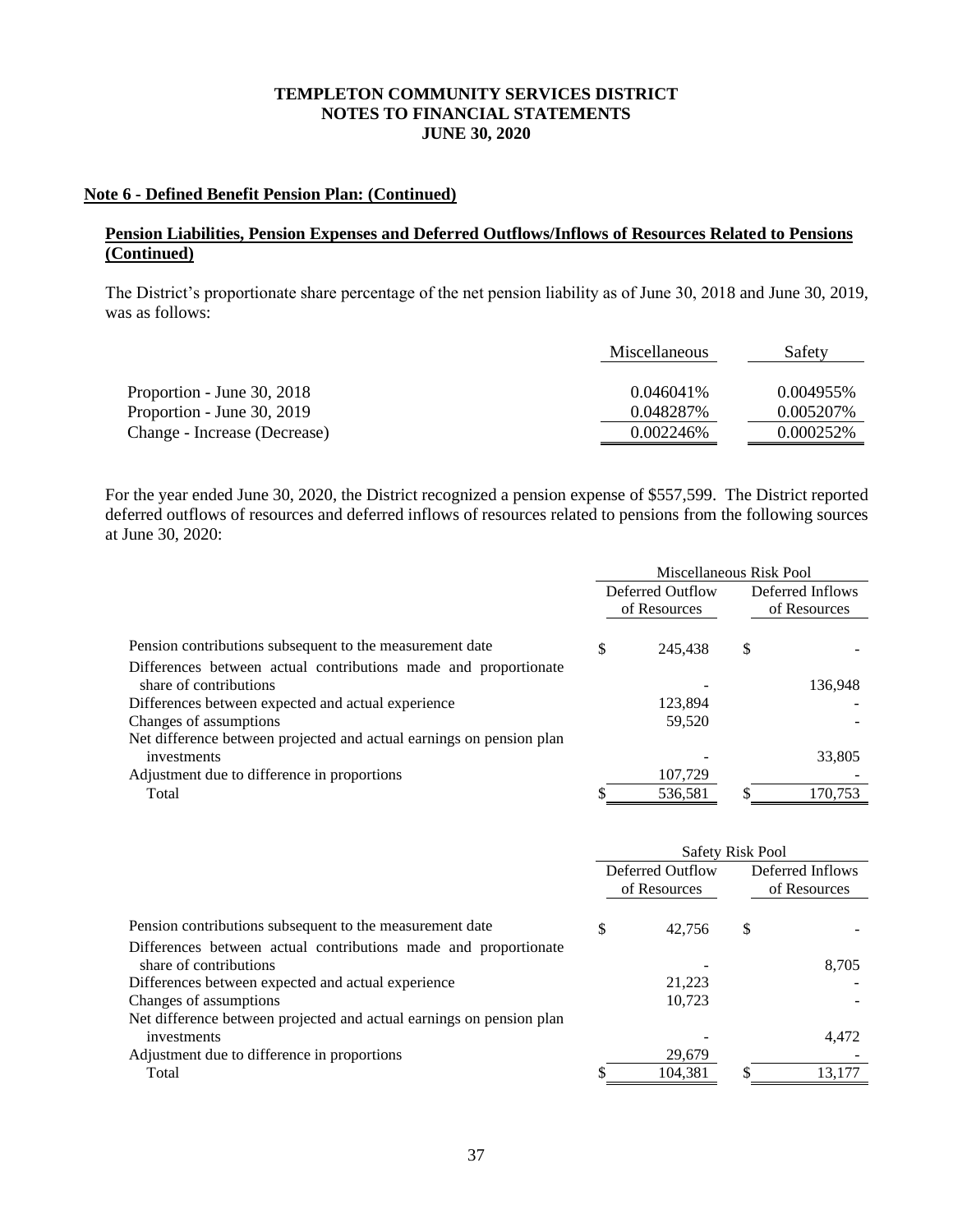### **Note 6 - Defined Benefit Pension Plan: (Continued)**

## **Pension Liabilities, Pension Expenses and Deferred Outflows/Inflows of Resources Related to Pensions (Continued)**

The \$245,438 (Miscellaneous Risk Pool) and the \$42,756 (Safety Risk Pool) reported as deferred outflows of resources related to contributions subsequent to the measurement date will be recognized as a reduction of the net pension liability in the year ended June 30, 2020. Other amounts reported as deferred outflows and deferred inflows of resources in the previous chart will be recognized in future pension expense as follows:

|                    | Deferred Outflows/(Inflows) |               |    |        |  |  |  |
|--------------------|-----------------------------|---------------|----|--------|--|--|--|
| Measurement Period | of Resources                |               |    |        |  |  |  |
| Ended June 30      |                             | Miscellaneous |    | Safety |  |  |  |
| 2021               | \$                          | 126,568       | S  | 35,943 |  |  |  |
| 2022               |                             | (22, 382)     |    | 7,328  |  |  |  |
| 2023               |                             | 9,370         |    | 4,306  |  |  |  |
| 2024               |                             | 6,834         |    | 871    |  |  |  |
| Total              | \$                          | 120,390       | \$ | 48,448 |  |  |  |

### **Actuarial Assumptions**

Total pension liabilities in the June 30, 2019 actuarial valuations were determined using the following actuarial assumptions:

| <b>Valuation Date</b><br><b>Measurement Date</b><br><b>Actuarial Cost Method</b> | June 30, 2018<br>June 30, 2019<br>Entry Age Normal                                                                              |
|----------------------------------------------------------------------------------|---------------------------------------------------------------------------------------------------------------------------------|
| <b>Actuarial Assumptions:</b>                                                    |                                                                                                                                 |
| Discount Rate<br>Inflation                                                       | 7.15%<br>2.75%                                                                                                                  |
| <b>Salary Increases</b>                                                          | Varies by Entry Age and Service                                                                                                 |
| <b>Mortality Rate Table</b>                                                      | Derived using 2010 CalPERS' experience study for the<br>period 1997 - 2007                                                      |
| Post Retirement Benefit Increase                                                 | Contract COLA up to 2.75% until Purchasing Power<br>Protection Allowance Floor on Purchasing Power applies,<br>2.75% thereafter |

## **Discount Rate**

The discount rate used to measure the total pension liability was 7.15%. To determine whether the municipal bond rate should be used in the calculation of a discount rate for each plan, CalPERS stress tested plans that would most likely result in a discount rate that would be different from the actuarially assumed discount rate. Based on the testing of the plans, the test revealed that none of the tested employer rate plans run out of assets. Therefore, the current 7.15% discount rate is appropriate and the use of the municipal bond rate calculation is not deemed necessary. The stress test results are presented in a detailed report "GASB Statements 67 and 68 Crossover Testing Report" for measurement date June 30, 2019 based on June 30, 2018 valuations that can be obtained from the CalPERS' website.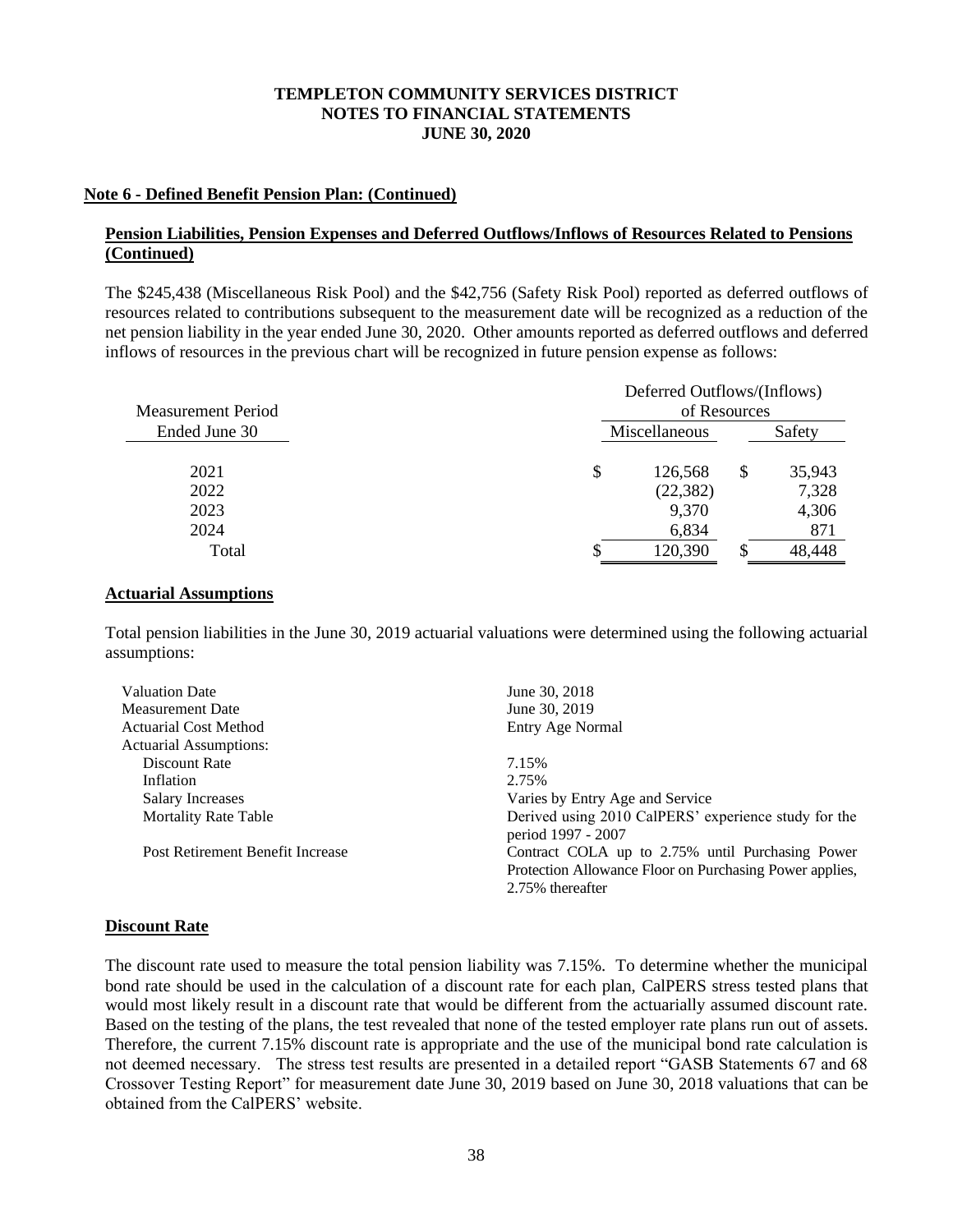### **Note 6 - Defined Benefit Pension Plan: (Continued)**

### **Discount Rate (Continued)**

The long-term expected rate of return on pension plan investments was determined using a building-block method in which best-estimate ranges of expected future real rates of return (expected returns, net of pension plan investment expense and inflation) are developed for each major asset class.

In determining the long-term expected rate of return, staff took into account both short-term and long-term market return expectations as well as the expected pension fund cash flows. Such cash flows were developed assuming that both members and employers will make their required contributions on time and as scheduled in all future years. Using historical returns on all the funds' asset classes, expected compound (geometric) returns were calculated over the short-term (first 11 years) and the long-term (60 years) using a building-block approach. Using the expected nominal returns for both short-term and long-term, the present value of benefits was calculated for each plan. The expected rate of return was set by calculating the single equivalent expected return that arrived at the same present value of benefits for cash flows as the one calculated using both short-term and long-term returns. The expected rate of return was then set equivalent to the single equivalent rate calculated above and rounded down to the nearest one quarter of one percent.

The table below reflects the long-term expected real rate of return by asset class. The rate of return was calculated using the capital market assumptions applied to determine the discount rate and asset allocation. Those geometric rates of return are not of administrative expenses.

| <b>Asset Class</b> | New Strategy<br>Allocation | Real Return<br>Years $1 - 10^{(a)}$ | Real Return<br>Years $11 +$ <sup>(b)</sup> |
|--------------------|----------------------------|-------------------------------------|--------------------------------------------|
| Global Equity      | 50.0%                      | 4.80%                               | 5.98%                                      |
| Fixed Income       | 28.0                       | 1.00                                | 2.62                                       |
| Inflation Assets   | 0.0                        | 0.77                                | 1.81                                       |
| Private Equity     | 8.0                        | 6.30                                | 7.23                                       |
| <b>Real Estate</b> | 13.0                       | 3.75                                | 4.93                                       |
| Liquidity          | 1.0                        | 0.00                                | (0.92)                                     |
|                    | 100.0%                     |                                     |                                            |

 $(a)$ An expected inflation of 2.0% used for this period

(b)An expected inflation of 2.92% used for this period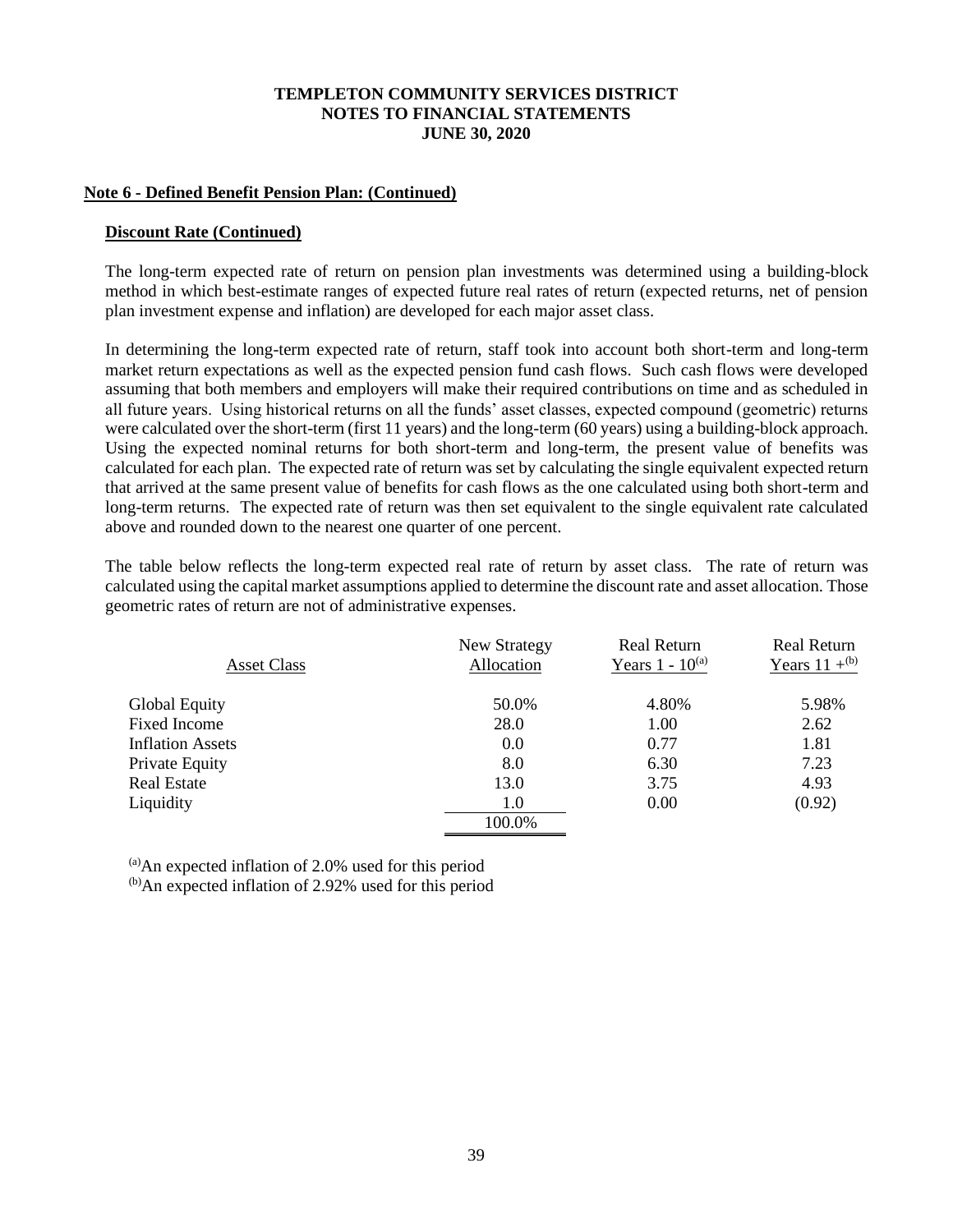## **Note 6 - Defined Benefit Pension Plan: (Continued)**

## **Sensitivity of the Net Pension Liability to Changes in the Discount Rate**

The following presents the District's proportionate share of the net pension liability of the risk pool as of the Measurement Date, calculated using the discount rate, as well as what the District's proportionate share of net pension liability would be if it were calculated using a discount rate that is 1 percentage-point lower or 1 percentage-point higher than the current rate:

|                         |  | 1% Decrease<br>(6.15%) |  | Current Discount<br>Rate (7.15%) |  | 1% Increase<br>(8.15%) |  |
|-------------------------|--|------------------------|--|----------------------------------|--|------------------------|--|
| Miscellaneous Risk Pool |  | 3,215,692              |  | 1.933.660                        |  | 875,433                |  |
| Safety Risk Pool        |  | 541.904                |  | 325,053                          |  | 147,269                |  |
|                         |  | 3,757,596              |  | 2,258,713                        |  | 1.022.702              |  |

## **Note 7 - Other Postemployment Benefits:**

### **General Information About the OPEB Plan**

**Plan Description -** The District's defined benefit OPEB plan, Templeton Community Services District Other Postemployment Benefits Plan, (OPEB Plan) provides OPEB for all permanent full-time general and public safety employees of the District. The OPEB Plan is a single-employer defined benefit OPEB plan administered by the California Employers' Retiree Benefit Trust (CERBT). The District's Code grants the authority to establish and amend the benefit terms of the OPEB plan to the District's Board of Directors. CERBT issues a publicly available financial report that can be obtained at the CalPERS Executive Office, 400 P Street, Sacramento, California 95814.

**Benefits Provided** - The OPEB plan provides retiree medical (including prescription drug benefits) coverage to eligible retirees and their eligible dependents through the CalPERS Health Program. The District provides a maximum monthly contribution based on the amount provided to active employees (currently targeted at the cost for family coverage in the PERS Choice Plan). The District's contribution will continue for the lifetime of the retiree and any surviving eligible spouse. Eligibility for retiree health benefits requires retirement from the District and commencement of pension benefits under PERS (typically on or after age 50 with at least 5 years of service.

**Employees Covered** - At June 30, 2020, the following employees were covered by the benefit terms:

| Inactive employees or beneficiaries currently receiving benefit payments |  |
|--------------------------------------------------------------------------|--|
| Inactive employees entitled to but not yet receiving benefit payments    |  |
| Active employees electing coverage                                       |  |
| Active employees waiving coverage                                        |  |
| Total                                                                    |  |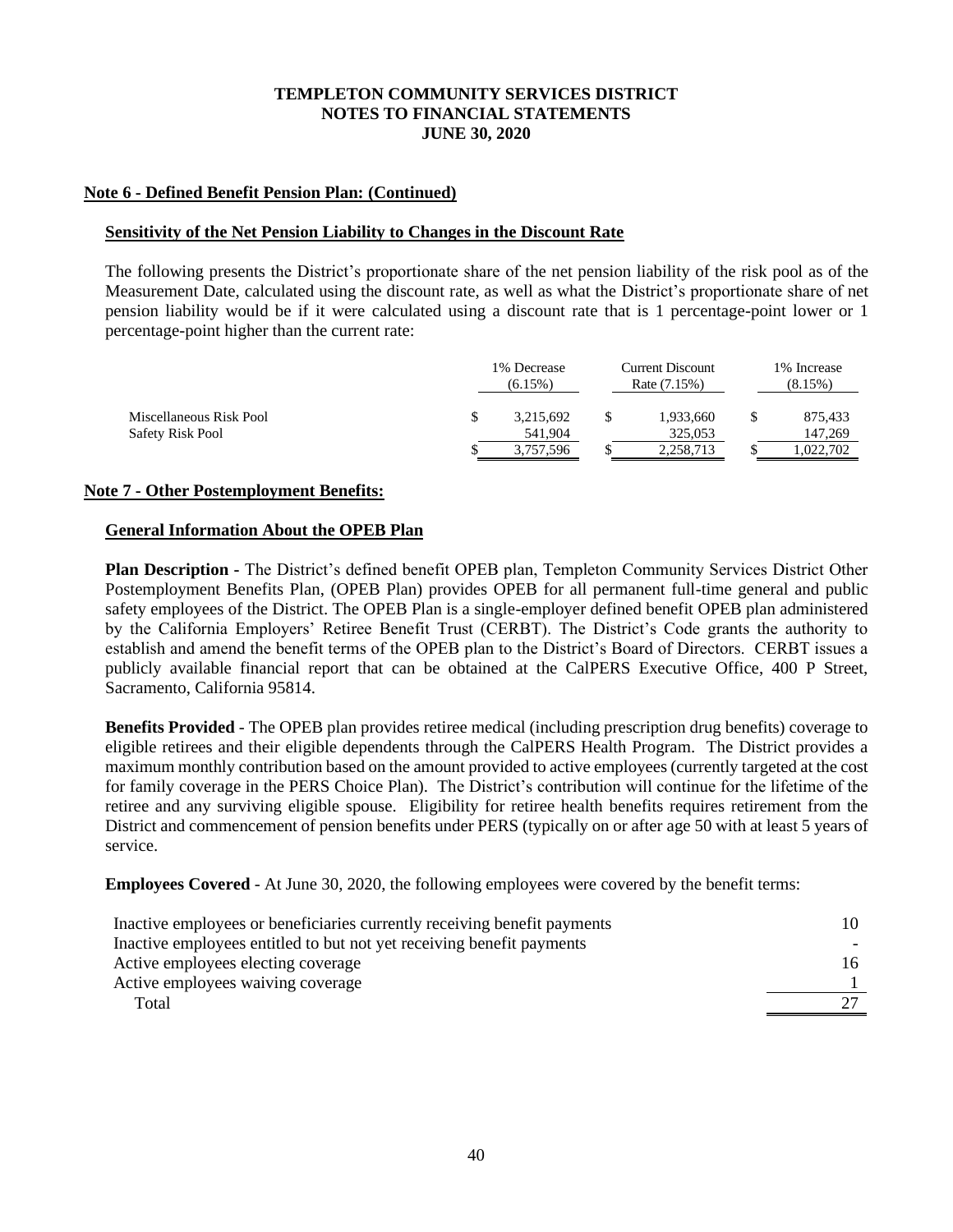## **Note 7 - Other Postemployment Benefits: (Continued)**

### **General Information About the OPEB Plan (Continued)**

**Contributions** - The contribution requirements of the District are established and may be amended annually by the Board of Directors. The District's Board of Directors had previously established a policy of funding the Annual Required Contribution (ARC) on a pay as you go basis, under which contributions to the plan are generally made at the same time and in the same amount as retiree benefits and expenses become due. However, the District made a contribution of \$1,316,296 during fiscal year 2018 to CERBT in addition to continuing to fund benefit payments from the District's general assets.

**Net OPEB Liability** - The District has elected to use the "Lookback" method where assets and liabilities are measured as of the prior fiscal year-end, but applied to the current fiscal year. The measurement date (when assets and liabilities are measured) is June 30, 2019.

### **Actuarial Assumptions**

The total OPEB liability in the June 30, 2019 actuarial valuation was determined using the following assumptions, applied to all periods included in the measurement, unless otherwise specified:

| Discount Rate                      | 6.0 percent                                                                                                                                          |
|------------------------------------|------------------------------------------------------------------------------------------------------------------------------------------------------|
| Expected Return on Plan Assets     | 6.0 percent                                                                                                                                          |
| Inflation                          | 2.50 percent                                                                                                                                         |
| Payroll Growth Rate                | 2.75 percent                                                                                                                                         |
| <b>Healthcare Cost Trend Rates</b> | 6.40 percent for fiscal year 2020, gradually decreasing<br>over several decades to an ultimate rate of 4.00% in<br>fiscal year 2076 and later years. |

Mortality rates were based on the assumptions for Public Agency Miscellaneous and Fire members published in December 2017 CalPERS experience study. These tables include 15 years of static mortality improvement using 90% of Scale MO-2016.

Since the last valuation, the following assumptions changes have been made:

- The discount rate was changes from 6.50% to 6.00% based on updated expectations of long-term returns on trust assets and 20-year municipal bond rates.
- The long-term expected rate of return on OPEB plan investments was changed from 6.50% to 6.00% based on updated capital market assumptions.
- Healthcare trend rates were reset to reflect updated cost increase expectations, including the repeal of the Affordable Care Act's Excise Tax on high-cost health insurance plans.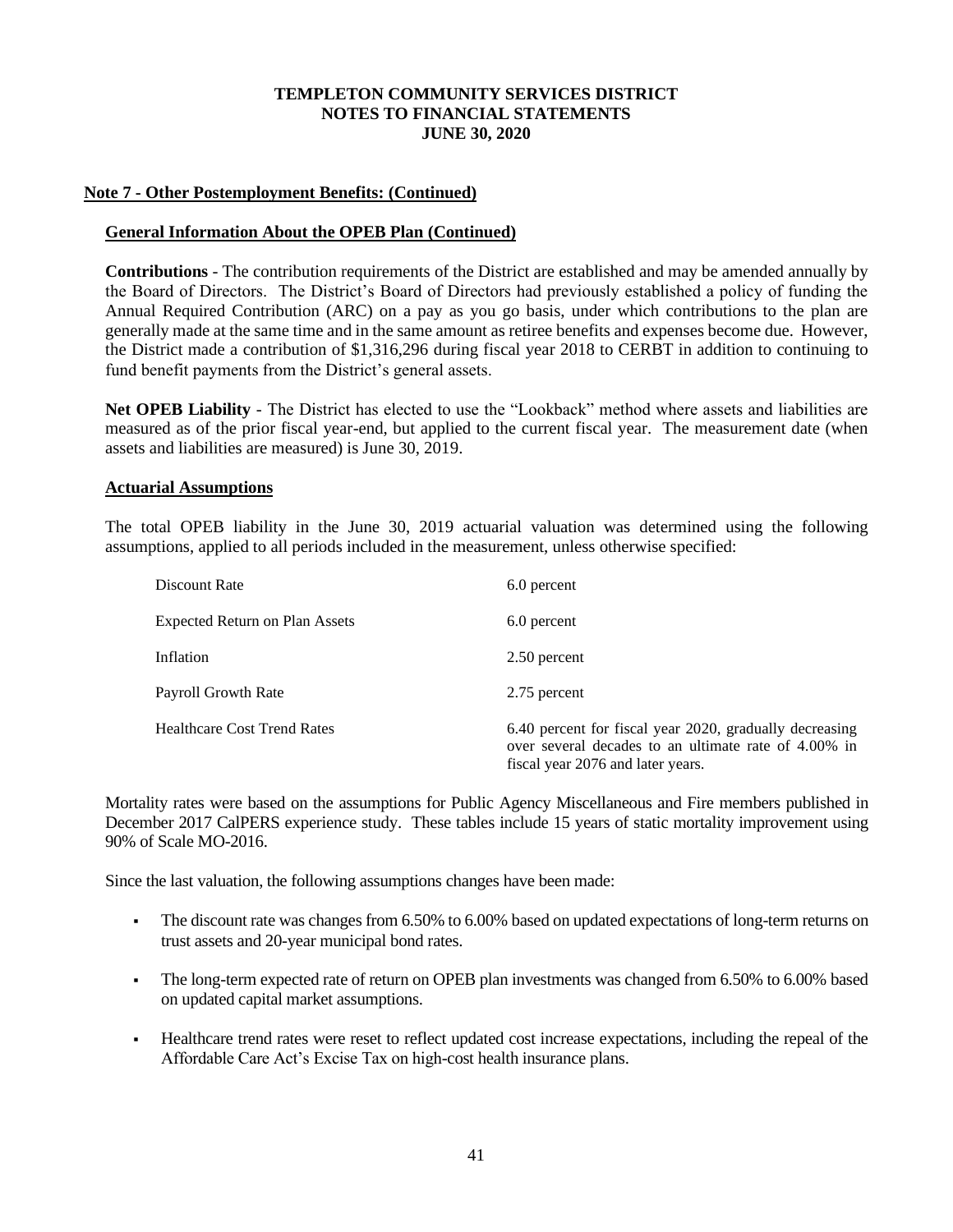## **Note 7 - Other Postemployment Benefits: (Continued)**

### **Actuarial Assumptions (Continued)**

- The CPI Medical Care component was changed from 4.00% to 3.75% based on the decreased inflation assumption and recent survey information.
- Medical per capita claims costs were updated to reflect recent experience.
- The percent of future retirees assumed to elect coverage at retirement was updated from 100% for all employees to 90% for Miscellaneous members and 80% for Fire members based on plan experience.
- The assumed retirement ages for future retirees were updated from age 58 to age 57 for Miscellaneous members and from age 50 to age 55 for Fire members based on plan experience.
- Withdrawal and salary scale rates were updated from the rates used in the June 30, 2016 CalPERS actuarial valuation to the rates based on Public Agency Miscellaneous members of the 2017 CalPERS experience study.
- Mortality rates were updated from the RP-2014 headcount-weighted White Collar adjustment table to the rates based on Public Agency Miscellaneous members of the 2017 CalPERS experience study.
- The inflation assumption was changed from 2.75% to 2.50% based on an updated historical analysis of inflation rates and forward-looking market expectations.

The assumptions used in this report are based on the Alternative Measure Method assumptions outlined in Paragraph 33 of GASB Statement No. 75 "Accounting and Financial Reporting for Postemployment Benefits Other Than Pensions".

The assumed gross return on OPEB plan investments was determined using a building-block method in which best-estimate ranges of expected future real rates of return (expected returns, net of OPEB plan investment expense and inflation) are developed for each major asset class. The weighted asset class estimates are combined with the inflation and investment expense assumptions to produce the portfolio long-term expected rate of return. The assumed asset weighting is based on targe allocations published by CERBT.

| <b>Asset Class</b><br>(CERBT Strategy 2) | Target Allocation at<br><b>Measurement Date</b> | Long-Term Expected<br><b>Real Rate of Return</b> | Long-Term Expected<br>Nominal Rate of Return |
|------------------------------------------|-------------------------------------------------|--------------------------------------------------|----------------------------------------------|
|                                          |                                                 |                                                  |                                              |
| Equity                                   | 40.00%                                          | 4.76%                                            | 7.26%                                        |
| Fixed Income                             | 43.00%                                          | 2.01%                                            | 4.51%                                        |
| <b>TIPS</b>                              | 5.00%                                           | 1.20%                                            | 3.70%                                        |
| Commodities                              | 4.00%                                           | 2.39%                                            | 4.89%                                        |
| <b>REITS</b>                             | 8.00%                                           | 4.53%                                            | 7.03%                                        |
| Total                                    | 100.00%                                         |                                                  | 6.20%                                        |
| Reduction for assumed investment expense |                                                 |                                                  | $(0.10\%)$                                   |
| Net Long-Term Expected Investment Return |                                                 |                                                  |                                              |
| (Rounded to $\frac{1}{4}\%$ )            |                                                 |                                                  | 6.00%                                        |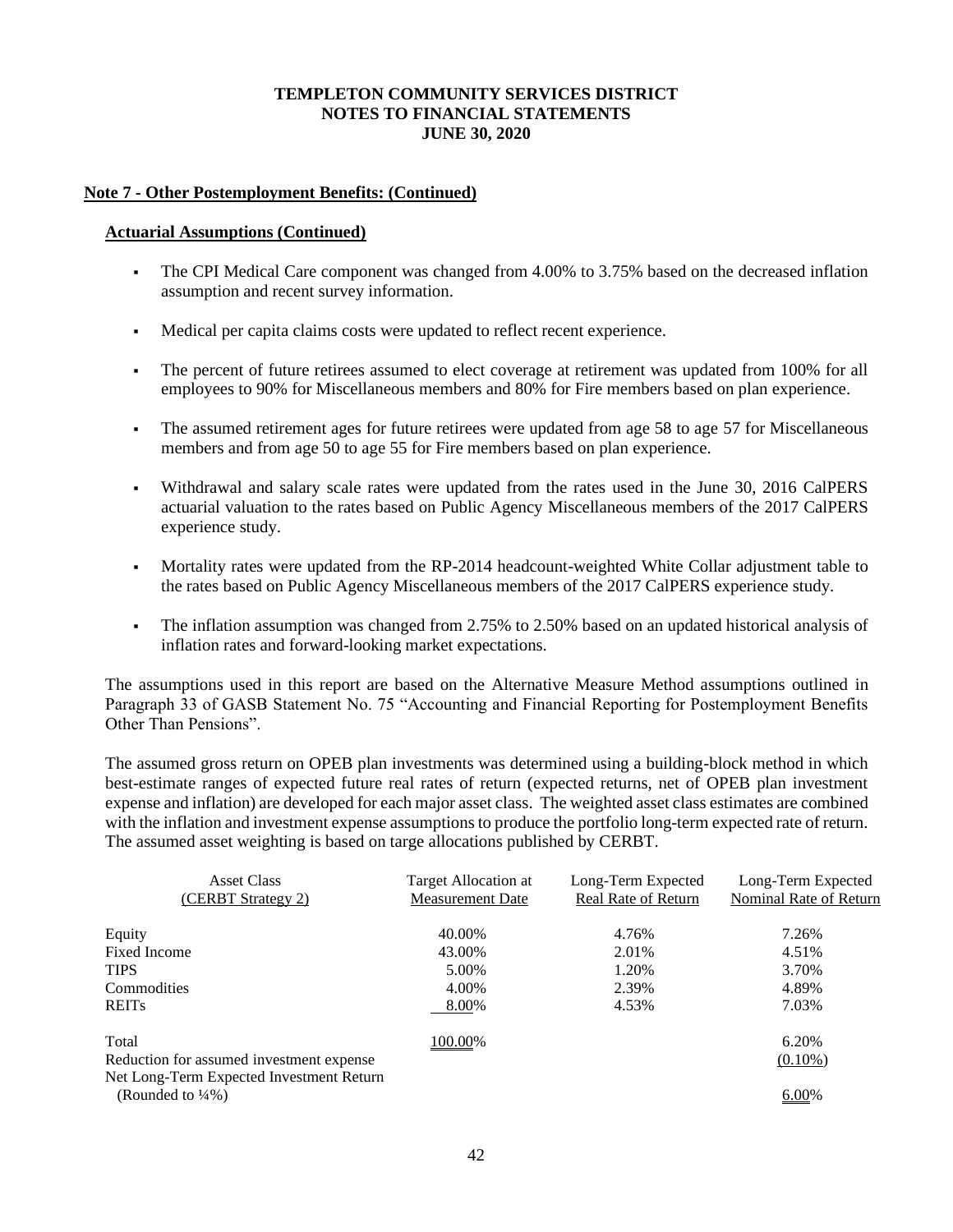## **Note 7 - Other Postemployment Benefits: (Continued)**

### **Discount Rate**

The discount rate used to measure the total OPEB liability was 6.0%. The District has historically funded its retiree health insurance on the "pay as you go" method. Per the Templeton Community Services District strategic financial policies, 2016-17 the budget calls for the sewer and general funds to contribute 1% of its respective net OPEB liability to CERBT while continuing to fund current retiree benefits. The contribution rate will be increased 1% each year up to a maximum of 10% until such time as the net OPEB liability is 100% funded.

### **Changes in the Net OPEB Liability**

The changes in the net OPEB liability for the OPEB plan are as follows:

|                                                | Increase (Decrease)                   |            |    |                                      |    |                                      |
|------------------------------------------------|---------------------------------------|------------|----|--------------------------------------|----|--------------------------------------|
|                                                | <b>Total OPEB</b><br>Liability<br>(a) |            |    | Plan Fiduciary<br>Net Pension<br>(b) |    | Net OPEB<br>Liability<br>$(a) - (b)$ |
| Balance at June 30, 2019                       | \$                                    | 3,456,964  | \$ | 1,325,580                            | \$ | 2,131,384                            |
| Changes Recognized for the Measurement Period: |                                       |            |    |                                      |    |                                      |
| Service cost                                   |                                       | 106,907    |    |                                      |    | 106,907                              |
| Interest                                       |                                       | 226,827    |    |                                      |    | 226,827                              |
| Differences between expected actual experience |                                       | (712, 253) |    |                                      |    | (712, 253)                           |
| Change in assumptions                          |                                       | 34,702     |    |                                      |    | 34,702                               |
| Contributions - employer                       |                                       |            |    | 341,077                              |    | (341,077)                            |
| Net investment income                          |                                       |            |    | 118,587                              |    | (118, 587)                           |
| Benefit payments                               |                                       | (148, 438) |    | (148, 438)                           |    |                                      |
| Administrative expense                         |                                       |            |    | (308)                                |    | 308                                  |
| Other deductions                               |                                       |            |    | 35                                   |    | (35)                                 |
| Net Changes                                    |                                       | (492, 255) |    | 310,953                              |    | (803, 208)                           |
| Balance at June 30, 2020                       |                                       | 2.964.709  |    | 1,636,533                            |    | 1,328,176                            |

### **Sensitivity of the Net OPEB Liability to Changes in the Discount Rate**

The following presents the net OPEB liability of the District, as well as what the District's net OPEB liability would be if it were calculated using a discount rate that is one-percentage-point lower or one-percentage-point higher than the current discount rate:

|                    | 1.0% Decrease<br>Discount Rate<br>$(5.0\%)$<br>$(6.0\%)$ |  |           | .0% Increase<br>$7.0\%$ ) |
|--------------------|----------------------------------------------------------|--|-----------|---------------------------|
| Net OPEB liability | 1,733,363                                                |  | 1,328,176 | 997,371                   |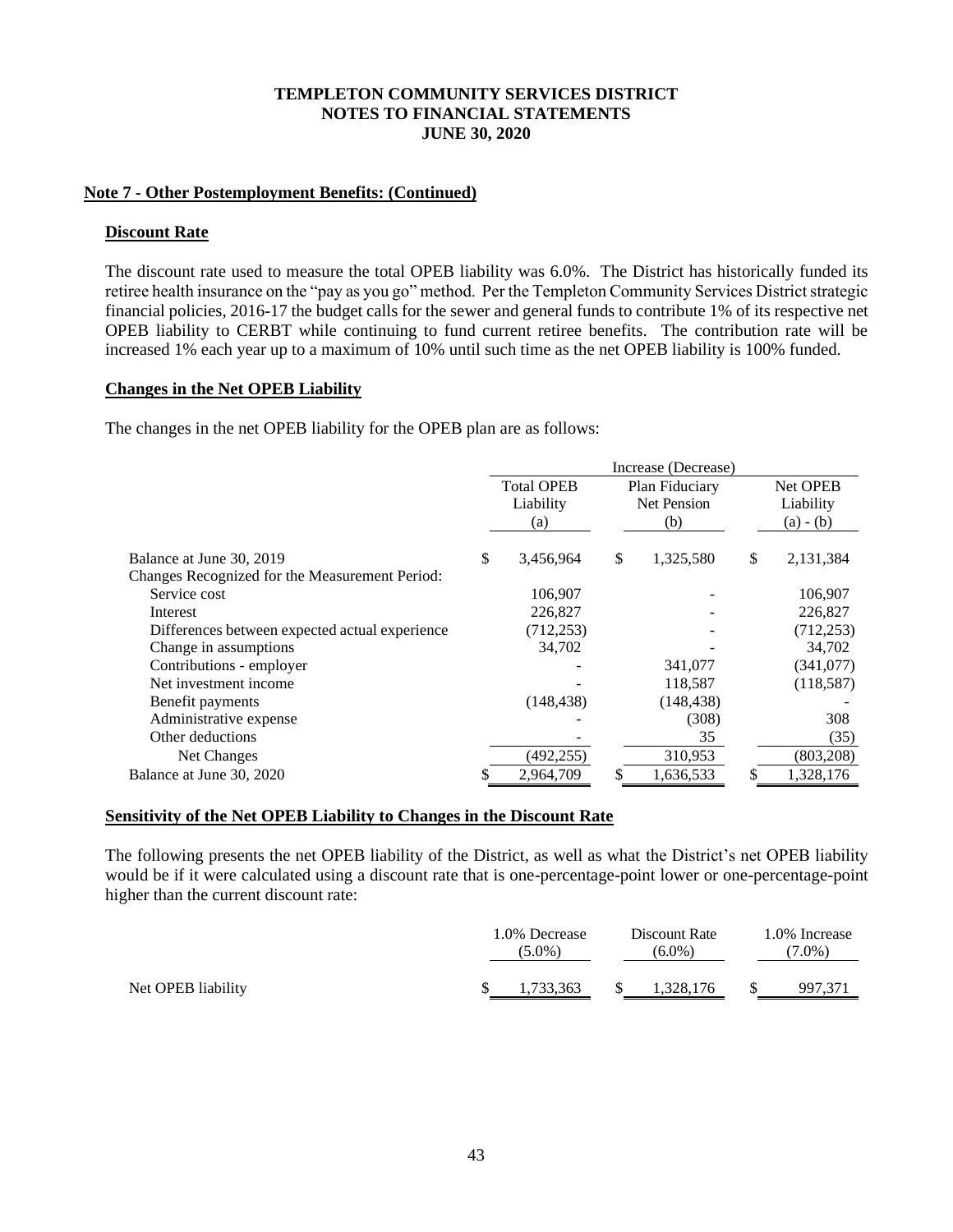## **Note 7 - Other Postemployment Benefits: (Continued)**

### **Sensitivity of the Net OPEB Liability to Changes in the Healthcare Cost Trend Rates**

The following presents the net OPEB liability of the District, as well as what the District's net OPEB liability would be if it were calculated using healthcare cost trend rates that are 1-percentage-point lower (8.5 percent decreasing to 4.5 percent) or 1-percentage-point-high (10.5 percent decreasing to 6.5 percent) than the current healthcare cost trend rates:

|                    | 1.0% Decrease<br>$(5.0\%$ Decreasing<br>to $3.0\%$ ) |  | <b>Healthcare Cost</b><br>Trend Rates (6.0%<br>Decreasing to $4.0\%$ ) | 1.0% Increase<br>$(7.0\%$ Decreasing<br>to $5.0\%$ ) |           |
|--------------------|------------------------------------------------------|--|------------------------------------------------------------------------|------------------------------------------------------|-----------|
| Net OPEB liability | 990,356                                              |  | 1,328,176                                                              |                                                      | 1,729,183 |

### **OPEB Plan Fiduciary Net Position**

The California Public Employees' Retirement System's California Retirement Benefit Trust (CERBT) issues a publicly available financial report that includes financial statements and required supplementary information. The report may be obtained from the California Public Employees' Retirement System, CERBT, Post Office Box 942703, Sacramento, California 94429-2703.

### **OPEB Expense and Deferred Outflows of Resources and Deferred Inflows of Resources Related to OPEB**

For the year ended June 30, 2020, the District recognized OPEB expense/(benefit) of \$(431,666). The District reported deferred outflows of resources and deferred inflows of resources related to OPEB from the following sources at June 30, 2020:

|                                                                                                                            | Deferred Outflows<br>of Resources | Deferred Inflows<br>of Resources |
|----------------------------------------------------------------------------------------------------------------------------|-----------------------------------|----------------------------------|
| OPEB contributions subsequent to the measurement date<br>Net difference between projected and actual earnings on OPEB plan | 347.964                           |                                  |
| investments                                                                                                                | 8.686                             |                                  |
| Total                                                                                                                      | 356.650                           |                                  |

The \$347,964 reported as deferred outflows of resources related to contributions subsequent to the June 30, 2019 measurement date will be recognized as a reduction of the net OPEB liability during the year ended June 30, 2020. Other amounts reported as deferred outflows of resources related to OPEB will be recognized in OPEB expense as follows:

| <b>Years Ended</b><br>June 30 |    |         |
|-------------------------------|----|---------|
| 2021                          | \$ | 4,618   |
| 2022                          |    | 4,618   |
| 2023                          |    | 4,620   |
| 2024                          |    | (5,170) |
| Total                         | S  | 8,686   |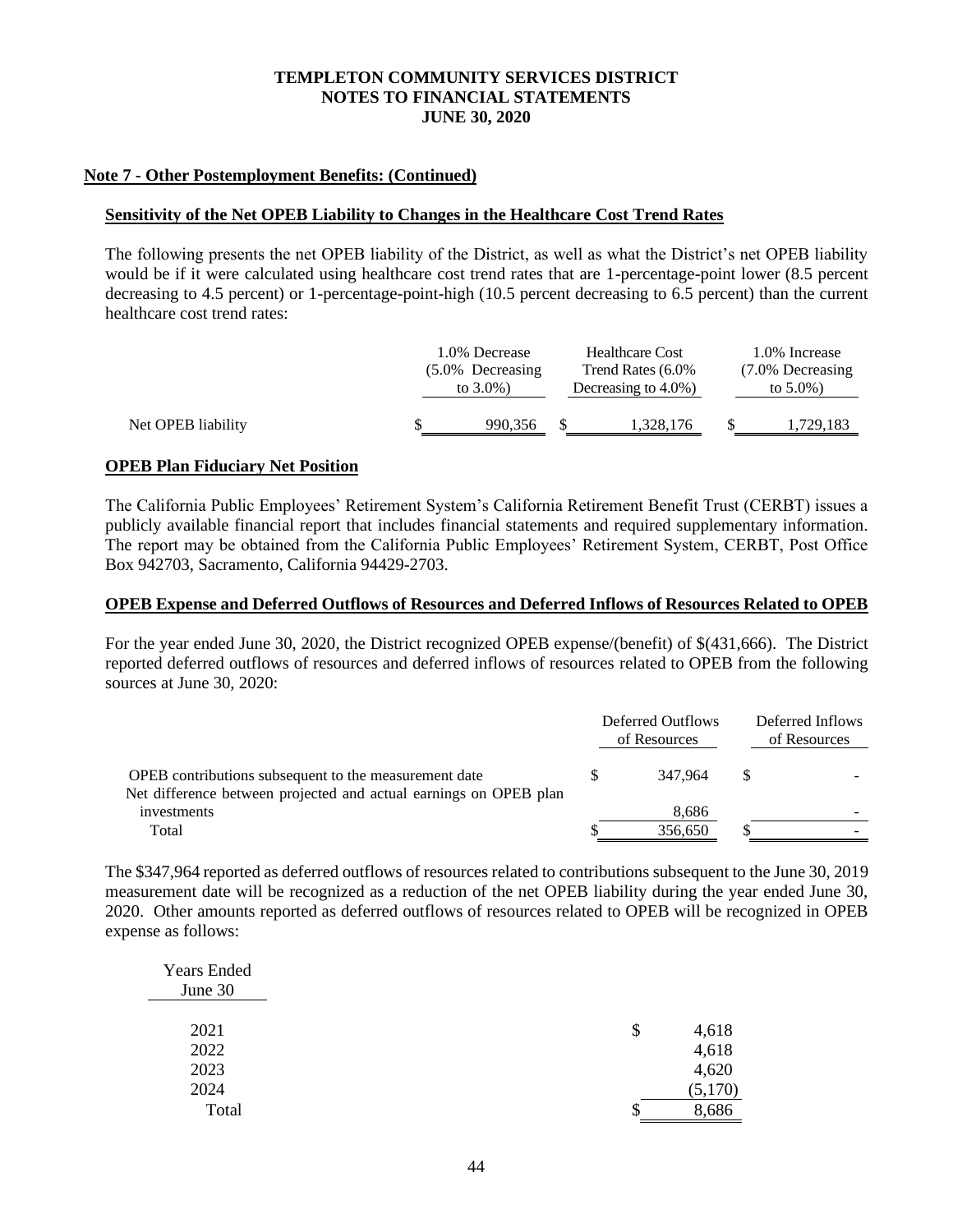## **Note 8 - Commitments and Contingencies:**

## **Contracts**

The District has entered into various contracts for the purchase of material and construction of water facilities. The amounts contracted are based on the contractors' estimated cost of construction. At June 30, 2020, the total unpaid amount on these contracts is approximately \$28,233.

## **Litigation**

There are pending lawsuits in which the District is involved. The District's management and legal counsel estimate that the potential claims against the District, not covered by insurance, resulting from such litigation would not materially affect the operations or financial condition of the District.

## **Grant Funding**

The District has received grant funding for various purposes that may be subjected to review and audit by the funding agencies. Such potential audits could result in a request for reimbursement for expense disallowed under the terms and conditions of the funding source. Management is of the opinion that no material liabilities will result from such potential audits.

### **Coronavirus Pandemic**

On March 11, 2020, the World Health Organization declared the outbreak of a novel coronavirus (COVID-19) as a pandemic. On March 19, 2020, the Governor of California declared a health emergency and issued an order to close all nonessential businesses until further notice. Although the District is considered an essential business, for the health and safety of its customers and staff, in-person assistance ceased. Services continued to be provided remotely. The potential impacts to the District include disruptions or restrictions on employees' ability to work, limitations on in-person services. In addition, there has been significant volatility in the financial markets, which may have an impact on the District's ability to borrow funds. Changes to the operating environment may also be impacted, and may have an impact on operating costs. The future effects of these issues are unknown.

## **Note 9 - New Governmental Accounting Standards:**

## **GASB No. 83**

In November 2016, the Governmental Accounting Standards Board issued Statement No. 83 " Certain Asset Retirement Obligations". The requirements of this Statement are effective for reporting periods beginning after June 15, 2018. Earlier Application is encouraged. This pronouncement did not have a material effect on the financial statements of the District in the year of implementation.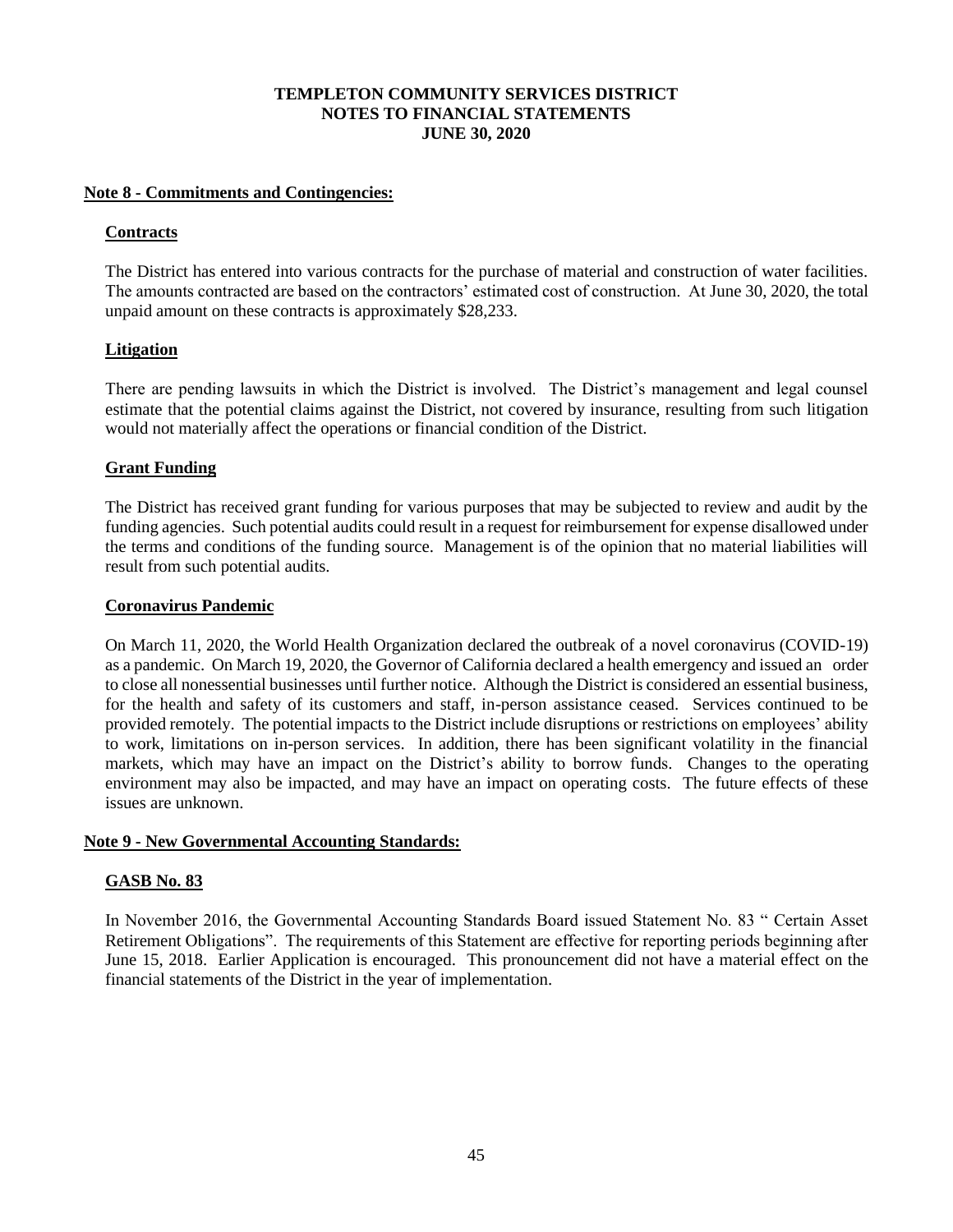## **Note 9 - New Governmental Accounting Standards: (Continued)**

## **GASB No. 84**

In January 2017, the Governmental Accounting Standards Board issued Statement No. 84 "Fiduciary Activities". The requirements of this Statement are effective for reporting periods beginning after December 15, 2018. Earlier Application is encouraged. The effective date of this pronouncement has been postponed by 12 months by GASB Statement No. 95. The District has not determined the effects of this pronouncement on the financial statements of the District in the year of implementation.

# **GASB No. 87**

In June 2017, the Governmental Accounting Standards Board issued Statement No. 87 "Leases". The requirements of this Statement are effective for reporting periods beginning after December 15, 2019. The effective date of this pronouncement has been postponed by 18 months by GASB Statement No. 95. The District has not determined the effects of this pronouncement on the financial statements of the District in the year of implementation.

## **GASB No. 88**

In April 2018, the Governmental Accounting Standards Board issued Statement No. 88 "Certain Disclosures Related to Debt, Including Direct Borrowings and Direct Placements". The requirements of this Statement are effective for reporting periods beginning after June 15, 2018. Earlier application is encouraged. This pronouncement did not have a material effect on the financial statements of the District in the year of implementation.

## **GASB No. 89**

In June 2018, the Governmental Accounting Standards Board issued Statement No. 89 "Accounting for Interest Cost Incurred before the End of a Construction Period". The requirements of this Statement are effective for reporting periods beginning after December 14, 2019. Earlier application is encouraged. The District has elected to implement pronouncement and has not capitalized any interest cost for the year ended June 30, 2020.

### **GASB No. 90**

In August 2018, the Governmental Accounting Standards Board issued Statement No. 90 "Majority Equity Interests-an amendment of GASB Statements No. 14 and No. 61". The requirements of this Statement are effective for reporting periods beginning after December 15, 2018. Earlier application is encouraged. The effective date of this pronouncement has been postponed by 12 months by GASB Statement No. 95. The District has not yet determined the effects of this pronouncement on the financial statements of the District in the year of implementation.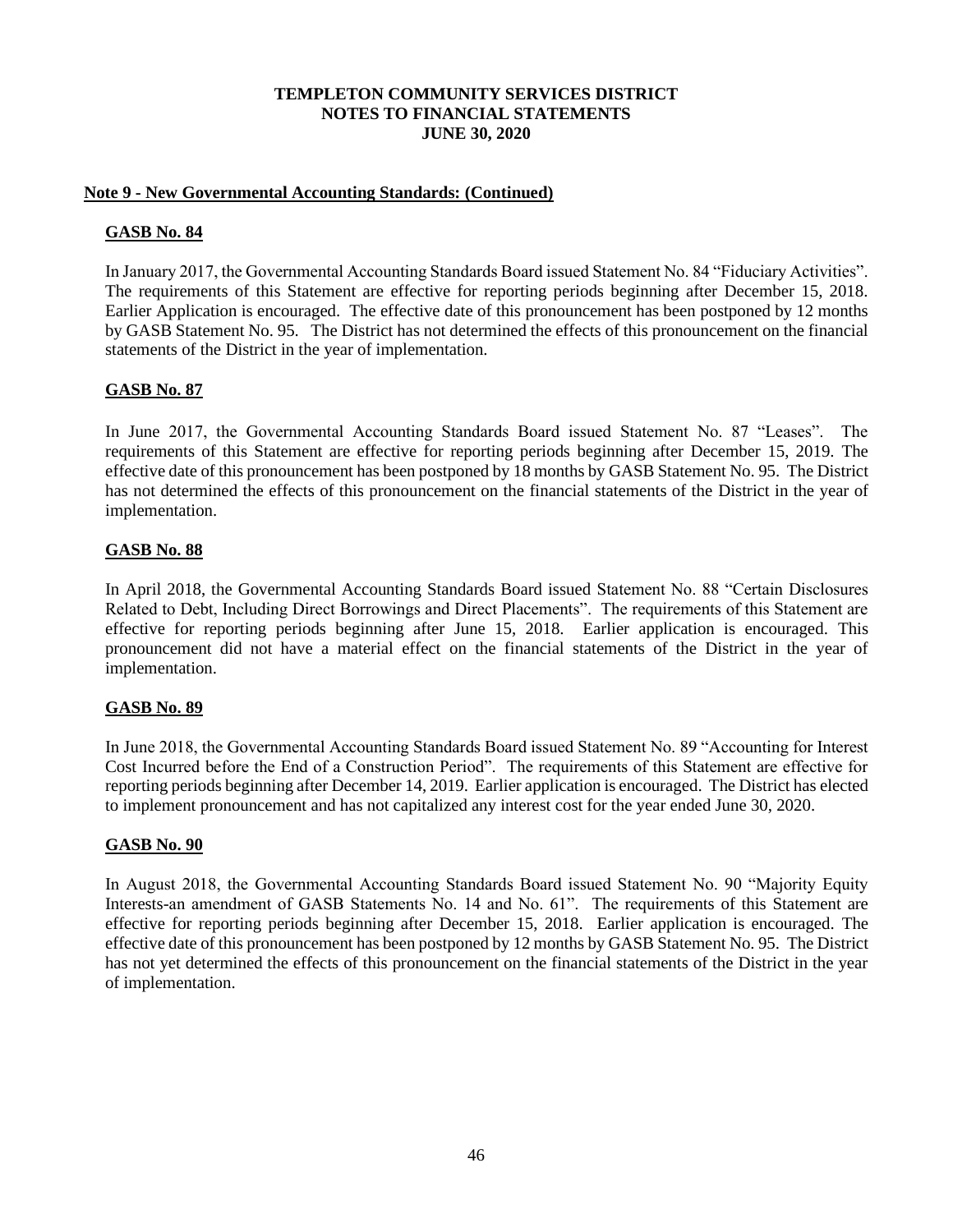## **Note 9 - New Governmental Accounting Standards: (Continued)**

## **GASB No. 91**

In May 2019, the Governmental Accounting Standards Board issued Statement No. 91 "Conduit Debt Obligations". The requirements of this Statement are effective for reporting periods beginning after December 15, 2020. The effective date of this pronouncement has been postponed by 12 months by GASB Statement No. 95. The District has not determined the effects of this pronouncement on the financial statements of the District in the year of implementation.

# **GASB No. 92**

In January 2020, the Governmental Accounting Standards Board issued Statement No. 92 "Omnibus 2020". The requirements of this statement are effective at various dates up to and including fiscal years and reporting periods beginning after June 15, 2021. The effective date of this pronouncement has been postponed by 12 months by GASB Statement 95. This pronouncement did not and is not expected to have a material effect on the financial statements of the District in the year of implementation.

## **GASB No. 93**

In March 2020, the Governmental Accounting Standards Board issued Statement No. 93 "Replacement of Interbank Offered Rates". The requirements of this statement are effective at various dates up to and including reporting periods ending after December 31, 2021 The effective date of this pronouncement has been postponed by 12 months by GASB Statement 95. This pronouncement is not expected to have a material effect on the financial statements of the District in the year of implementation.

## **GASB No. 94**

In March 2020, the Governmental Accounting Standards Board issued Statement No. 93 "Public - Private and Public - Public Partnerships and Availability Payment Arrangements". The requirements of this statement are effective for fiscal years beginning after June 15, 2022. The effective date of this pronouncement has been postponed by 12 months by GASB Statement 95. As used in this pronouncements these Partnerships are an arrangement in which the government (the transferor) contracts with an operator to provide public services by conveying control of the right to operate or use a nonfinancial asset such as infrastructure or other capital assets for a period of time in an exchange or an exchange-like transaction. The statement also provides guidance on accounting and financial reporting for availability payment arrangements in which the government compensates the operator for services that may include the designing, constructing, financing, maintaining, or operating an underlying nonfinancial assets for a period of time in and exchange or exchange-like transaction. The District has not yet determined the effects of this pronouncement on the financial statements in the year of implementation.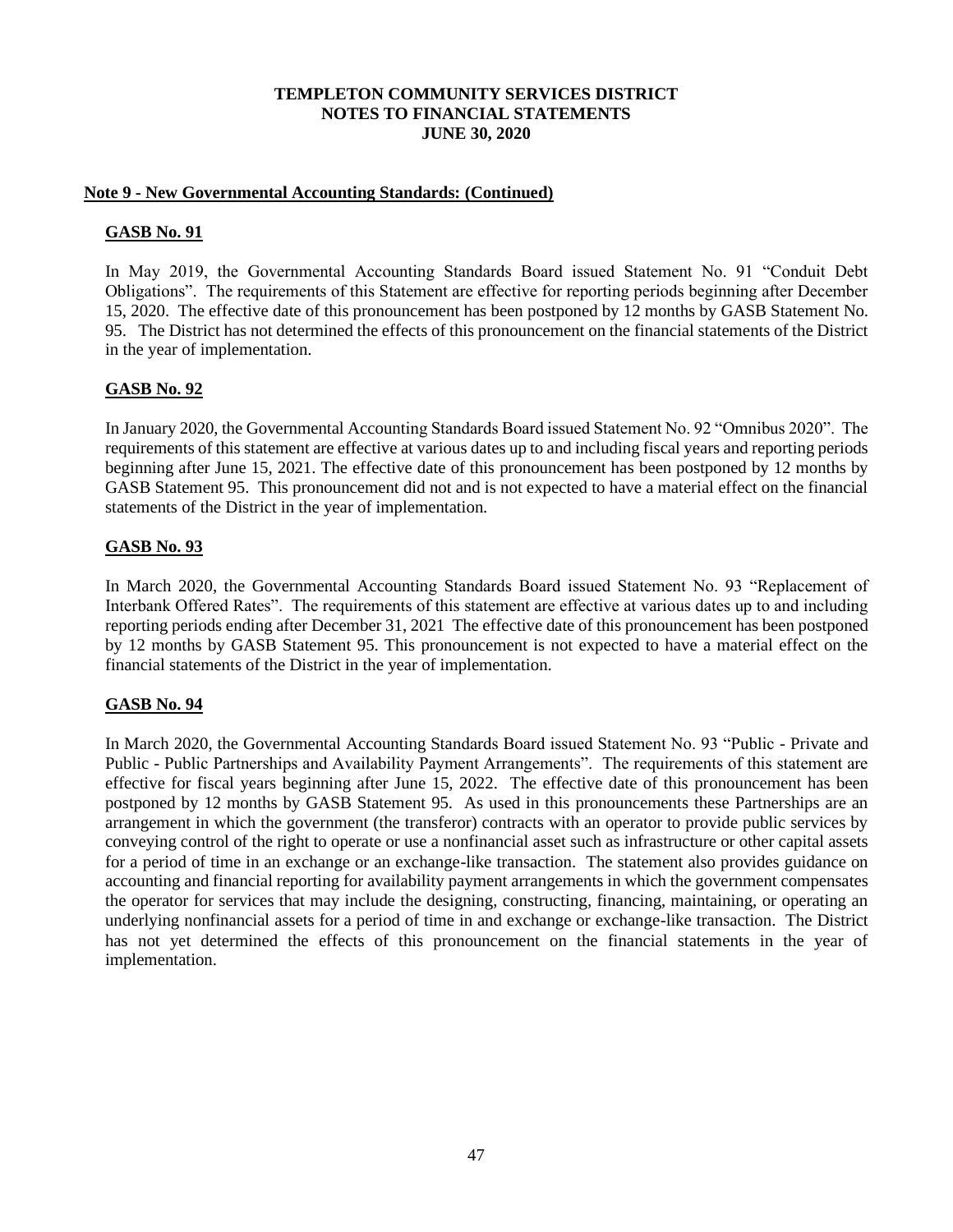## **Note 9 - New Governmental Accounting Standards: (Continued)**

## **GASB No. 95**

In May 2020, the Governmental Accounting Standards Board issued Statement No. 95 "Postponement of the Effective Dates of Certain Authoritative Guidance. The primary objective of this statement is to provide temporary relief to governments and other stakeholders in light of the COVID-19 pandemic by postponing for one year the effective dates of GASB Statements 83, 84, 88 – 93 as well as implementation guides 2018-1, 2019- 1 and 2019-2. In addition, the effective dates of GASB Statement 87 and Implementation Guide 2019-3 have been postponed by 18 months.

### **GASB No. 96**

In May 2020, the Governmental Accounting Standards Board issued Statement No. 96 "Subscription-Based Information Technology Arrangements (SBITA's). This Statement (1) defines SBITA's (2) establishes that a SBITA results in a right-to-use subscription asset – an intangible asset- and a corresponding subscription liability; (3) provides the capitalization criteria for outlays other than subscription payments, including the implementation costs of a SBITA; and (4) requires note disclosures regarding a SBITA. The requirements of this statement are effective for fiscal years beginning after June 15, 2022 and all reporting periods thereafter. Earlier application is encouraged. The District has not determined the effects of this pronouncement on the financial statements of the District in the year of implementation.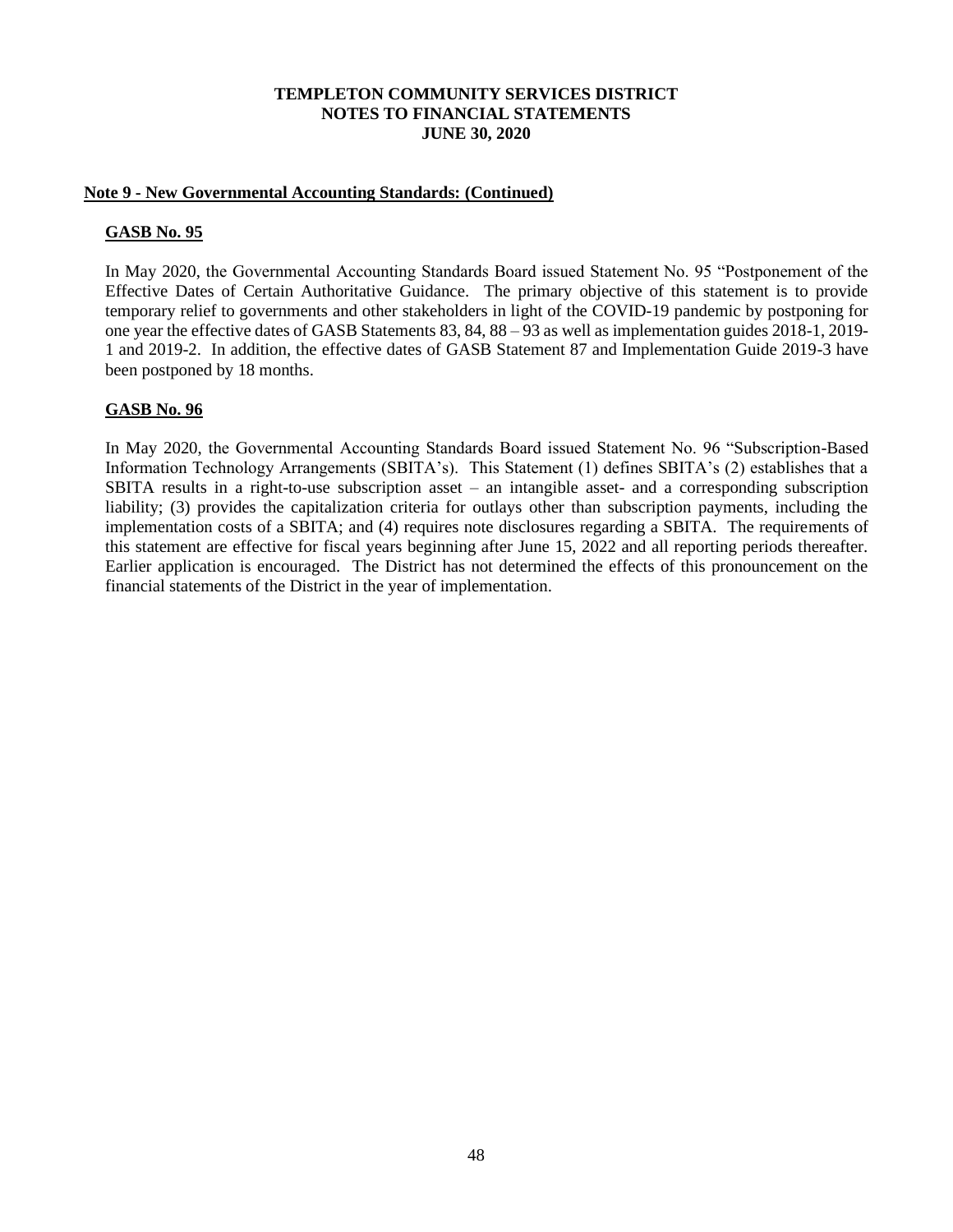# **TEMPLETON COMMUNITY SERVICES DISTRICT BUDGETARY COMPARISON SCHEDULE GENERAL FUND FOR THE YEAR ENDED JUNE 30, 2020**

|                                      |               |               |               | Variance With<br><b>Final Budget</b> |
|--------------------------------------|---------------|---------------|---------------|--------------------------------------|
|                                      | Original      | Final         |               | Positive                             |
|                                      | <b>Budget</b> | <b>Budget</b> | Actual        | (Negative)                           |
| <b>Revenues:</b>                     |               |               |               |                                      |
| Income                               | \$<br>7,000   | \$<br>7,000   | \$<br>6,334   | \$<br>(666)                          |
| <b>Total Revenues</b>                | 7,000         | 7,000         | 6,334         | (666)                                |
| <b>Expenditures:</b>                 |               |               |               |                                      |
| Current:                             |               |               |               |                                      |
| Salaries and wages                   | 496,994       | 482,300       | 493,542       | (11,242)                             |
| Employee benefits                    | 228,993       | 226,100       | 263,020       | (36,920)                             |
| Insurance                            | 66,500        | 66,500        | 67,441        | (941)                                |
| Payroll taxes                        | 39,490        | 38,370        | 40,117        | (1,747)                              |
| Worker's compensation                | 4,385         | 4,385         | 4,121         | 264                                  |
| Supplies                             | 30,000        | 30,000        | 14,004        | 15,996                               |
| Purchased services                   | 12,595        | 14,095        | 18,939        | (4, 844)                             |
| Professional fees                    | 124,750       | 124,750       | 129,467       | (4,717)                              |
| Utilities                            | 11,070        | 11,070        | 11,215        | (145)                                |
| Directors                            | 23,000        | 23,000        | 24,000        | (1,000)                              |
| Dues and fees                        | 57,670        | 50,170        | 38,420        | 11,750                               |
| Postage                              | 2,000         | 2,000         | 1,884         | 116                                  |
| Legal fees                           | 14,000        | 14,000        | 18,327        | (4,327)                              |
| Other                                | 7,005         | 8,505         | 28,089        | (19, 584)                            |
| Travel                               | 2,010         | 2,010         | 2,264         | (254)                                |
| Repairs and maintenance              | 1,500         | 1,500         | 4,469         | (2,969)                              |
| Education                            | 15,475        | 15,475        | 9,112         | 6,363                                |
| Vehicle operation                    | 1,000         | 1,000         | 348           | 652                                  |
| <b>Total Expenditures</b>            | 1,138,437     | 1,115,230     | 1,168,779     | (53, 549)                            |
| Excess (Deficiency) of Revenues      |               |               |               |                                      |
| Over Expenditures                    | (1, 131, 437) | (1,108,230)   | (1,162,445)   | (54,215)                             |
| <b>Other Financing Sources:</b>      |               |               |               |                                      |
| Transfers in                         | 1,210,783     | 1,210,783     | 1,210,782     | (1)                                  |
| <b>Total Other Financing Sources</b> | 1,210,783     | 1,210,783     | 1,210,782     | (1)                                  |
| Net Change in Fund Balance           | \$<br>79,346  | \$<br>102,553 | 48,337        | \$<br>(54,216)                       |
| Fund Balance at Beginning of Year    |               |               | 280,096       |                                      |
| FUND BALANCE AT END OF YEAR          |               |               | \$<br>328,433 |                                      |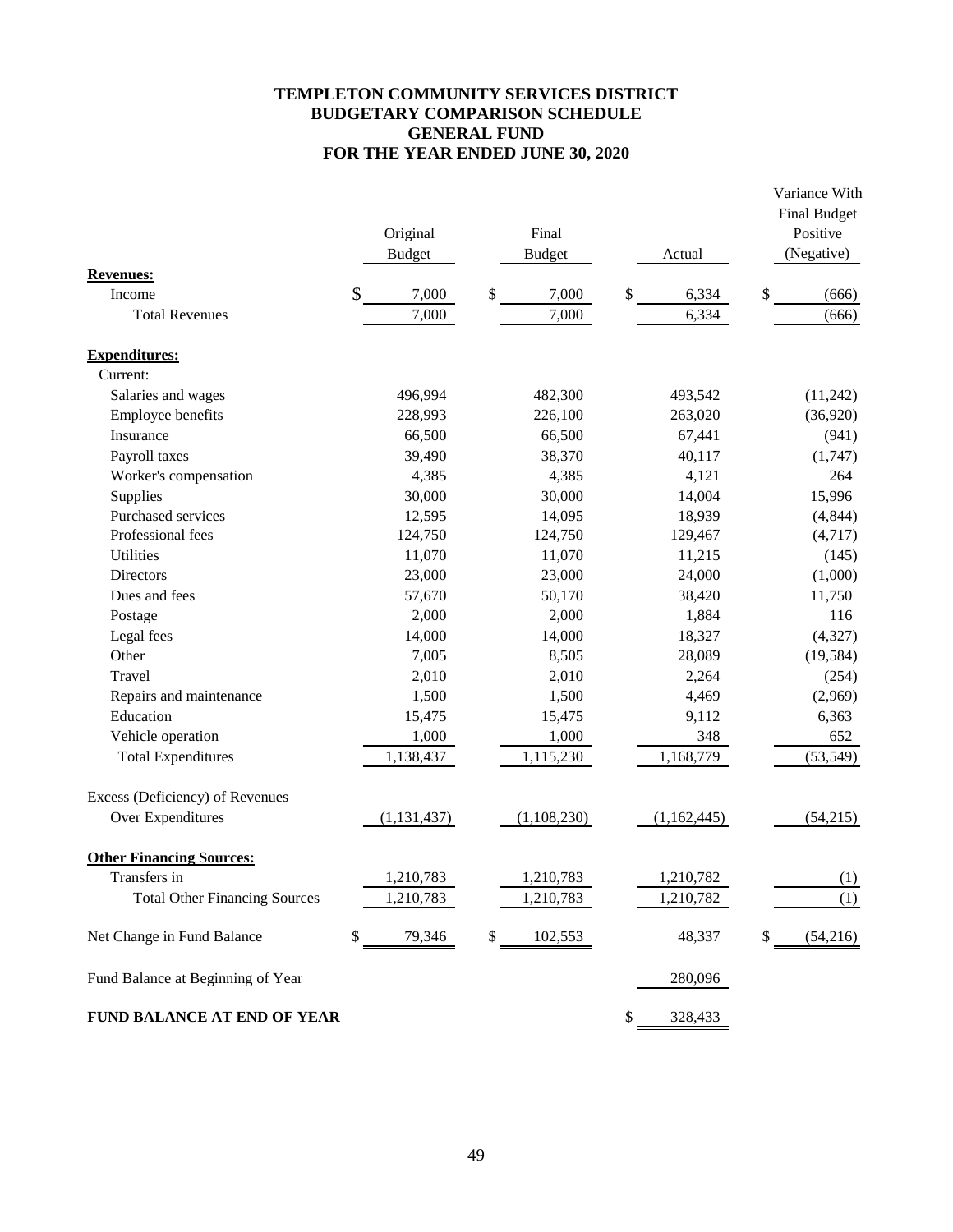### **SCHEDULES OF PLAN'S PROPORTIONATE SHARE OF THE NET PENSION LIABILITY MISCELLANEOUS RISK POOL LAST TEN FISCAL YEARS**

|                                                                                                             | Measurement<br>Date<br>June 30, 2019 | Measurement<br>Date<br>June 30, 2018 | Measurement<br>Date<br>June 30, 2017 | Measurement<br>Date<br>June 30, 2016 | Measurement<br>Date<br>June 30, 2015 |
|-------------------------------------------------------------------------------------------------------------|--------------------------------------|--------------------------------------|--------------------------------------|--------------------------------------|--------------------------------------|
| Proportion of the Collective Net Pension Liability                                                          | 0,048287%                            | 0.046041%                            | 0.045310%                            | 0.043534%                            | 0.039221%                            |
| Proportionate Share of the Collective Net Pension<br>Liability                                              | 1,933,660                            | 1,735,155                            | 1,786,151                            | 1,512,312                            | 1,076,027                            |
| Covered-Employee Payroll                                                                                    | 1,081,735                            | 1,036,636                            | 987,238                              | 1,019,823                            | 1,039,124                            |
| Proportionate Share of the Collective Net Pension<br>Liability as Percentage of Covered-Employee<br>Payroll | 178.76%                              | 167.38%                              | 180.92%                              | 148.29%                              | 103.55%                              |
| Plan Fiduciary Net Position as a Percentage of the<br><b>Total Pension Liability</b>                        | 79.71%                               | 80.26%                               | 78.40%                               | 80.11%                               | 84.63%                               |
|                                                                                                             |                                      |                                      |                                      |                                      | Measurement<br>Date                  |
|                                                                                                             |                                      |                                      |                                      |                                      | June 30, 2014                        |
| Proportion of the Collective Net Pension Liability                                                          |                                      |                                      |                                      |                                      | 0.043518%                            |
| Proportionate Share of the Collective Net Pension<br>Liability                                              |                                      |                                      |                                      |                                      | 1,075,549                            |
| Covered-Employee Payroll                                                                                    |                                      |                                      |                                      |                                      | 1,032,147                            |
| Proportionate Share of the Collective Net Pension<br>Liability as Percentage of Covered-Employee<br>Payroll |                                      |                                      |                                      |                                      | 104.21%                              |
| Plan Fiduciary Net Position as a Percentage of the<br><b>Total Pension Liability</b>                        |                                      |                                      |                                      |                                      | 82.9%                                |

### **Notes to Schedules:**

**Changes in Benefit Terms -** The figures above do not include any liability impact that may have resulted from plan changes which occurred after the June 30, 2015 valuation date.

**Changes in Assumptions -** The discount rate was changed from 7.65 percent as of the June 30, 2016 measurement date to 7.15 percent as of the June 30, 2017 measurement date.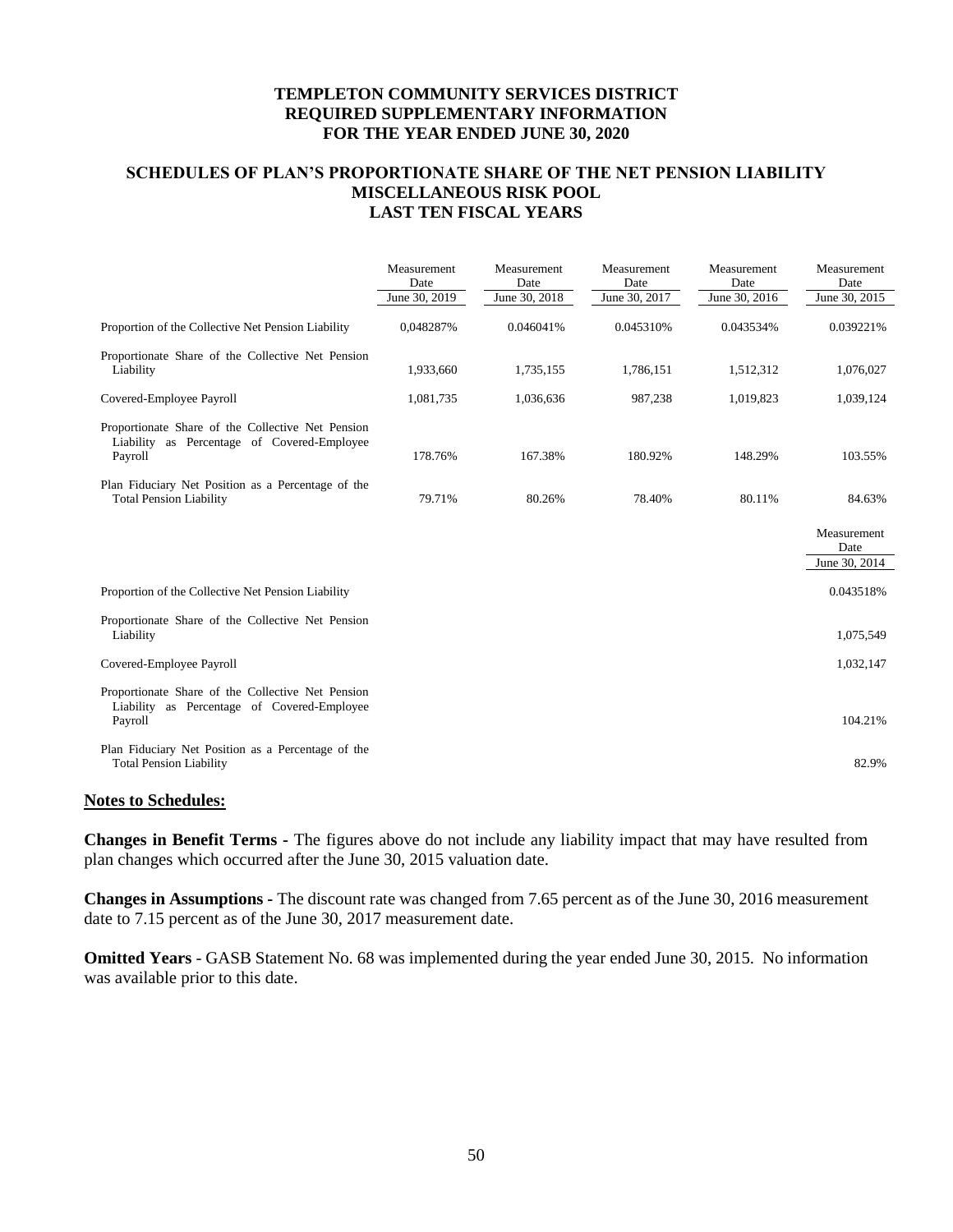## **SCHEDULES OF PLAN'S PROPORTIONATE SHARE OF THE NET PENSION LIABILITY SAFETY RISK POOL LAST TEN FISCAL YEARS**

|                                                                                                             | Measurement<br>Date<br>June 30, 2019 | Measurement<br>Date<br>June 30, 2018 | Measurement<br>Date<br>June 30, 2017 | Measurement<br>Date<br>June 30, 2016 | Measurement<br>Date<br>June 30, 2015 |
|-------------------------------------------------------------------------------------------------------------|--------------------------------------|--------------------------------------|--------------------------------------|--------------------------------------|--------------------------------------|
| Proportion of the Collective Net Pension Liability                                                          | 0.005207%                            | 0.004955%                            | 0.004775%                            | 0.004632%                            | 0.003984%                            |
| Proportionate Share of the Collective Net Pension<br>Liability                                              | 325,053                              | 290,708                              | 285,325                              | 239,876                              | 164,151                              |
| Covered-Employee Payroll                                                                                    | 160,142                              | 206,410                              | 166,898                              | 158,932                              | 159,479                              |
| Proportionate Share of the Collective Net Pension<br>Liability as Percentage of Covered-Employee<br>Payroll | 202.98%                              | 140.84%                              | 170.96%                              | 150.93%                              | 102.93%                              |
| Plan Fiduciary Net Position as a Percentage of the<br><b>Total Pension Liability</b>                        | 79.46%                               | 80.38%                               | 79.95%                               | 81.72%                               | 86.94%                               |
|                                                                                                             |                                      |                                      |                                      |                                      | Measurement<br>Date                  |
|                                                                                                             |                                      |                                      |                                      |                                      | June 30, 2014                        |
| Proportion of the Collective Net Pension Liability                                                          |                                      |                                      |                                      |                                      | 0.005834%                            |
| Proportionate Share of the Collective Net Pension<br>Liability                                              |                                      |                                      |                                      |                                      | 218,847                              |
| Covered-Employee Payroll                                                                                    |                                      |                                      |                                      |                                      | 162,431                              |
| Proportionate Share of the Collective Net Pension<br>Liability as Percentage of Covered-Employee<br>Payroll |                                      |                                      |                                      |                                      | 134.73%                              |
| Plan Fiduciary Net Position as a Percentage of the<br><b>Total Pension Liability</b>                        |                                      |                                      |                                      |                                      | 81.79%                               |

### **Notes to Schedules:**

**Changes in Benefit Terms -** The figures above do not include any liability impact that may have resulted from plan changes which occurred after the June 30, 2015 valuation date.

**Changes in Assumptions -** The discount rate was changed from 7.65 percent as of the June 30, 2016 measurement date to 7.15 percent as of the June 30, 2017 measurement date.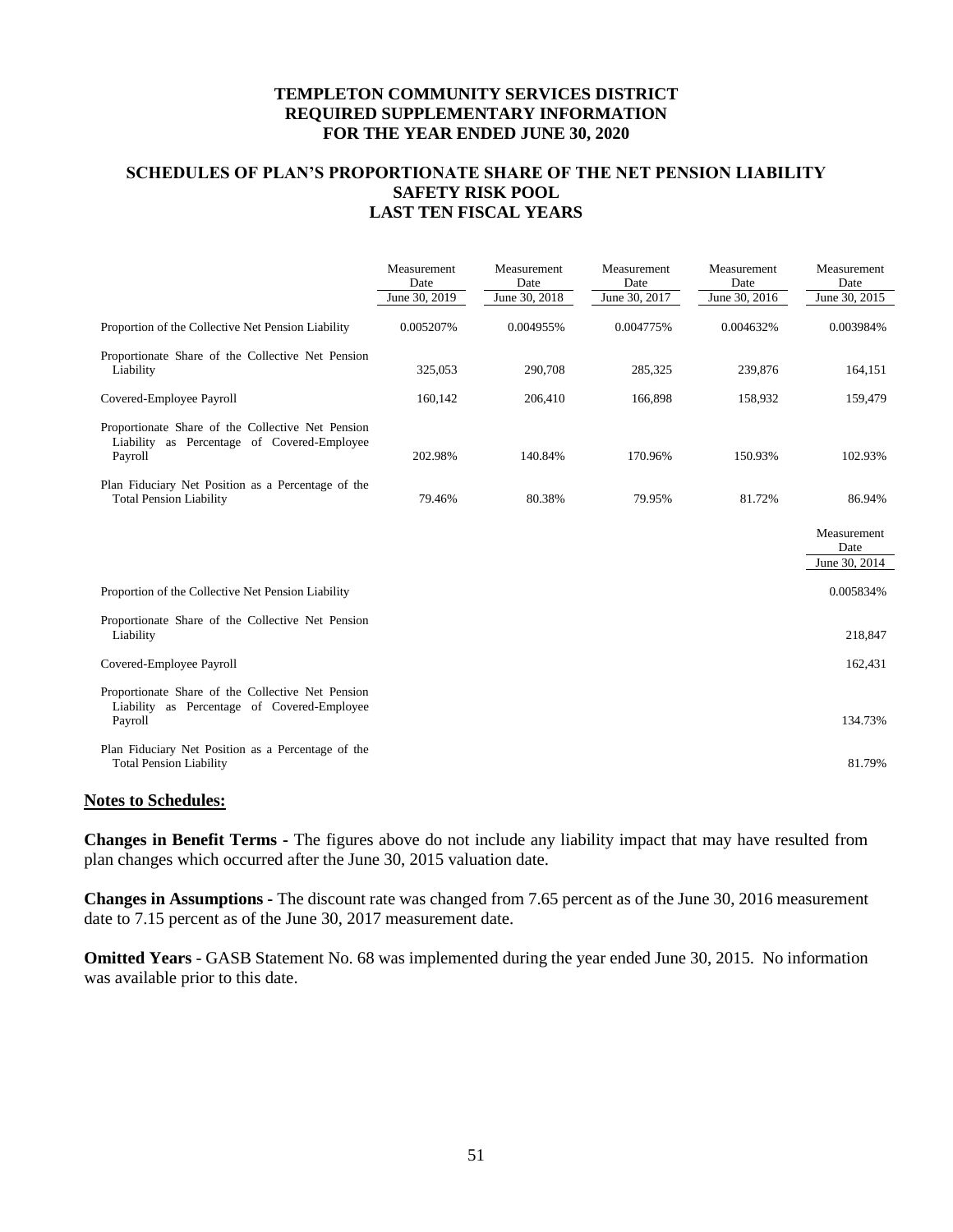## **SCHEDULES OF CONTRIBUTIONS TO THE PENSION PLAN MISCELLANEOUS RISK POOL LAST TEN FISCAL YEARS**

|                                                                                   | June 30, 2020 |     | June 30, 2019 |    | June 30, 2018 |     | June 30, 2017 |    | June 30, 2016 |
|-----------------------------------------------------------------------------------|---------------|-----|---------------|----|---------------|-----|---------------|----|---------------|
| Actuarial Determined Contribution<br>Contributions in Relation to the Actuarially | \$<br>245,737 | \$. | 208,019       | S  | 179,408       | \$  | 169,404       | \$ | 160,545       |
| Determined Contribution                                                           | 245,438       |     | 208,019       |    | 179,408       |     | 169,404       |    | 160,545       |
| Contribution Deficiency (Excess)                                                  | 299           |     |               |    |               |     |               | S  |               |
| Covered Payroll                                                                   | 1,188,815     | S.  | 1,081,735     | S. | 1,036,636     | \$. | 987,238       | \$ | 1,019,823     |
| Contributions as a Percentage of Covered-<br><b>Employee Payroll</b>              | 20.65%        |     | 19.23%        |    | 17.31%        |     | 17.16%        |    | 15.74%        |
| <b>Valuation Date</b>                                                             | June 30, 2018 |     | June 30, 2017 |    | June 30, 2016 |     | June 30, 2015 |    | June 30, 2014 |
|                                                                                   |               |     |               |    |               |     |               |    | June 30, 2015 |

| <b>Actuarial Determined Contribution</b><br>Contributions in Relation to the Actuarially<br>Determined Contribution | \$<br>160,666<br>160,666 |
|---------------------------------------------------------------------------------------------------------------------|--------------------------|
| Contribution Deficiency (Excess)                                                                                    |                          |
| Covered Payroll                                                                                                     | \$<br>1,039,124          |
| Contributions as a Percentage of Covered-<br>Employee Payroll                                                       | 15.46%                   |
| <b>Valuation Date</b>                                                                                               | June 30, 2013            |

### **Notes to Schedules:**

Methods and assumptions used to determine contribution rates:

| <b>Actuarial Cost Method</b>    | Entry Age                                                                                                              |
|---------------------------------|------------------------------------------------------------------------------------------------------------------------|
| <b>Amortization Method</b>      | Level Percent of Payroll                                                                                               |
| <b>Asset Valuation Method</b>   | Market Value                                                                                                           |
| Discount Rate                   | 7.50%                                                                                                                  |
| Projected Salary Increase       | 3.30% to 14.20% depending on Age, Service, and type of employment                                                      |
| Inflation                       | 2.75%                                                                                                                  |
| Payroll Growth                  | 3.00%                                                                                                                  |
| <b>Individual Salary Growth</b> | A merit scale varying by duration of employment coupled with an<br>assumed annual production inflation growth of 0.25% |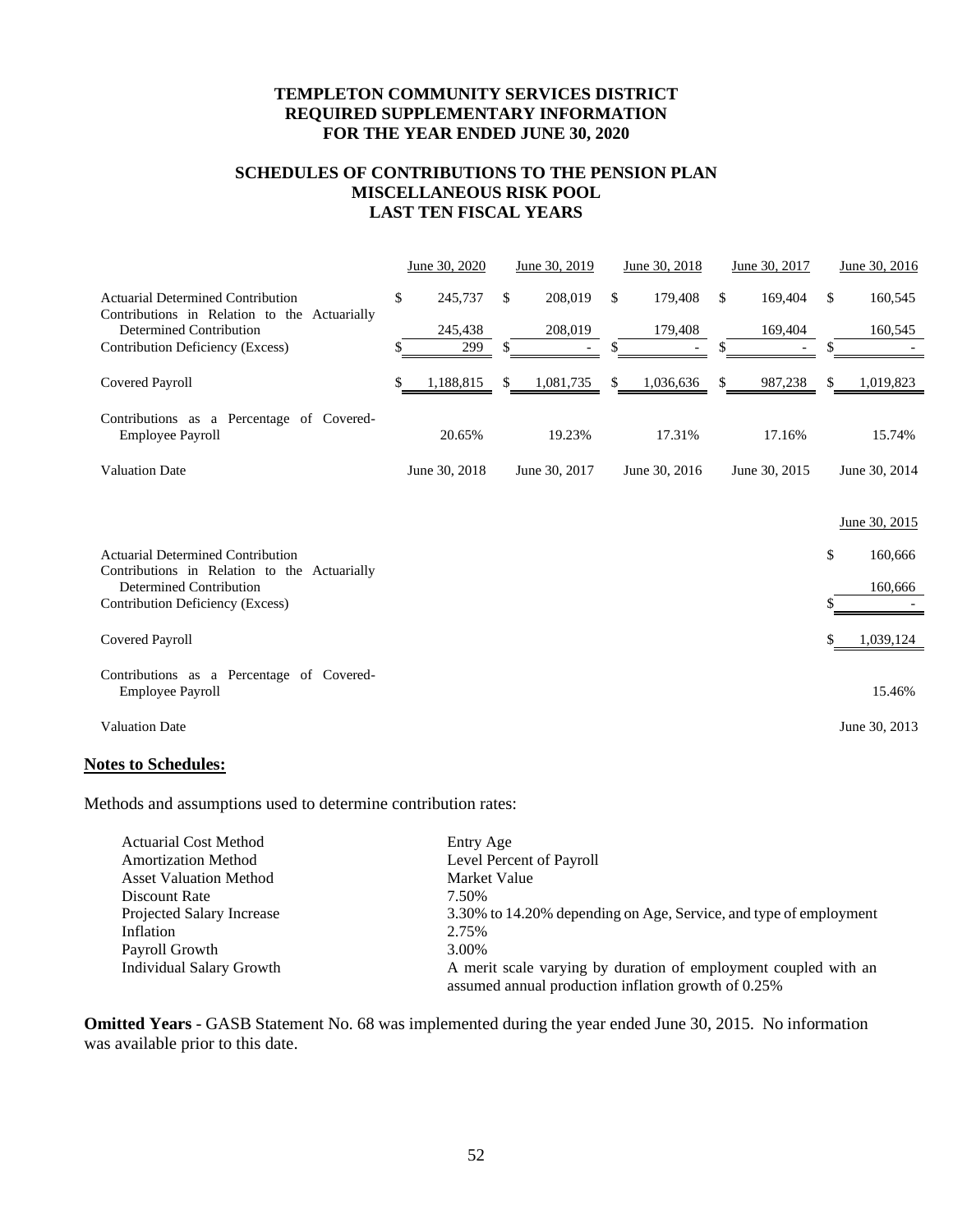## **SCHEDULES OF CONTRIBUTIONS TO THE PENSION PLAN SAFETY RISK POOL LAST TEN FISCAL YEARS**

|                                                                                                                                                                                   | June 30, 2020                           | June 30, 2019                                 | June 30, 2018                                 | June 30, 2017                                 | June 30, 2016                                 |
|-----------------------------------------------------------------------------------------------------------------------------------------------------------------------------------|-----------------------------------------|-----------------------------------------------|-----------------------------------------------|-----------------------------------------------|-----------------------------------------------|
| <b>Actuarial Determined Contribution</b><br>Contributions in Relation to the Actuarially<br><b>Determined Contribution</b><br>Contribution Deficiency (Excess)<br>Covered Payroll | \$<br>42,802<br>42,756<br>46<br>130,207 | \$<br>44,862<br>44,862<br>\$<br>\$<br>160,142 | \$<br>47,569<br>47,569<br>\$<br>\$<br>206,410 | \$<br>39,936<br>39,936<br>\$<br>\$<br>166,898 | \$<br>36,027<br>36,027<br>\$<br>\$<br>158,932 |
| Contributions as a Percentage of Covered-<br><b>Employee Payroll</b>                                                                                                              | 32.84%                                  | 28.01%                                        | 23.05%                                        | 23.93%                                        | 22.67%                                        |
| <b>Valuation Date</b>                                                                                                                                                             | June 30, 2018                           | June 30, 2017                                 | June 30, 2016                                 | June 30, 2015                                 | June 30, 2014                                 |
|                                                                                                                                                                                   |                                         |                                               |                                               |                                               | June 30, 2015                                 |
| <b>Actuarial Determined Contribution</b><br>Contributions in Relation to the Actuarially<br>Determined Contribution<br>Contribution Deficiency (Excess)                           |                                         |                                               |                                               |                                               | \$<br>47,969<br>47,969<br>S                   |
| Covered Payroll                                                                                                                                                                   |                                         |                                               |                                               |                                               | 159,479<br>\$                                 |
| Contributions as a Percentage of Covered-<br><b>Employee Payroll</b>                                                                                                              |                                         |                                               |                                               |                                               | 30.08%                                        |
| <b>Valuation Date</b>                                                                                                                                                             |                                         |                                               |                                               |                                               | June 30, 2013                                 |

### **Notes to Schedules:**

Methods and assumptions used to determine contribution rates:

| <b>Actuarial Cost Method</b>    | Entry Age                                                                                                              |
|---------------------------------|------------------------------------------------------------------------------------------------------------------------|
| <b>Amortization Method</b>      | Level Percent of Payroll                                                                                               |
| <b>Asset Valuation Method</b>   | Market Value                                                                                                           |
| Discount Rate                   | 7.50%                                                                                                                  |
| Projected Salary Increase       | 3.30% to 14.20% depending on Age, Service, and type of employment                                                      |
| Inflation                       | 2.75%                                                                                                                  |
| Payroll Growth                  | 3.00%                                                                                                                  |
| <b>Individual Salary Growth</b> | A merit scale varying by duration of employment coupled with an<br>assumed annual production inflation growth of 0.25% |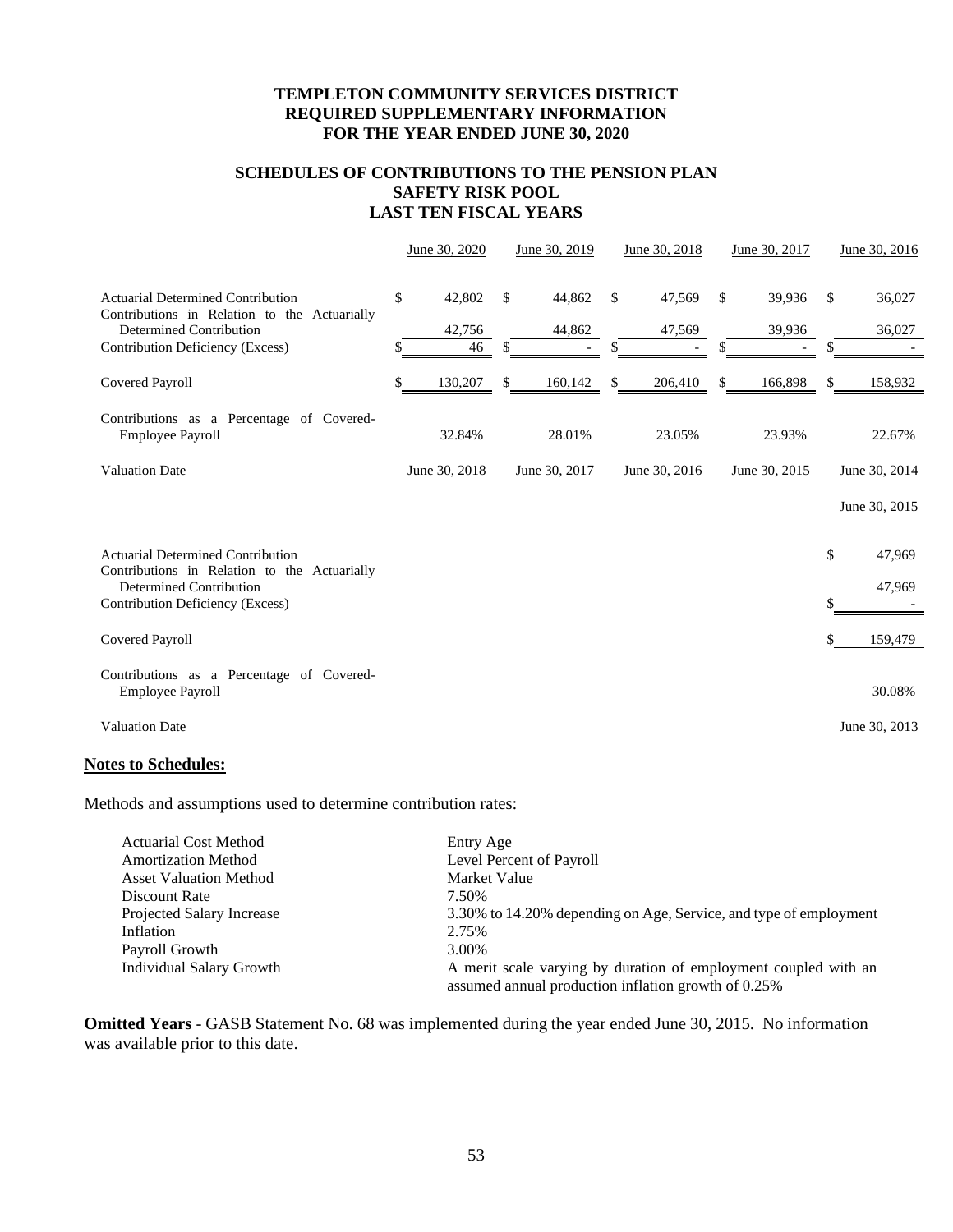## **SCHEDULES OF CHANGES IN THE DISTRICT'S NET OPEB LIABILITY AND RELATED RATIOS LAST TEN FISCAL YEARS**

|                                                                                   |    | 2020       |                    | 2019        |               | 2018       |
|-----------------------------------------------------------------------------------|----|------------|--------------------|-------------|---------------|------------|
| <b>Total OPEB Liability</b>                                                       |    |            |                    |             |               |            |
| Service cost                                                                      | \$ | 106,907    | \$                 | 185,063     | \$            | 202,325    |
| Interest                                                                          |    | 226,827    |                    | 179,118     |               | 157,200    |
| Change of benefit terms                                                           |    |            |                    |             |               |            |
| Differences between expected and actual experience                                |    | (712, 253) |                    |             |               |            |
| Changes of assumptions                                                            |    | 34,702     |                    | (1,680,933) |               | (532, 326) |
| Benefit payments                                                                  |    | (148, 438) |                    | (145,250)   |               | (178, 943) |
| <b>Net Change in Total OPEB Liability</b>                                         |    | (492, 255) |                    | (1,462,002) |               | (351,744)  |
| <b>Total OPEB Liability - Beginning</b>                                           |    | 3,456,964  |                    | 4,918,966   |               | 5,270,710  |
| <b>Total OPEB Liability - Ending (a)</b>                                          | S  | 2,964,709  | \$                 | 3,456,964   | \$            | 4,918,966  |
|                                                                                   |    |            |                    |             |               |            |
| <b>Plan Fiduciary Net Position</b>                                                |    |            |                    |             |               |            |
| Contributions - Employer                                                          | \$ | 341,077    | \$.                | 1,467,547   | <sup>\$</sup> | 178,943    |
| Net investment income                                                             |    | 118.587    |                    | 9.665       |               |            |
| Benefit payments                                                                  |    | (148, 438) |                    | (151,251)   |               | (178, 943) |
| Administrative expense                                                            |    | (273)      |                    | (381)       |               |            |
| Net Change in Plan Fiduciary Net Position                                         |    | 310,953    |                    | 1,325,580   |               |            |
| <b>Plan Fiduciary Net Position - Beginning</b>                                    |    | 1,325,580  |                    |             |               |            |
| <b>Plan Fiduciary Net Position - Ending (b)</b>                                   | \$ | 1,636,533  | $\mathbf{\hat{S}}$ | 1,325,580   | \$            |            |
| District's Net OPEB Liability - Ending (a) - (b)                                  | \$ | 1,328,176  | \$                 | 2,131,384   | \$            | 4,918,966  |
| Plan Fiduciary Net Position as a Percentage of the<br><b>Total OPEB Liability</b> |    | 55.2%      |                    | 38.35%      |               | 0.0%       |
| Covered-Employee Payroll                                                          | \$ | 1,195,308  | \$                 | 1,277,171   | \$.           | 1,233,245  |
| District's Net OPEB Liability as a Percentage of<br>Covered-Employee Payroll      |    | 111.1%     |                    | 166.88%     |               | 398.9%     |

#### **Notes to Schedules:**

In place of an actuarial valuation the total OPEB liability has been measured using the Alternative Measurement Method as described in GASB Statement 75 for plans with fewer than 100 employees (active and inactive) being provided benefits through the OPEB plan as of the beginning of the measurement period.

The District has elected to use the GASB 75 "Lookback" method where assets and liabilities are measured as of the prior fiscal year end, but applied to the current fiscal year.

Although the OPEB Plan is administered through a trust, the fiscal year 2019 OPEB payments were paid from the District's general assets rather than from the trust assets.

The GASB 75 Alternative Measurement Method rules require that net OPEB liability changes resulting from demographic experience and assumption changes be recognized immediately in OPEB expense.

Fiscal year 2018 was the first year of implementation. The District must eventually disclose a 10-year history of the schedule of changes in net OPEB liability and related ratios.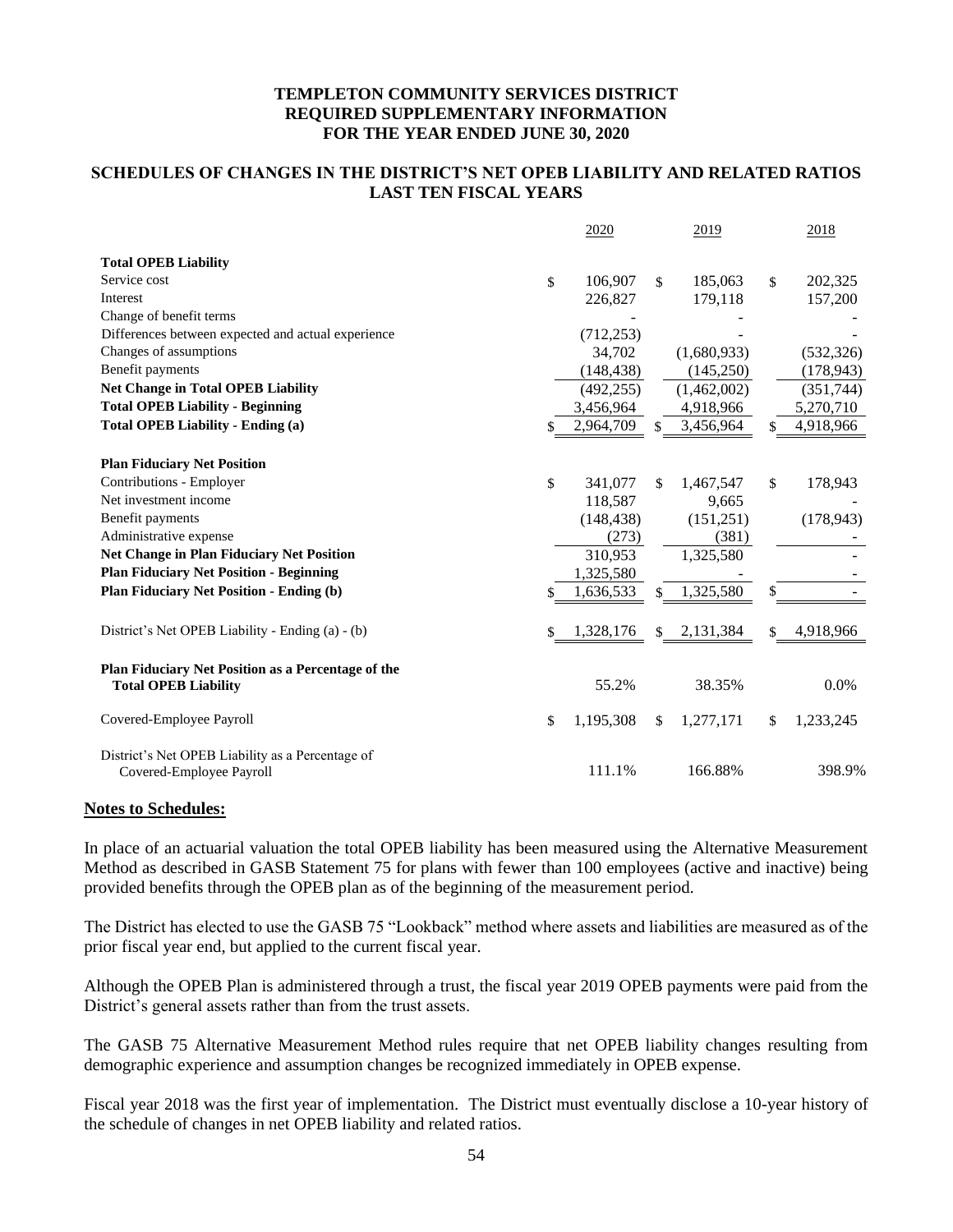# **SCHEDULES OF OPEB CONTRIBUTIONS LAST TEN FISCAL YEARS**

|                                                                         | 2020      |     | 2019 |     | 2018 |
|-------------------------------------------------------------------------|-----------|-----|------|-----|------|
| <b>Actuarial Determined Contribution</b>                                | \$<br>N/A | -S  | N/A  | S.  | N/A  |
| Contributions in Relation to the Actuarially Determined<br>Contribution | N/A       |     | N/A  |     | N/A  |
| Contribution Deficiency (Excess)                                        | N/A       |     | N/A  |     | N/A  |
| Covered-Employee Payroll                                                | N/A       | \$. | N/A  | \$. | N/A  |
| Contributions as a Percentage of Covered-Employee<br>Payroll            | N/A       |     | N/A  |     | N/A  |

### **Notes to Schedules:**

The District does not have a formal funding policy and does not calculate an actuarial determined contribution.

Methods and assumptions used to determine contribution rates:

| <b>Actuarial Cost Method</b>       | Entry age                                                                                                                                                                                                                                                                                                               |
|------------------------------------|-------------------------------------------------------------------------------------------------------------------------------------------------------------------------------------------------------------------------------------------------------------------------------------------------------------------------|
| <b>Amortization Method</b>         | Level percentage of payroll, closed                                                                                                                                                                                                                                                                                     |
| <b>Amortization Period</b>         | N/A                                                                                                                                                                                                                                                                                                                     |
| <b>Asset Valuation Method</b>      | N/A                                                                                                                                                                                                                                                                                                                     |
| Inflation                          | 2.75 percent                                                                                                                                                                                                                                                                                                            |
| <b>Healthcare Cost Trend Rates</b> | 6.80 percent initial, decreasing an ultimate rate of 4.40<br>percent                                                                                                                                                                                                                                                    |
| <b>Salary Increases</b>            | N/A                                                                                                                                                                                                                                                                                                                     |
| Investment Rate of Return          | The District does not have a formal funding policy and<br>does not calculate an actuarial determined contribution.<br>The District uses the pay-as-you-go method under which<br>contributions to the Plan are generally made at the same<br>time and in the same amount as retiree benefits and<br>expenses become due. |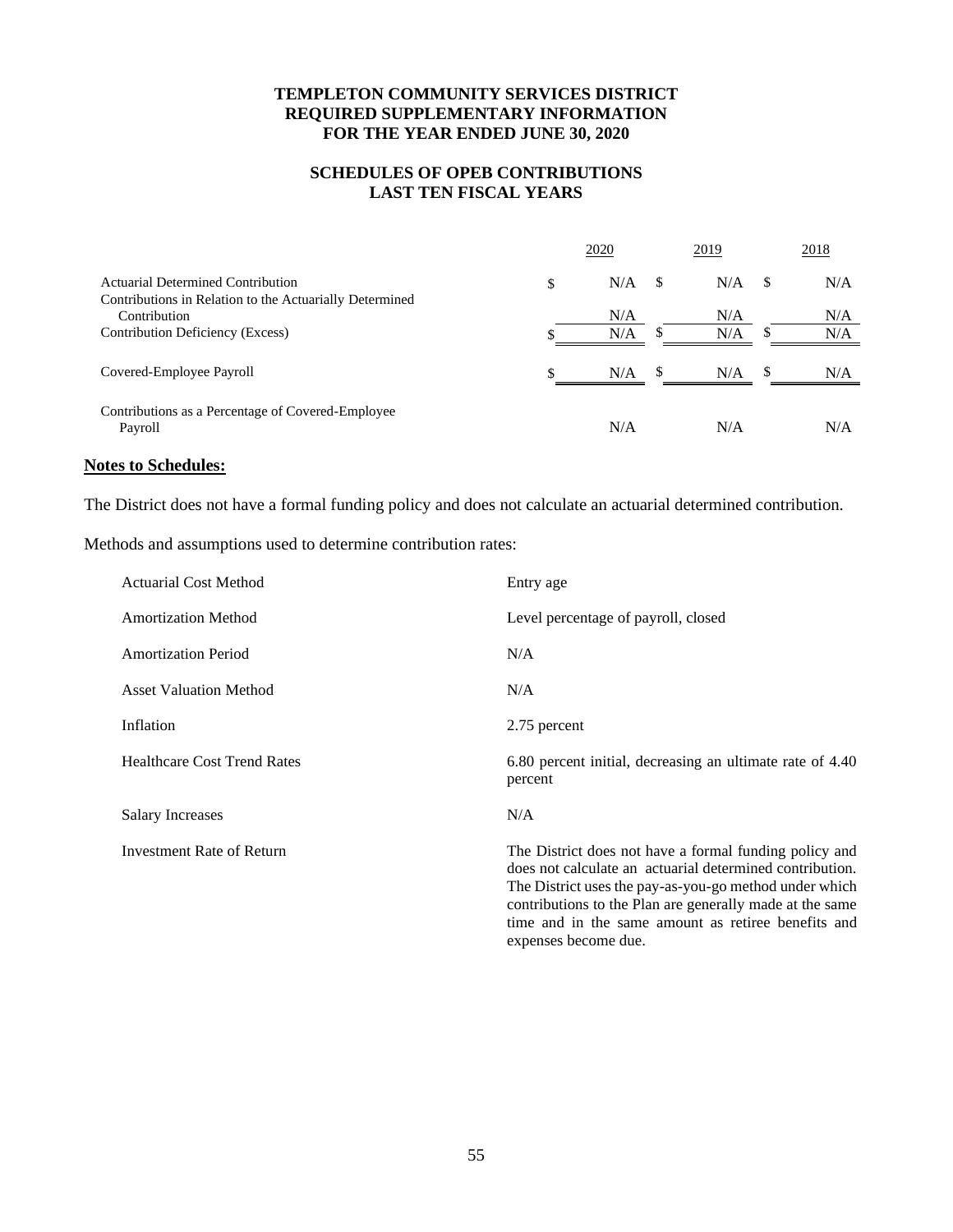## **SCHEDULES OF OPEB CONTRIBUTIONS LAST TEN FISCAL YEARS**

### **Notes to Schedules: (Continued)**

Retirement Age Age 50 with 5 years of service for miscellaneous members entering before January 1, 2013 and all safety members. Age 52 with five years of service for miscellaneous members entering on or after January 1, 2013.

Mortality The base RP-2014 headcount - weighted white collar table adjusted to 2006 for healthy mortality and the base RP-2014 headcount-weighted disabled mortality table adjusted to 2006 for disabled mortality. Generational projection using scale MP-2017 was applied to these base rates after 2006.

\* Fiscal year 2018 was the first year of implementation. The District must eventually disclose a 10-year history of the contributing investment return, and payroll schedules.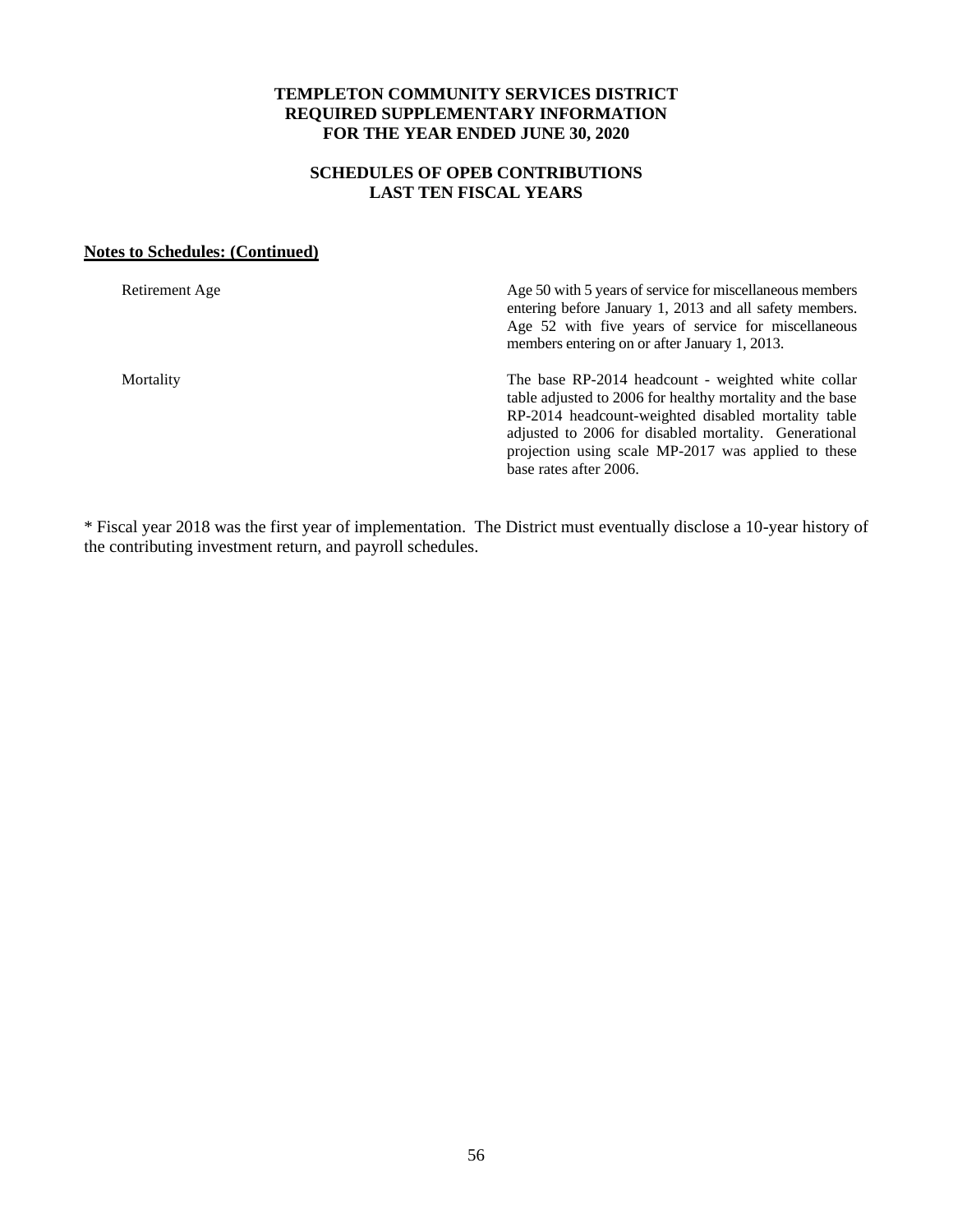## **TEMPLETON COMMUNITY SERVICES DISTRICT SCHEDULE OF EXPENDITURES OF FEDERAL AWARDS FOR THE YEAR ENDED JUNE 30, 2020**

| Federal Grants/Pass-Through Grantor Program Title          | Federal<br><b>CFDA</b><br>Number | Agency or<br>Pass-Through<br>Number | Passed<br>Through to<br>Subrecipient | Federal<br>Expenditures | Total     |
|------------------------------------------------------------|----------------------------------|-------------------------------------|--------------------------------------|-------------------------|-----------|
| <b>Environmental Protection Agency:</b>                    |                                  |                                     |                                      |                         |           |
| <b>Pass-Through From:</b>                                  |                                  |                                     |                                      |                         |           |
| <b>State of California:</b>                                |                                  |                                     |                                      |                         |           |
| <b>CWSRF Cluster</b>                                       |                                  |                                     |                                      |                         |           |
| Capitalization Grant for Clean Water State Revolving Funds | 66.458                           |                                     |                                      | .440.134                | 1,440,134 |
| Total Pass-Through from State of California                |                                  |                                     |                                      | 440,134                 | 1,440,134 |
| <b>Total Environmental Protection Agency</b>               |                                  |                                     |                                      | .440,134                | 1,440,134 |
| <b>Total Expenditures of Federal Awards</b>                |                                  |                                     | $\overline{\phantom{0}}$             | .440,134                | 1,440,134 |
|                                                            |                                  |                                     |                                      |                         |           |

## **Note 1 - Basis of Presentation:**

The accompanying schedule of expenditures of federal awards (the Schedule) includes the federal award activity of Templeton Community Services District under programs of the federal government for the year ended June 30, 2020. The information in this Schedule is presented in accordance with the requirements of Title 2 U.S. *Code of Federal Regulations* Part 200, *Uniform Administrative Requirements, Cost Principles, and Audit Requirements for Federal Awards* (Uniform Guidance). Because the Schedule presents only a selected portion of the operations of Templeton Community Services District, it is not intended to and does not present the financial position, changes in net assets, or cash flows of Templeton Community Services District.

## **Note 2 - Significant Accounting Policies:**

Expenditures reported on the Schedule are reported on the accrual basis of accounting. Such expenditures are recognized following OMB Circular A-87 Cost Principles for State, Local and Indian Tribal Governments of the cost principles contained in the Uniform Guidance, wherein certain types of expenditures are not allowable or are limited as to reimbursement. Pass-through entity identifying numbers are presented where available.

Templeton Community Services District has elected to use the 10 percent de minimis indirect cost rate as allowed under Uniform Guidance.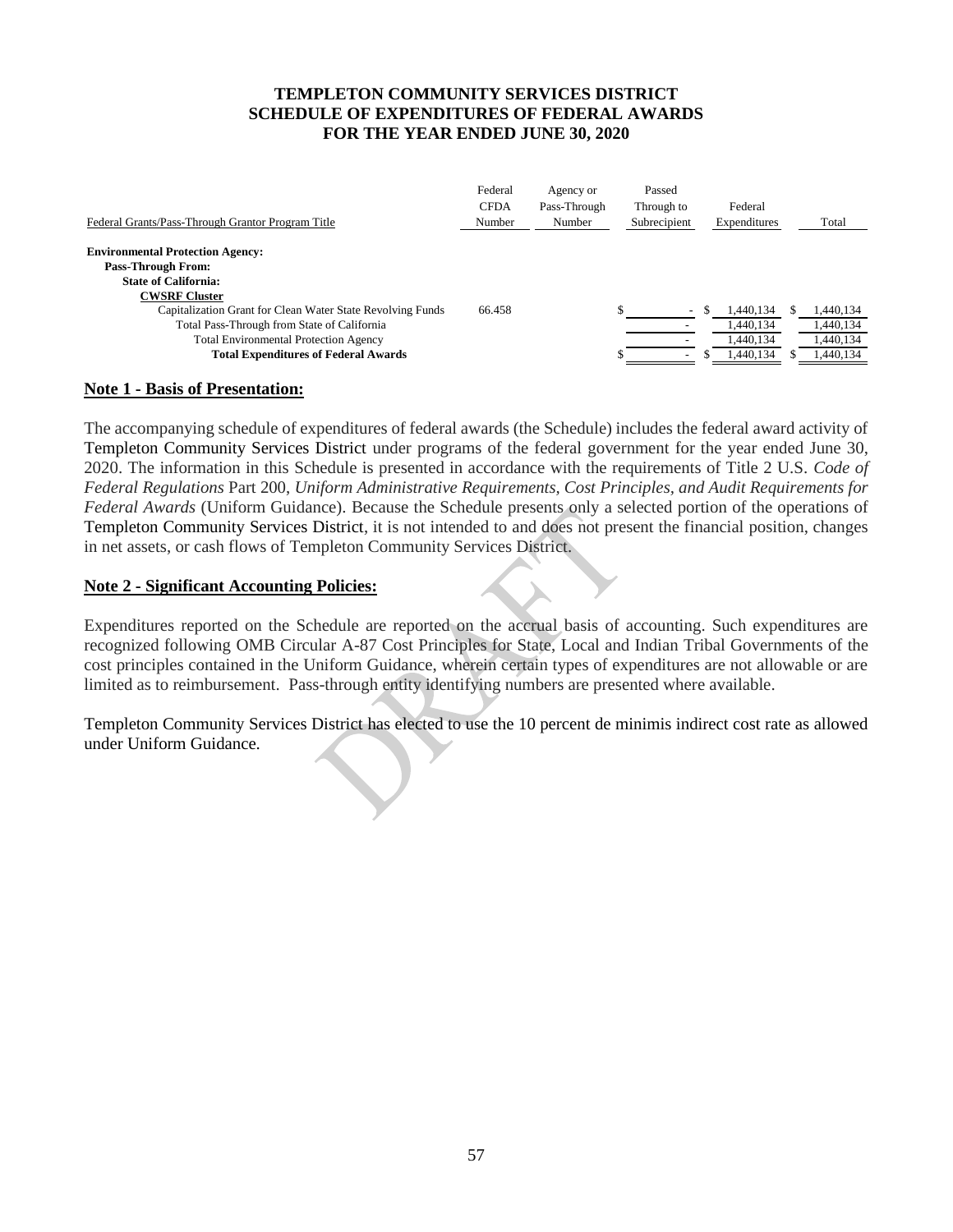

*Certified Public Accountants A Partnership of Professional Corporations* Leaf *&* Cole, LLP

## **Independent Auditor's Report on Internal Control and on Compliance and Other Matters Based on an Audit of Financial Statements Performed in Accordance With** *Government Auditing Standards*

To the Board of Directors Templeton Community Services District

We have audited, in accordance with the Auditing Standards generally accepted in the United States of America and the standards applicable to financial audits contained in *Government Auditing Standards* issued by the Comptroller General of the United States, governmental activities and the business-type activities of Templeton Community Services District, as of and for the year ended June 30 2020, and the related notes to the financial statements, which collectively comprise Templeton Community Services District's basic financial statements and have issued our report thereon dated December 1, 2020.

# **Internal Control Over Financial Reporting**

In planning and performing our audit of the financial statements, we considered Templeton Community Services District's internal control over financial reporting (internal control) as a basis for designating audit procedures that are appropriate in the circumstances for the purpose of expressing our opinions on the financial statements, but not for the purpose of expressing an opinion on the effectiveness of Templeton Community Services District's internal control. Accordingly, we do not express an opinion on the effectiveness of Templeton Community Services District's internal control.

A *deficiency in internal control* exists when the design or operation of a control does not allow management or employees, in the normal course of performing their assigned functions, to prevent, or detect and correct, misstatements on a timely basis. A *material weakness* is a deficiency, or a combination of deficiencies, in internal control such that there is a reasonable possibility that a material misstatement of the entity's financial statements will not be prevented, or detected and corrected, on a timely basis. A *significant deficiency* is a deficiency, or a combination of deficiencies, in internal control that is less severe than a material weakness, yet important enough to merit attention by those charged with governance.

Our consideration of internal control was for the limited purpose described in the first paragraph of this section and was not designed to identify all deficiencies in internal control that might be material weaknesses or significant deficiencies and therefore, material weaknesses or significant deficiencies may exist that have not been identified. Given these limitations, during our audit we did not identify any deficiencies in internal control that we consider to be material weaknesses. We did identify certain deficiencies in internal control, as described in the accompanying schedule of findings and questioned costs as item 2020-001 that we consider to be a significant deficiency.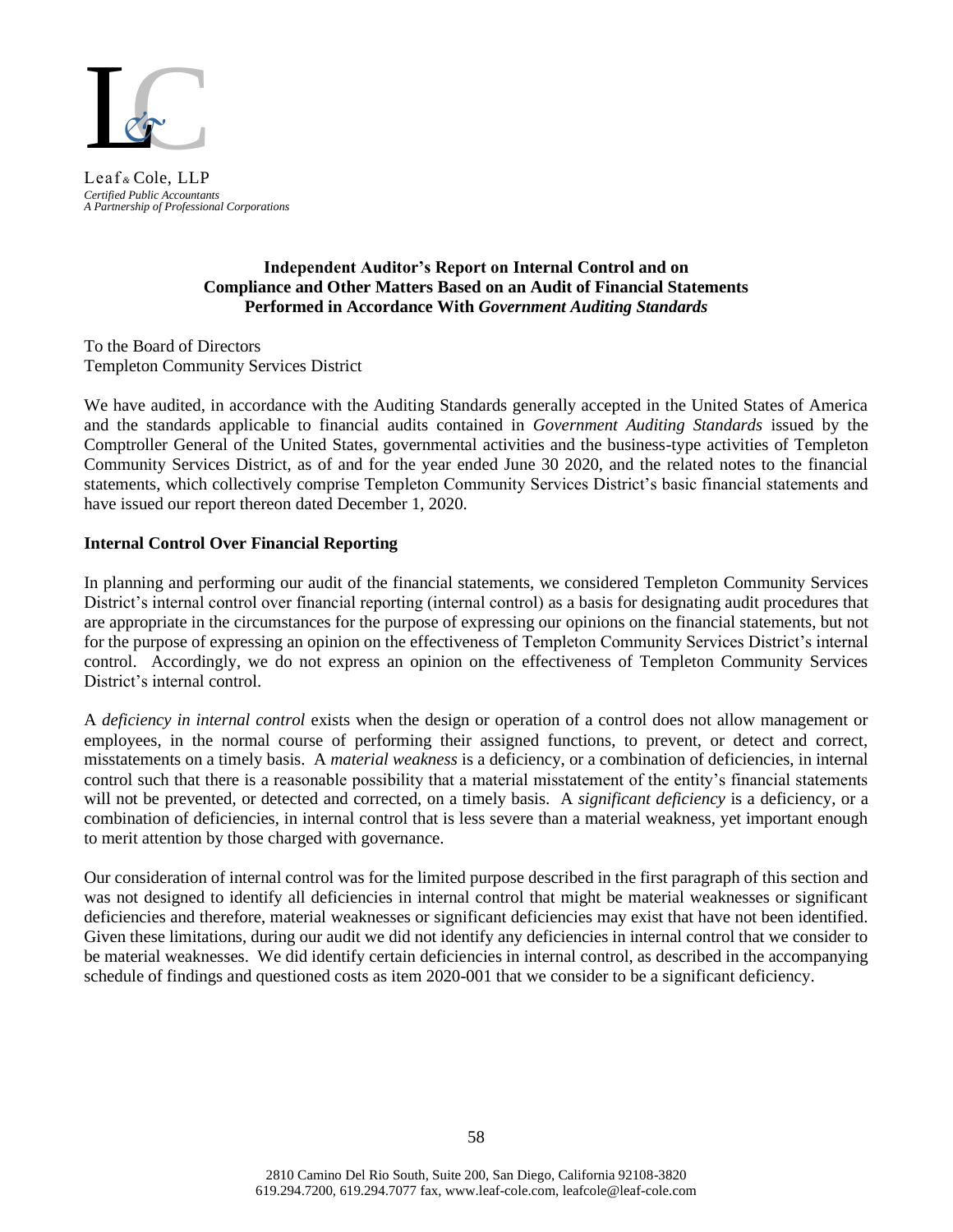### **Compliance and Other Matters**

As part of obtaining reasonable assurance about whether Templeton Community Services District's financial statements are free from material misstatement, we performed tests of its compliance with certain provisions of laws, regulations, contracts, and grant agreements, noncompliance with which could have a direct and material effect on the determination of financial statement amounts. However, providing an opinion on compliance with those provisions was not an objective of our audit, and accordingly, we do not express such an opinion. The results of our tests disclosed no instances of noncompliance or other matters that are required to be reported under *Government Auditing Standards*.

### **Purpose of this Report**

The purpose of this report is solely to describe the scope of our testing of internal control and compliance and the results of that testing; and not to provide an opinion on the effectiveness of the entity's internal control or on compliance. This report is an integral part of an audit performed in accordance with *Government Auditing Standards* in considering the entity's internal control and compliance. Accordingly, this communication is not suitable for any other purpose.

 $L$ eaf: $C$ ole $L$  $L$  $P$ 

San Diego, California December 1, 2020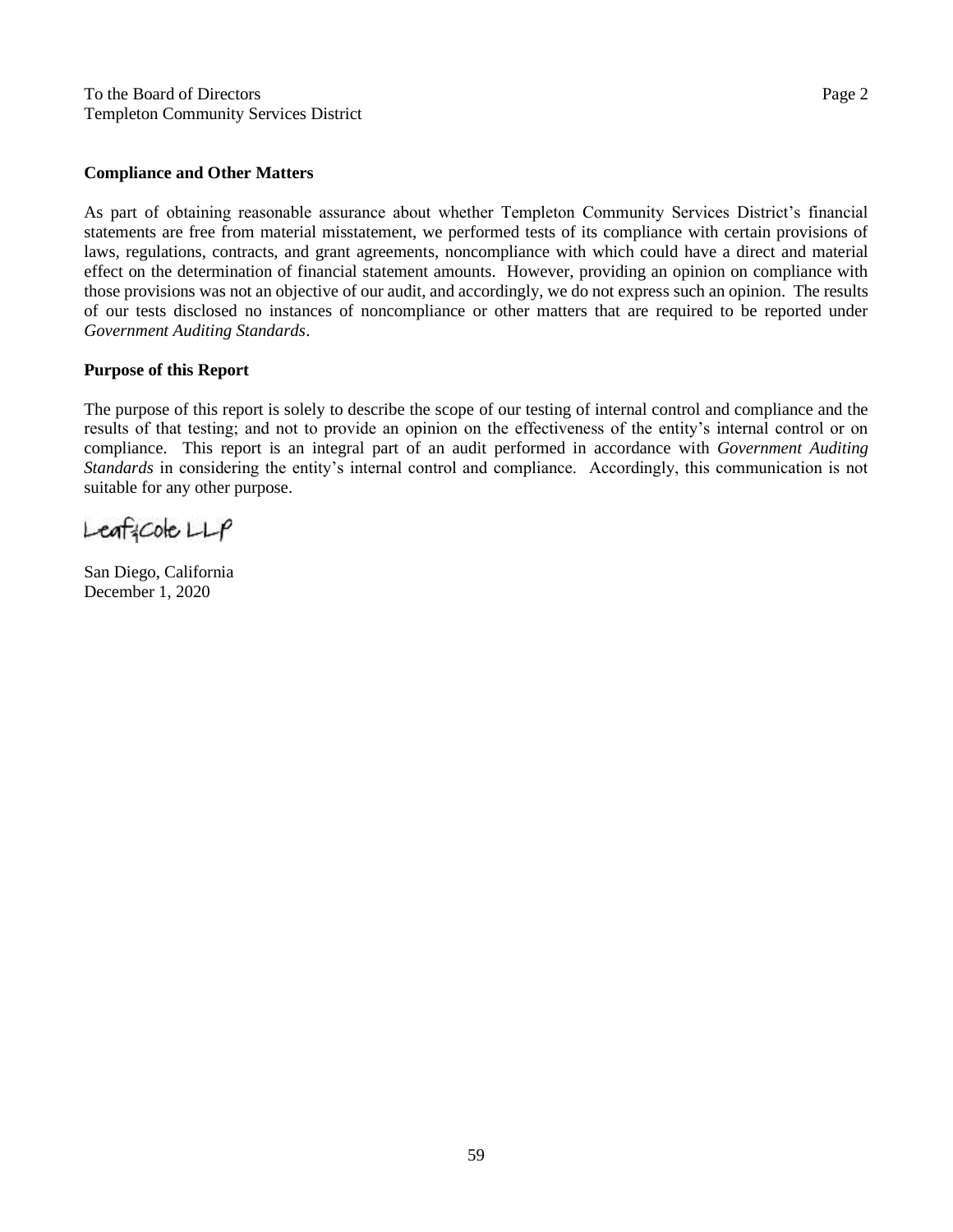

*Certified Public Accountants A Partnership of Professional Corporations* Leaf *&* Cole, LLP

> **Independent Auditor's Report on Compliance for the Major Program and on Internal Control Over Compliance Required by the Uniform Guidance**

To the Board of Directors Templeton Community Services District

## **Report on Compliance for the Major Federal Program**

We have audited Templeton Community Services District's compliance with the types of compliance requirements described in the *OMB Compliance Supplement* that could have a direct and material effect on Templeton Community Services District's major federal program for the year ended June 30, 2020. Templeton Community Services District major federal program is identified in the summary of auditor's results section of the accompanying schedule of findings and questioned costs.

### *Management's Responsibility*

Management is responsible for compliance with federal statutes, regulations, and the terms and conditions of its federal awards applicable to its federal program.

### *Auditor's Responsibility*

Our responsibility is to express an opinion on compliance for Templeton Community Services District's major federal program based on our audit of the types of compliance requirements referred to above. We conducted our audit of compliance in accordance with auditing standards generally accepted in the United States of America; the standards applicable to financial audits contained in *Government Auditing Standards*, issued by the Comptroller General of the United States; and the audit requirements of Title 2 U.S. *Code of Federal Regulations* Part 200, *Uniform Administrative Requirements, Cost Principles, and Audit Requirements for Federal Awards* (Uniform Guidance). Those standards and the Uniform Guidance require that we plan and perform the audit to obtain reasonable assurance about whether noncompliance with the types of compliance requirements referred to above that could have a direct and material effect on a major federal program occurred. An audit includes examining, on a test basis, evidence about Templeton Community Services District's compliance with those requirements and performing such other procedures as we considered necessary in the circumstances.

We believe that our audit provides a reasonable basis for our opinion on compliance for the major federal program. However, our audit does not provide a legal determination of Templeton Community Services District's compliance.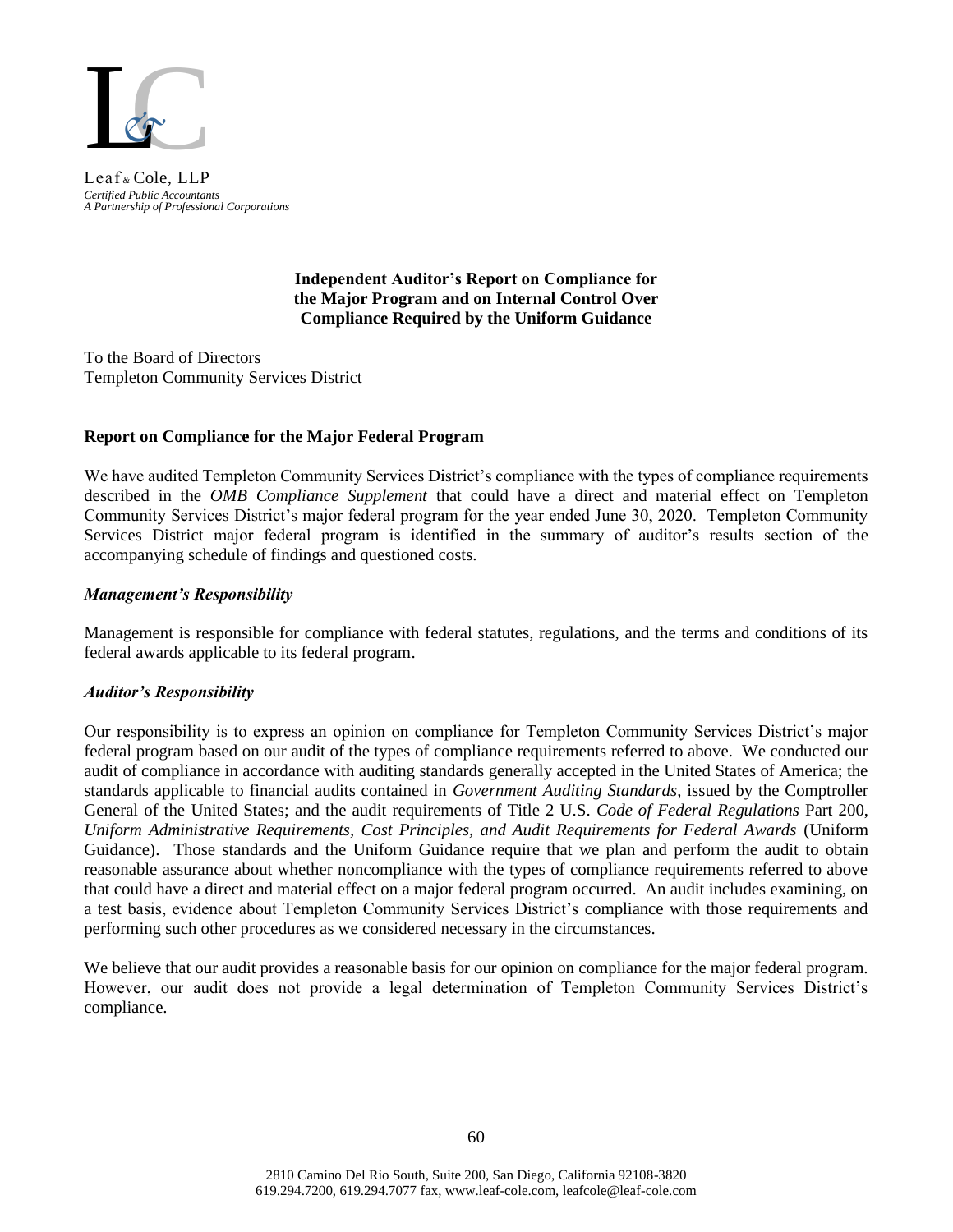## *Opinion on the Major Federal Program*

In our opinion, Templeton Community Services District complied, in all material respects, with the types of compliance requirements referred to above that could have a direct and material effect on its major federal program for the year ended June 30, 2020.

## **Report on Internal Control Over Compliance**

Management of Templeton Community Services District is responsible for establishing and maintaining effective internal control over compliance with the types of compliance requirements referred to above. In planning and performing our audit of compliance, we considered Templeton Community Services District's internal control over compliance with the types of requirements that could have a direct and material effect on the major federal program to determine the auditing procedures that are appropriate in the circumstances for the purpose of expressing an opinion for the major federal program and to test and report on internal control over compliance in accordance with the Uniform Guidance, but not for the purpose of expressing an opinion on the effectiveness of internal control over compliance. Accordingly, we do not express an opinion on the effectiveness of Templeton Community Services District's internal control over compliance.

A *deficiency in internal control over compliance ex*ists when the design or operation of a control over compliance does not allow management or employees, in the normal course of performing their assigned functions, to prevent, or detect and correct, noncompliance with a type of compliance requirement of a federal program on a timely basis. A *material weakness in internal control over compliance* is a deficiency, or a combination of deficiencies, in internal control over compliance, such that there is a reasonable possibility that material noncompliance with a type of compliance requirements of a federal program will not be prevented, or detected and corrected, on a timely basis. A *significant deficiency in internal control over compliance* is a deficiency, or a combination or deficiencies, in internal control over compliance with a type of compliance requirement of a federal program that is less severe than a material weakness in internal control over compliance, yet important enough to merit attention by those charged with governance.

Our consideration of internal control over compliance was for the limited purpose described in the first paragraph of this section and was not designed to identify all deficiencies in internal control over compliance that might be material weaknesses or significant deficiencies and therefore, material weaknesses or significant deficiencies mat exist that have not been identified. We did not identify any deficiencies in internal control over compliance that we consider to be material weaknesses. However, we did identify certain deficiencies in internal control over compliance, as described in the accompanying schedule of findings and questioned costs as item 2020-001, that we consider to be significant deficiencies.

Templeton Community Services District's response to the internal control over compliance findings identified in our audit is described in the accompanying schedule of findings and questioned costs. Templeton Community Services District's response was not subject to the auditing procedures applied in the audit of compliance and, accordingly, we express no opinion on the response.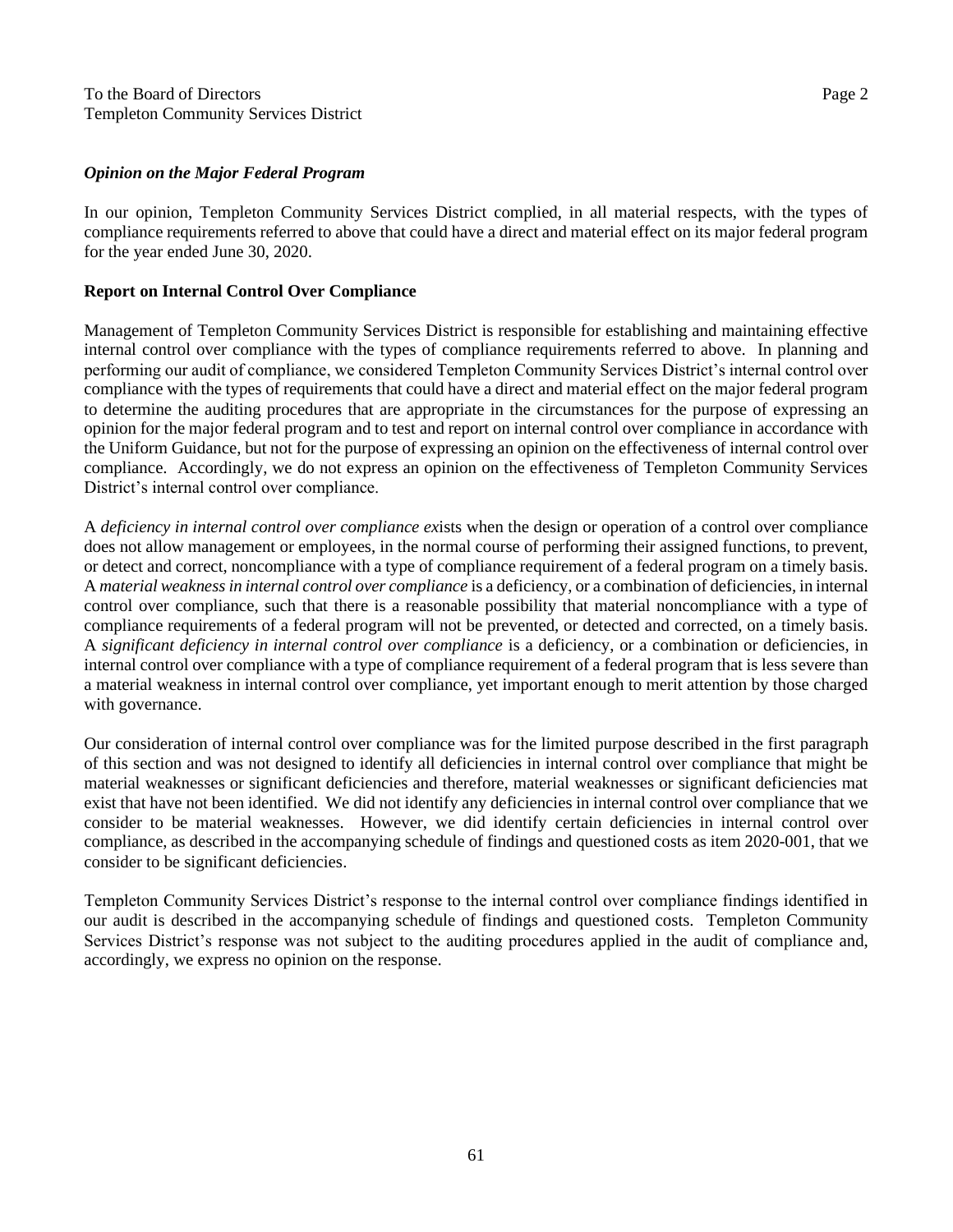To the Board of Directors Page 3 Templeton Community Services District

The purpose of this report on internal control over compliance is solely to describe the scope of our testing of internal control over compliance and the results of that testing based on the requirements of the Uniform Guidance. Accordingly, this report is not suitable for any other purpose.

Leafgcole LLP

San Diego, California December 1, 2020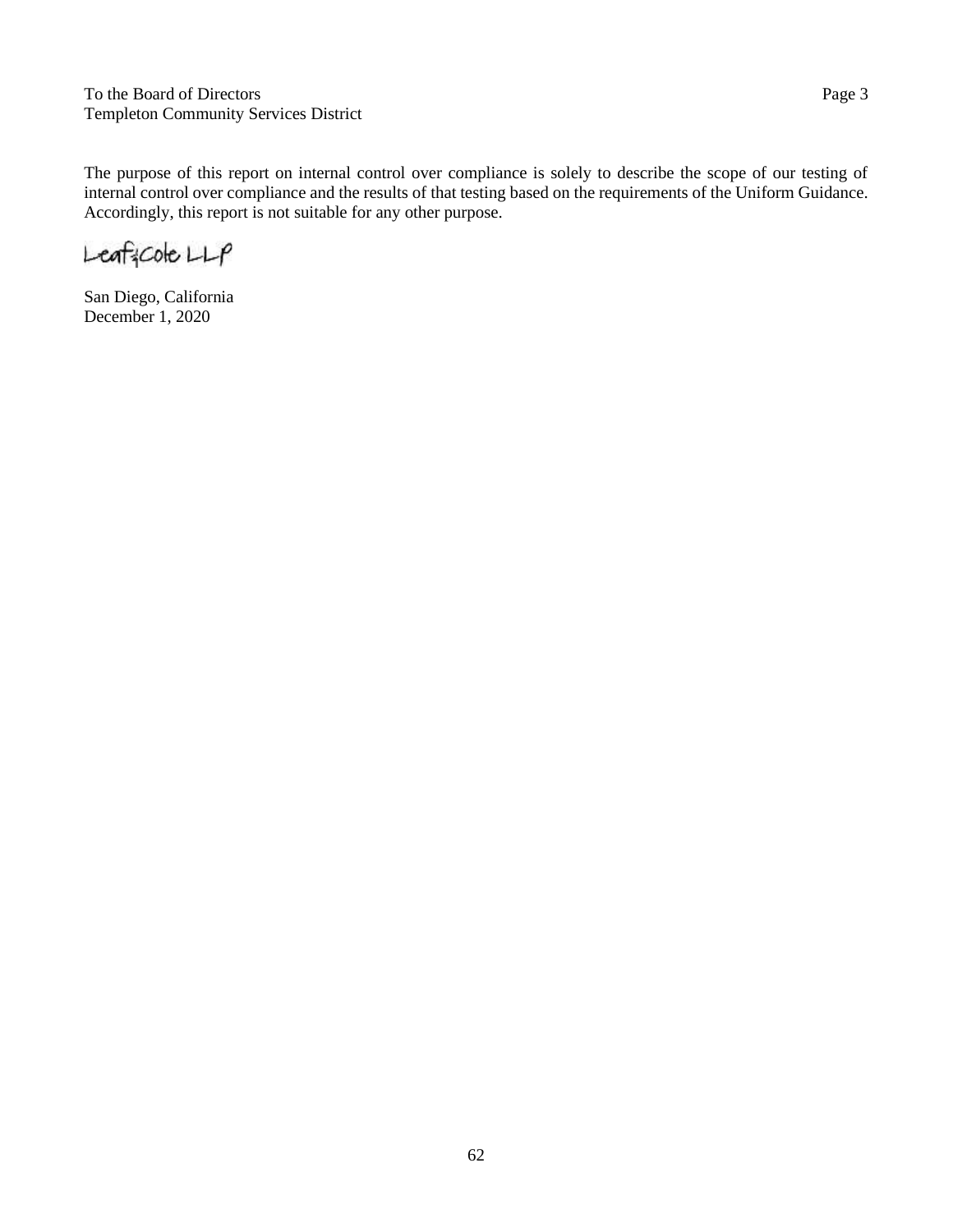## **TEMPLETON COMMUNITY SERVICES DISTRICT SCHEDULE OF FINDINGS AND QUESTIONED COSTS FOR THE YEAR ENDED JUNE 30, 2020**

### **Summary of Auditor's Results:**

- 1. The auditor's report expresses an unmodified opinion on whether the financial statements were prepared in accordance with GAAP.
- 2. A single deficiency was disclosed during the audit of the financial statements and reported in the Independent Auditor's Report on Internal Control and Compliance and Other Matters Based on an Audit of Financial Statements Performed in Accordance With Government Auditing Standards.
- 3. No instances of noncompliance material to the financial statements of Templeton Community Services District, which would be required to be reported in accordance with Government Auditing Standards, were disclosed during the audit.
- 4. One significant deficiency in internal control over major federal award programs disclosed during the audit is reported in the Independent Auditor's Report on Compliance for the Major Program and on Internal Control Over Compliance Required by the Uniform Guidance. No material weaknesses are reported.
- 5. The auditor's report on compliance for the major federal award programs expresses an unmodified opinion on the major federal program.
- 6. Audit findings that are required to be reported in accordance with 2 CFR Section 200.516(a) are reported in this Schedule.
- 7. The program tested as major program was 66.458 Capitalization Grants for Clean Water State Revolving Funds.
- 8. The threshold used for distinguishing between Type A and B programs was \$750,000.
- 9. Templeton Community Services District was not determined to be a low-risk auditee.

### **Findings - Financial Statement Audit:**

### **Significant Deficiencies**

## **2020-001 Separation of Duties**

### **Condition**

The District does not have adequate separation of duties as multiple individuals have access to both cash receipts and the accounting records that document such receipts.

# **Criteria**

Internal controls should be in place that provide adequate separation such that no one individual has access to both the physical asset as well as the records that control the asset.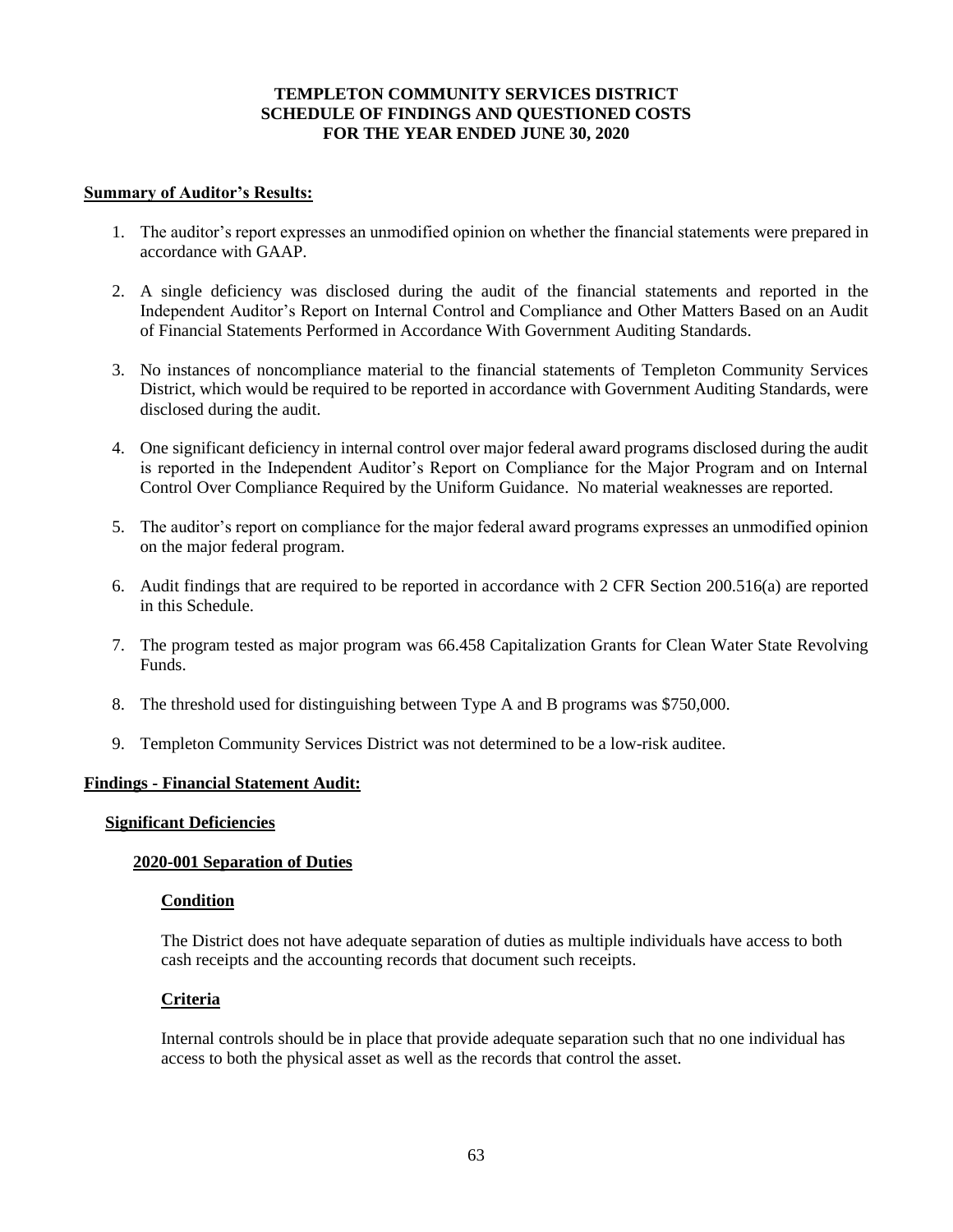## **TEMPLETON COMMUNITY SERVICES DISTRICT SCHEDULE OF FINDINGS AND QUESTIONED COSTS (CONTINUED) FOR THE YEAR ENDED JUNE 30, 2020**

## **Findings - Financial Statement Audit: (Continued)**

### **Significant Deficiencies (Continued)**

### **2020-001 Separation of Duties (Continued)**

### **Cause**

There are no procedures in place to require individuals who receive cash receipts to not also have access to the accounts receivable records.

## **Effect**

Because of the missing separation of duties control, cash receipts could be diverted and adjusted in the accounting records.

### **Recommendation**

Procedures should be implemented requiring the separation of physical assets from those responsible for accounting for those assets.

### **Views of Responsible Officials and Planned Corrective Actions**

Templeton Community Services District agrees with the finding and will require supervisor's approval for any adjustments to customer accounts in order to mitigate this risk.

## **Findings and Questions Costs - Major Federal Award Programs Audit:**

### **Department of Energy**

### **2020-001 Separation of Duties**

### **Condition**

The District does not have adequate separation of duties as multiple individuals have access to both cash receipts and the accounting records that document such receipts.

### **Criteria**

Internal controls should be in place that provide adequate separation such that no one individual has access to both the physical asset as well as the records that control the asset.